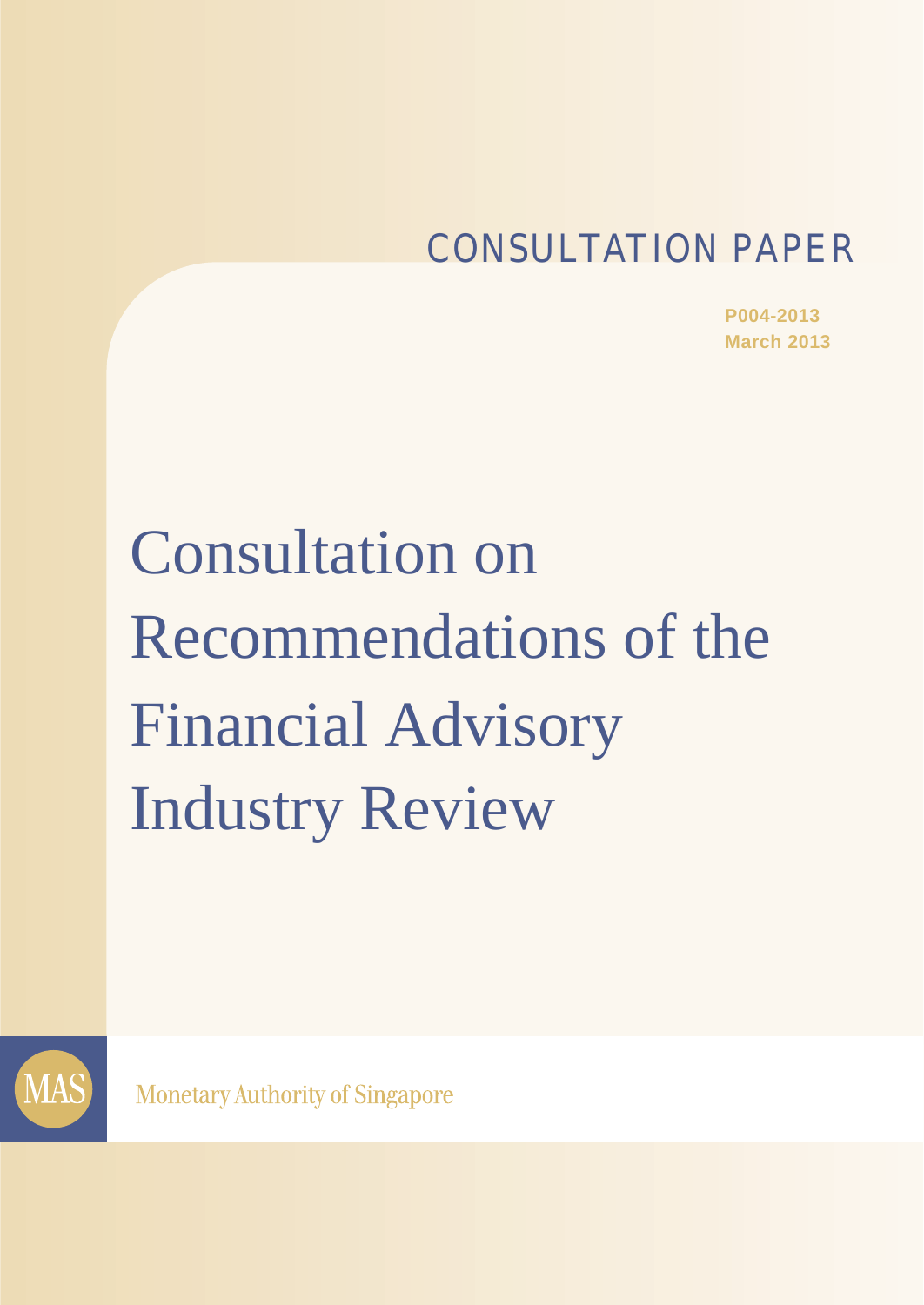#### **PREFACE**

1 On 26 March 2012, MAS announced the launch of the Financial Advisory Industry Review (FAIR), aimed at raising the standards of practice in the financial advisory (FA) industry<sup>1</sup> and improving the efficiency in the distribution of life insurance and investment products in Singapore. A panel, chaired by MAS and comprising representatives from industry associations, consumer and investor bodies, academia, media, and other stakeholders (FAIR Panel), was formed on 2 April 2012 to conduct the review.

2 The FAIR Panel submitted its recommendations to MAS on 16 January 2013 (Panel Report)<sup>2</sup> under the following five key thrusts:

- (a) Raising the competence of FA representatives;
- (b) Raising the quality of FA firms;
- (c) Making financial advising a dedicated service;
- (d) Lowering distribution costs; and
- (e) Promoting a culture of fair dealing.

3 MAS has reviewed the Panel Report and agrees in principle, to the recommendations made by the FAIR Panel. In addition, MAS has made further recommendations relating to the five key thrusts. This consultation paper is issued to interested persons to provide their views and comments on the recommendations made by the FAIR Panel and MAS. Written comments should be provided no later than 4 June 2013 to:

Capital Markets Intermediaries Department Monetary Authority of Singapore 10 Shenton Way MAS Building Singapore 079117 Email: fairfeedback@mas.gov.sg

We encourage respondents to provide their feedback via email.

1

 $1$  Financial institutions in the FA industry include licensed FA firms and exempt financial advisers (i.e. those exempt under Sections 23(1)(a), (b), (c), (d) or (e) of the Financial Advisers Act, such as banks, life insurance companies, capital markets services licence holders, and insurance broking firms).  $2^2$  The link to the Panel Report is as follows:

http://www.mas.gov.sg/~/media/resource/news\_room/press\_releases/2013/Annex%201%20%20Report%20o n%20recommendations%20of%20the%20Financial%20Advisory%20Industry%20Review%20Panel.pdf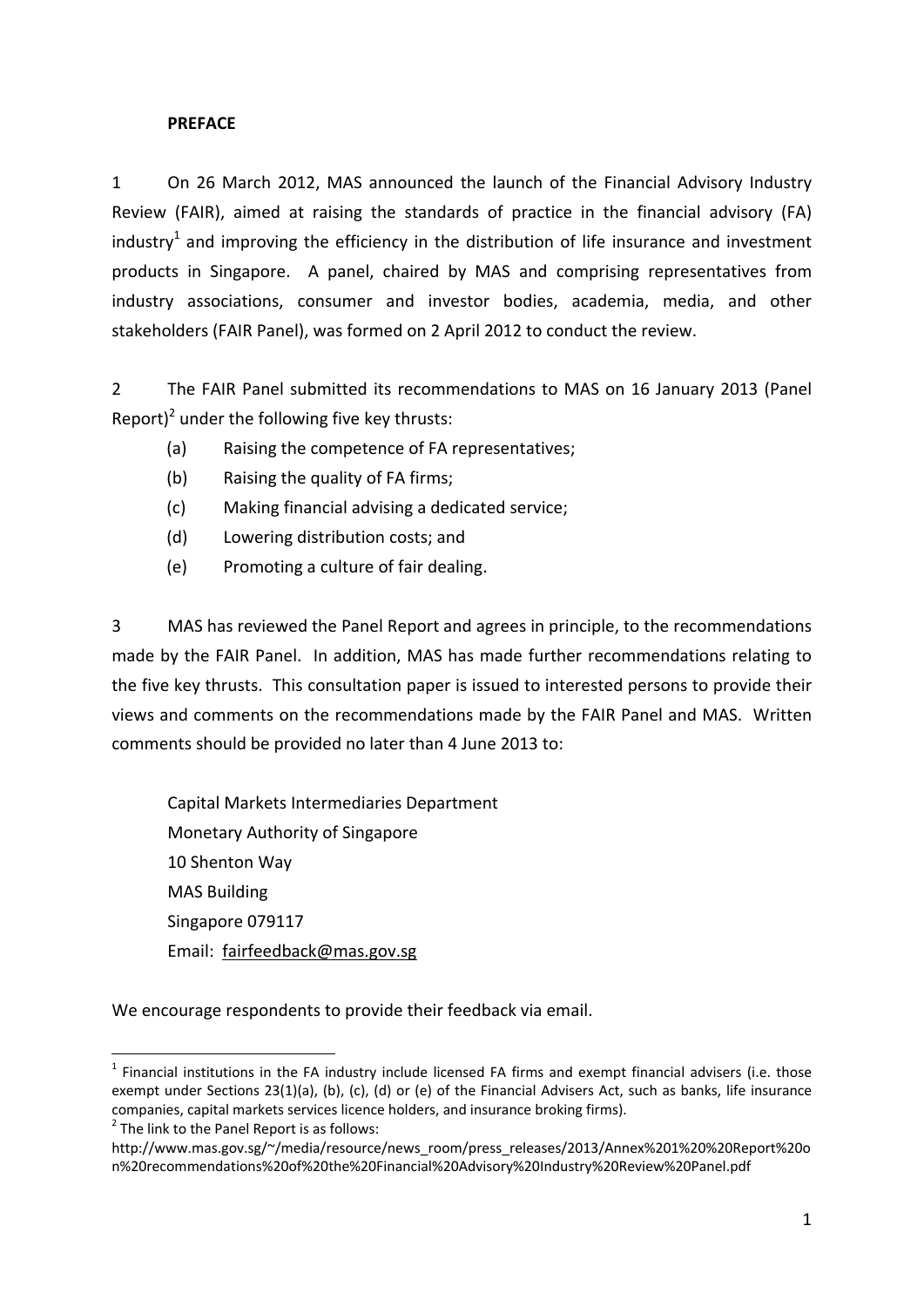Please note that any comments received may be made public unless confidentiality is specifically requested.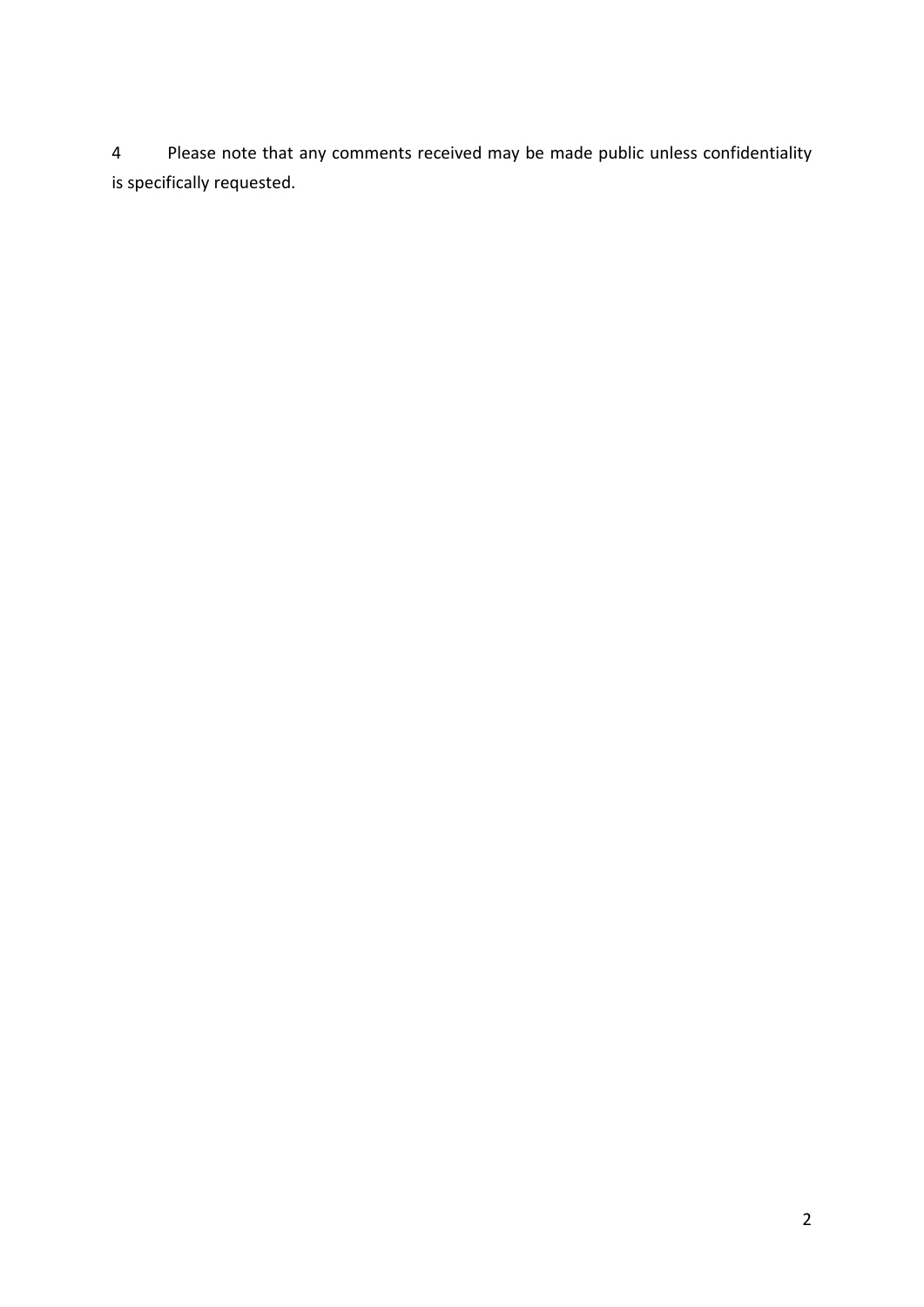#### **TABLE OF CONTENTS**

| $\mathbf{1}$ |                                                        | Thrust One: Raising the Competence of Financial Advisory            |    |  |  |
|--------------|--------------------------------------------------------|---------------------------------------------------------------------|----|--|--|
|              |                                                        | Representatives                                                     | 5  |  |  |
|              | I.                                                     | Minimum academic entry requirement                                  | 5  |  |  |
|              | ΙΙ.                                                    | Continuing professional development                                 | 7  |  |  |
| $\mathbf{2}$ |                                                        | Thrust Two: Raising the Quality of Financial Advisory Firms         | 10 |  |  |
|              | I.                                                     | Competency requirements                                             | 10 |  |  |
|              | ΙΙ.                                                    | Corporate track record and parental support                         | 11 |  |  |
|              | Ш.                                                     | Compliance arrangements                                             | 12 |  |  |
|              | IV.                                                    | <b>Financial requirements</b>                                       | 13 |  |  |
|              | V.                                                     | Non-financial advisory activities conducted by licensed             | 18 |  |  |
|              |                                                        | financial advisory firms                                            |    |  |  |
|              | VI.                                                    | Financial advisory activities of insurance broking firms            | 20 |  |  |
| 3            |                                                        | <b>Thrust Three: Making Financial Advising a Dedicated Service</b>  | 23 |  |  |
|              | I.                                                     | Non-financial advisory activities conducted by financial            |    |  |  |
|              |                                                        | advisory representatives                                            | 23 |  |  |
|              | ΙΙ.                                                    | Use of introducers by financial advisory firms                      | 25 |  |  |
| 4            |                                                        | <b>Thrust Four: Lowering Distribution Costs by Enhancing Market</b> |    |  |  |
|              |                                                        | <b>Efficiency</b>                                                   | 31 |  |  |
|              | I.                                                     | Comparability of products                                           | 31 |  |  |
|              | ΙΙ.                                                    | Accessibility of products                                           | 33 |  |  |
|              | Ш.                                                     | Transparency of products                                            | 37 |  |  |
| 5            | Thrust Five: Promoting a Culture of Fair Dealing<br>43 |                                                                     |    |  |  |
|              | I.                                                     | Commission payout structure of regular premium life                 |    |  |  |
|              |                                                        | insurance products                                                  | 43 |  |  |
|              | ΙΙ.                                                    | Balanced scorecard framework for remuneration of financial          |    |  |  |
|              |                                                        | advisory representatives                                            | 45 |  |  |
|              | Ш.                                                     | Banning of product-specific incentives for financial advisory       |    |  |  |
|              |                                                        | representatives                                                     | 48 |  |  |
|              | IV.                                                    | Accountability for fair dealing responsibilities in financial       |    |  |  |
|              |                                                        | advisory firms                                                      | 49 |  |  |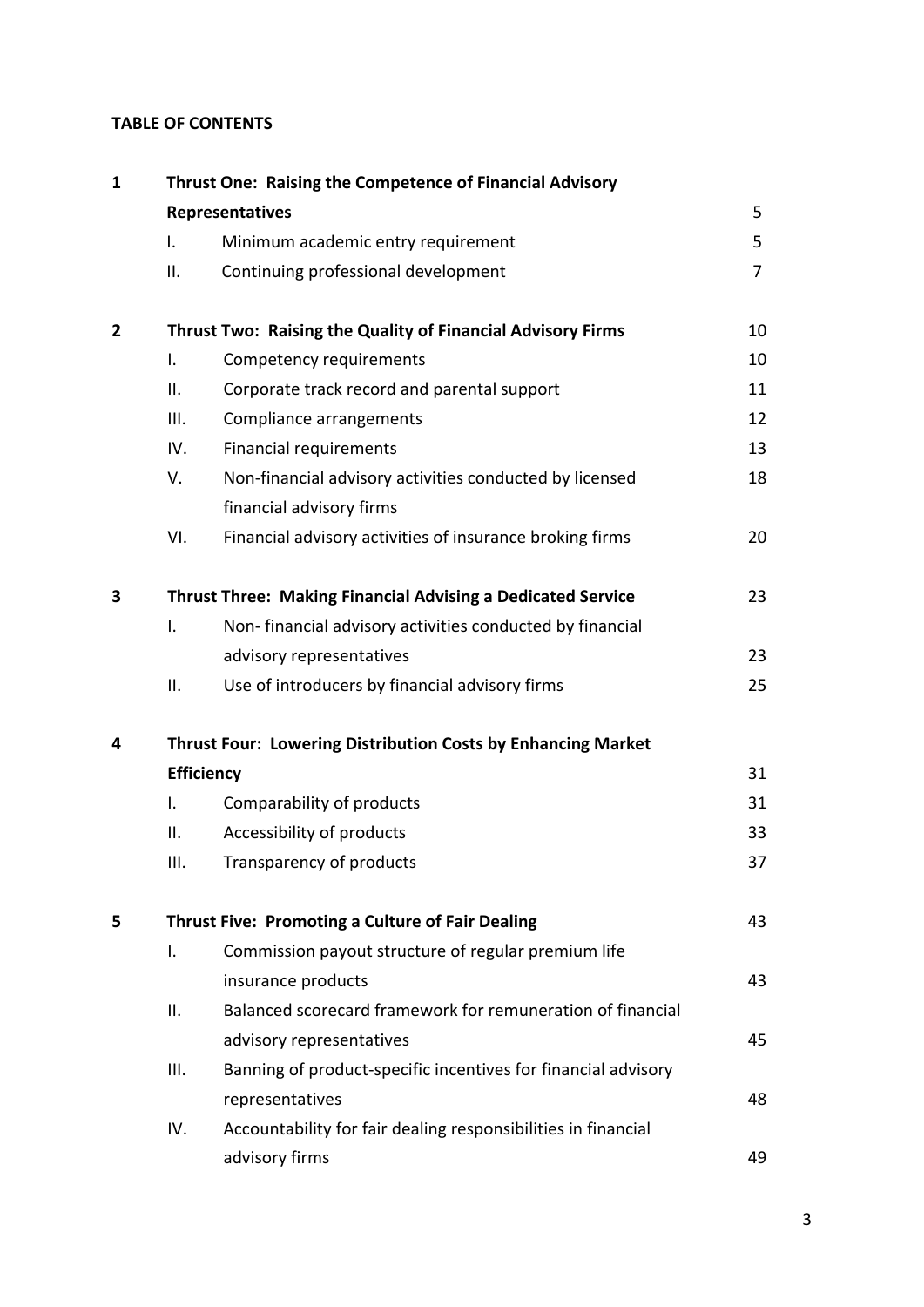| V.  | Complaints handling and resolution processes           | 51  |
|-----|--------------------------------------------------------|-----|
| VI. | Involvement of industry associations in promoting fair |     |
|     | dealing                                                | 53. |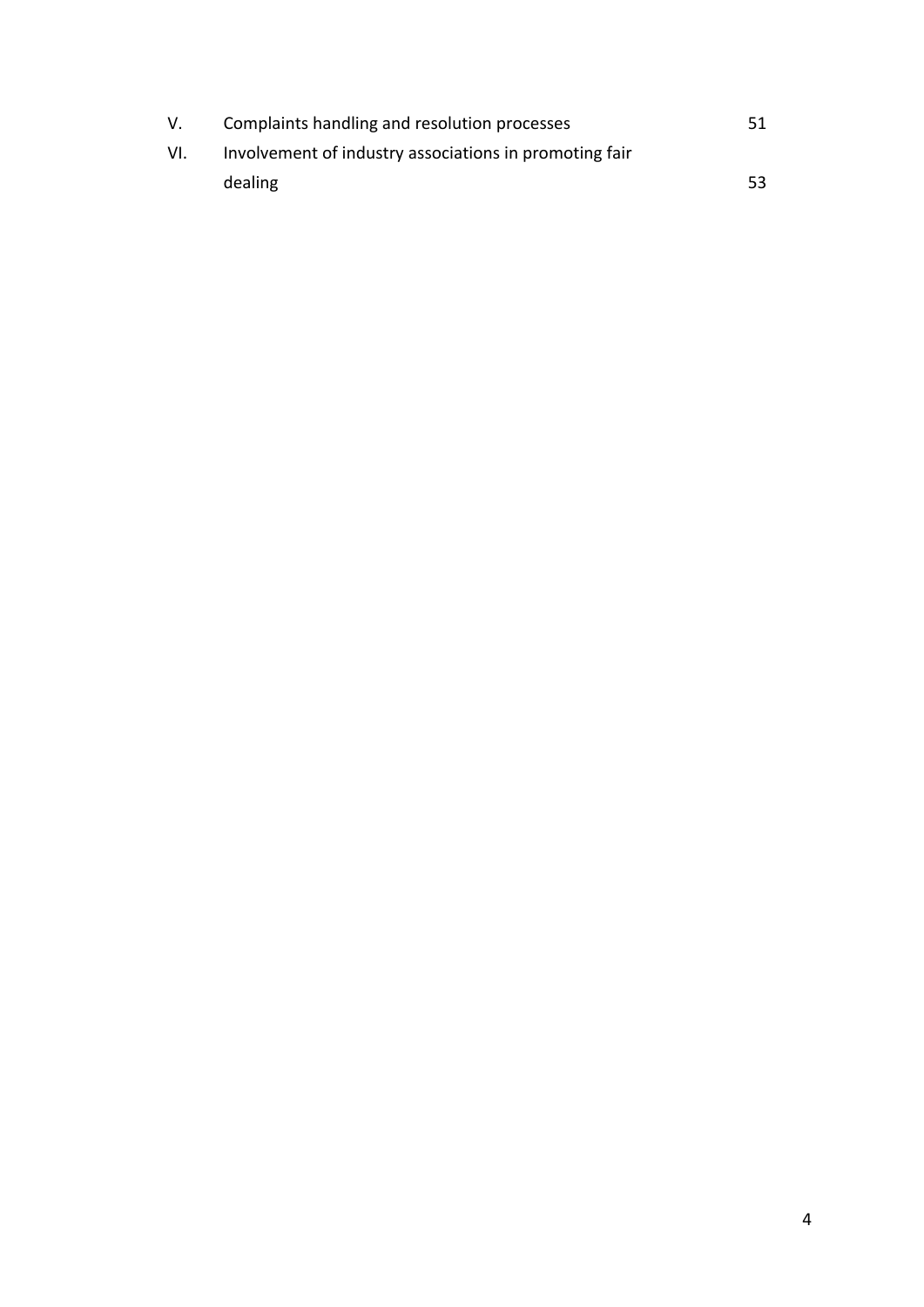# **1. THRUST ONE: RAISING THE COMPETENCE OF FINANCIAL ADVISORY REPRESENTATIVES**

#### **I. MINIMUM ACADEMIC ENTRY REQUIREMENT**

1.1 Since 1 October 2002, the minimum academic entry requirement for FA representatives has been set at four GCE 'O' Level credit passes. This is to ensure that individuals conducting FA activities under the Financial Advisers Act (Cap. 110) (FAA) possess a minimum level of literacy and numeracy skills.

1.2 Today, the Singapore population is better educated than a decade ago, with the percentage of Singapore residents with a post secondary (non‐tertiary) or a higher qualification rising from 33% in 2000 to 47% in 2010<sup>3</sup>. The financial landscape is also becoming increasingly complex with more innovative and risky products being offered in the market.

1.3 In the international arena, several leading jurisdictions have raised the minimum academic entry requirement for their FA representatives, for example:

- (a) In Australia, the Australian Securities and Investments Commission (ASIC) requires its financial product advisers to meet training standards set at Tier 1 level, which is broadly equivalent to a diploma under the Australia Qualifications Framework; and
- (b) In the United Kingdom (UK), the Financial Services Authority (FSA) requires its representatives to have tertiary‐level qualifications which are equivalent to the first year of a Bachelor's Degree.

#### **Proposals**

1

1.4 The FAIR Panel is of the view that the current minimum academic entry requirement of four GCE 'O' Level credit passes for FA representatives in Singapore is inadequate given Singapore's rising educational levels, the higher expectations from a more literate and sophisticated public and the increasing complexity of financial products. Furthermore, the current requirement is lagging behind other established jurisdictions which have raised the entry requirement for their representatives.

 $3$  Source: The Department of Statistics Singapore's census of population 2000 and census of population 2010.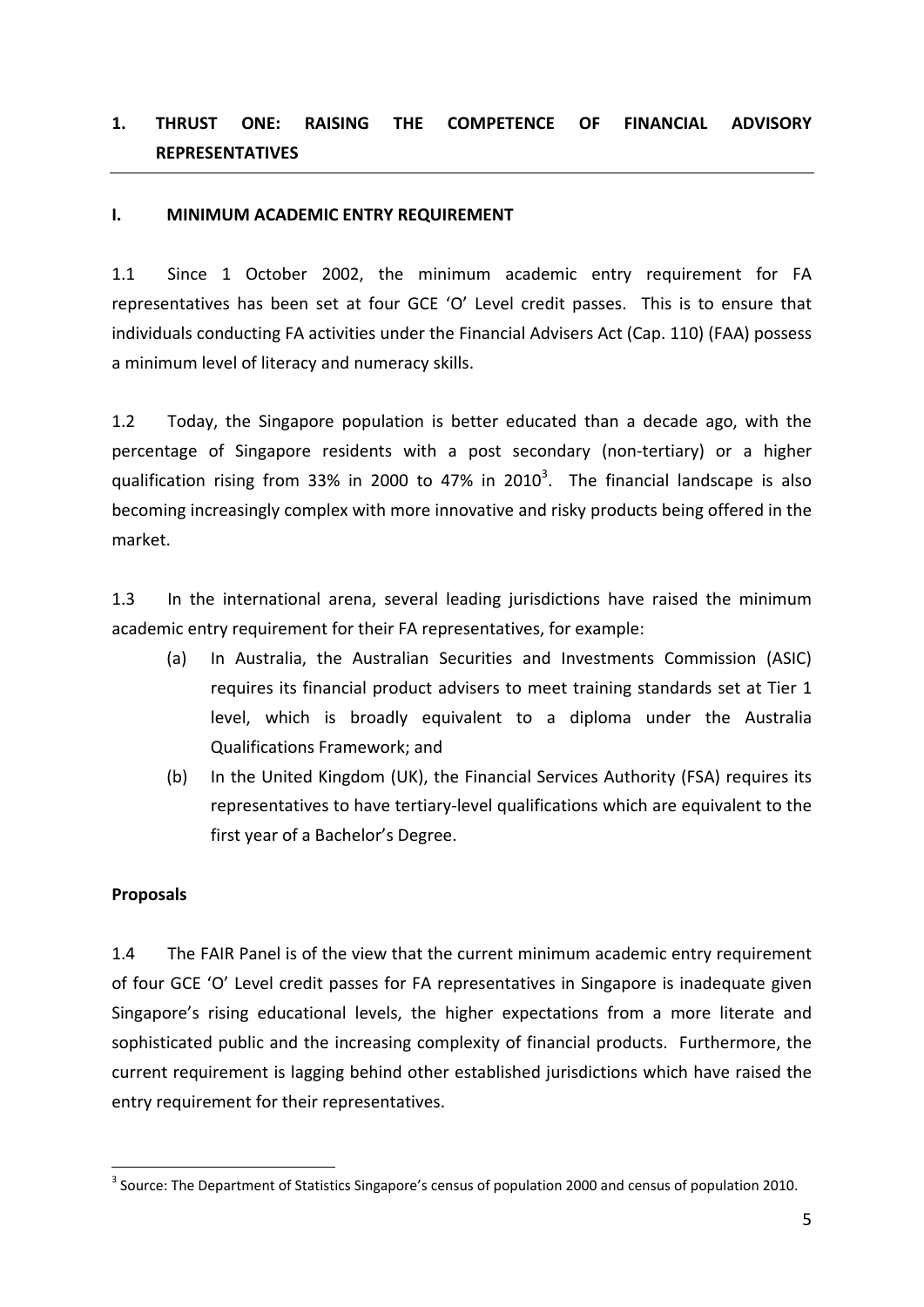1.5 Given the above considerations, the FAIR Panel has recommended raising the minimum academic entry requirement for new FA representatives from the current four GCE 'O' Level credit passes to: (i) a full certificate in GCE 'A' Level<sup>4</sup>; (ii) an International Baccalaureate Diploma qualification; (iii) a diploma awarded by a polytechnic in Singapore; or their equivalent. In recognition of the experience of existing representatives and to ensure that service to their customers is not disrupted, the FAIR Panel has recommended that MAS grandfather all existing representatives when the new minimum academic entry requirement comes into effect (Implementation Date). This includes grandfathering individuals whose notifications to be appointed as FA representatives have been lodged with MAS prior to the Implementation Date.

1.6 There may be former FA representatives who are on a career‐break from the FA industry at the Implementation Date. Examples include individuals taking a short period off from work and those who are in between jobs. MAS proposes to grandfather such individuals so long as they have left the FA industry not more than one year prior to the Implementation Date, and subsequently seek to re-join the industry within one year from the Implementation Date.

1.7 Where a grandfathered FA representative takes a career break after the Implementation Date, he or she will continue to remain grandfathered so long as the period between his or her cessation as an FA representative and subsequent appointment as an FA representative is not more than one year.

1.8 MAS has received feedback expressing concern that the qualifications remain low for existing FA representatives who are grandfathered. Therefore, for these grandfathered representatives, MAS strongly encourages FA firms to provide opportunities to them to upgrade their skills and competency. This could be through on‐the‐job training or supporting them in acquiring relevant professional qualifications.

1.9 MAS estimates that less than 20% of potential new entrants to the FA industry each year will not be able to meet the new minimum academic entry requirement. To provide such individuals an alternative means to meet the new entry requirement, MAS plans to work with the polytechnics in Singapore to offer a specialised diploma course in Financial Advisory Services. Individuals with this diploma qualification will be deemed as meeting the

1

<sup>&</sup>lt;sup>4</sup> A full GCE 'A' Level certificate includes at least passes in three "Higher 2" and two "Higher 1" subjects.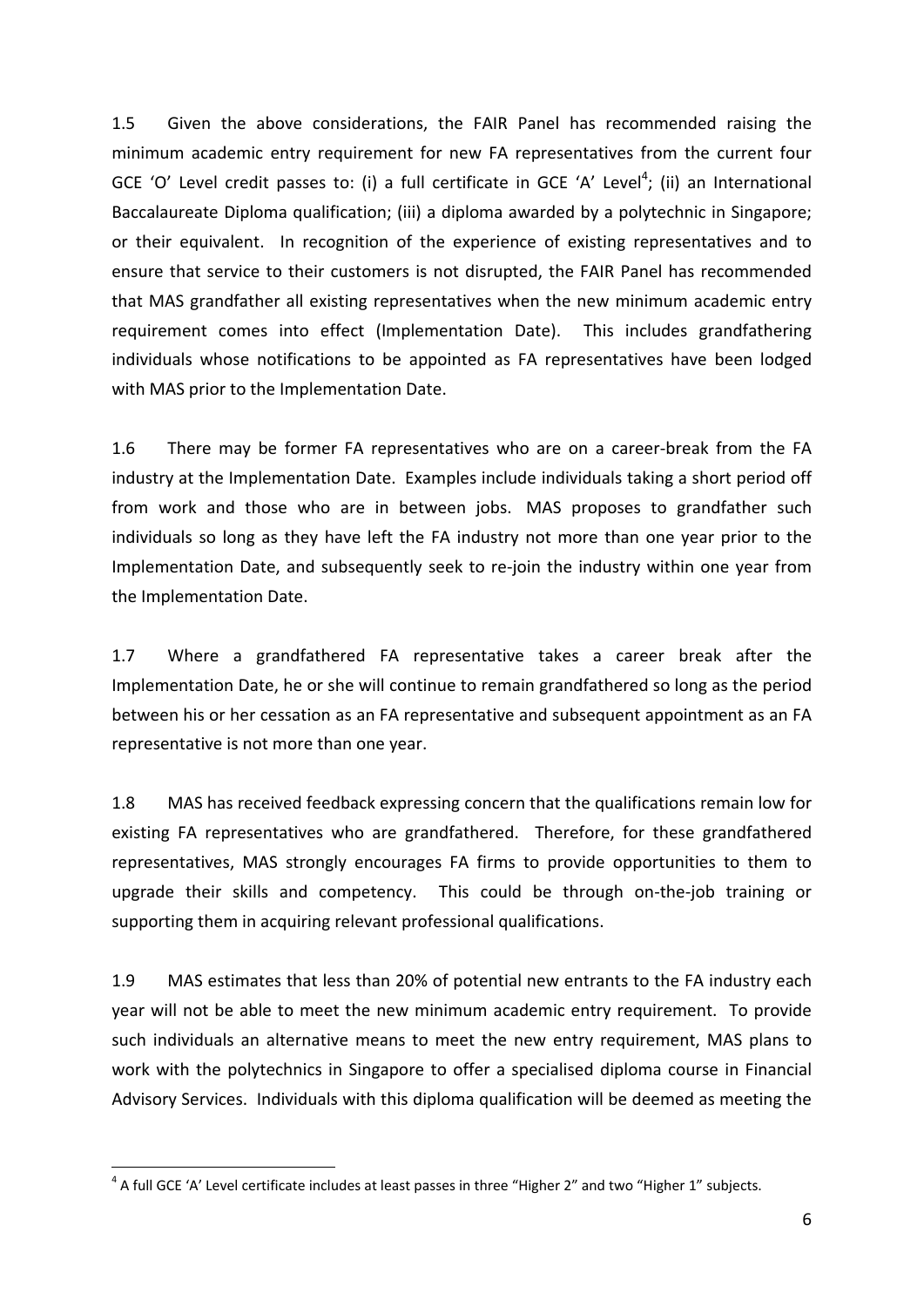new minimum academic entry requirement for representatives. We will provide more details in due course.

Question 1: MAS seeks views on the following:

- (i) Criteria for what may be considered equivalent to (a) a full certificate in GCE 'A' Level; (b) an International Baccalaureate Diploma qualification; and (c) a diploma awarded by a polytechnic in Singapore (paragraph 1.5);
- (ii) Proposal to grandfather all existing FA representatives who do not meet the new minimum academic entry requirement (paragraph 1.5) and former FA representatives, so long as these individuals have left the FA industry not more than one year prior to the Implementation Date, and subsequently seek to re‐join the industry within one year from the Implementation Date (paragraph 1.6); and
- (iii) Proposal for FA representatives to remain grandfathered so long as the period between their cessation as an FA representative and subsequent appointment as an FA representative is not more than one year (paragraph 1.7).

## **II. CONTINUING PROFESSIONAL DEVELOPMENT**

1.10 Continuing professional development (CPD) training plays an important role in ensuring that FA representatives remain current and up-to-date in their knowledge of market and regulatory developments. Currently, all FA representatives are required under the Notice on Minimum Entry and Examination Requirements for Representatives of Financial Advisers and Exempt Financial Advisers (FAA‐N13) to undergo CPD training. FAA-N13 also sets out the expectation for all FA representatives who sell life insurance products to abide by the requirement to undergo a minimum of 30 CPD training hours stated in the Minimum Standard for Continuing Professional Development of Life Insurance Representatives (LIA MU 47/11) issued by the Life Insurance Association, Singapore (LIA).

1.11 In some jurisdictions, a minimum number of CPD training hours is prescribed by the regulator. In the UK, for example, the FSA has prescribed a minimum of 35 CPD training hours for their representatives, of which 21 hours must consist of structured training. There is also an increased emphasis in other jurisdictions for representatives to provide evidence that they have gained new and relevant knowledge from the CPD training.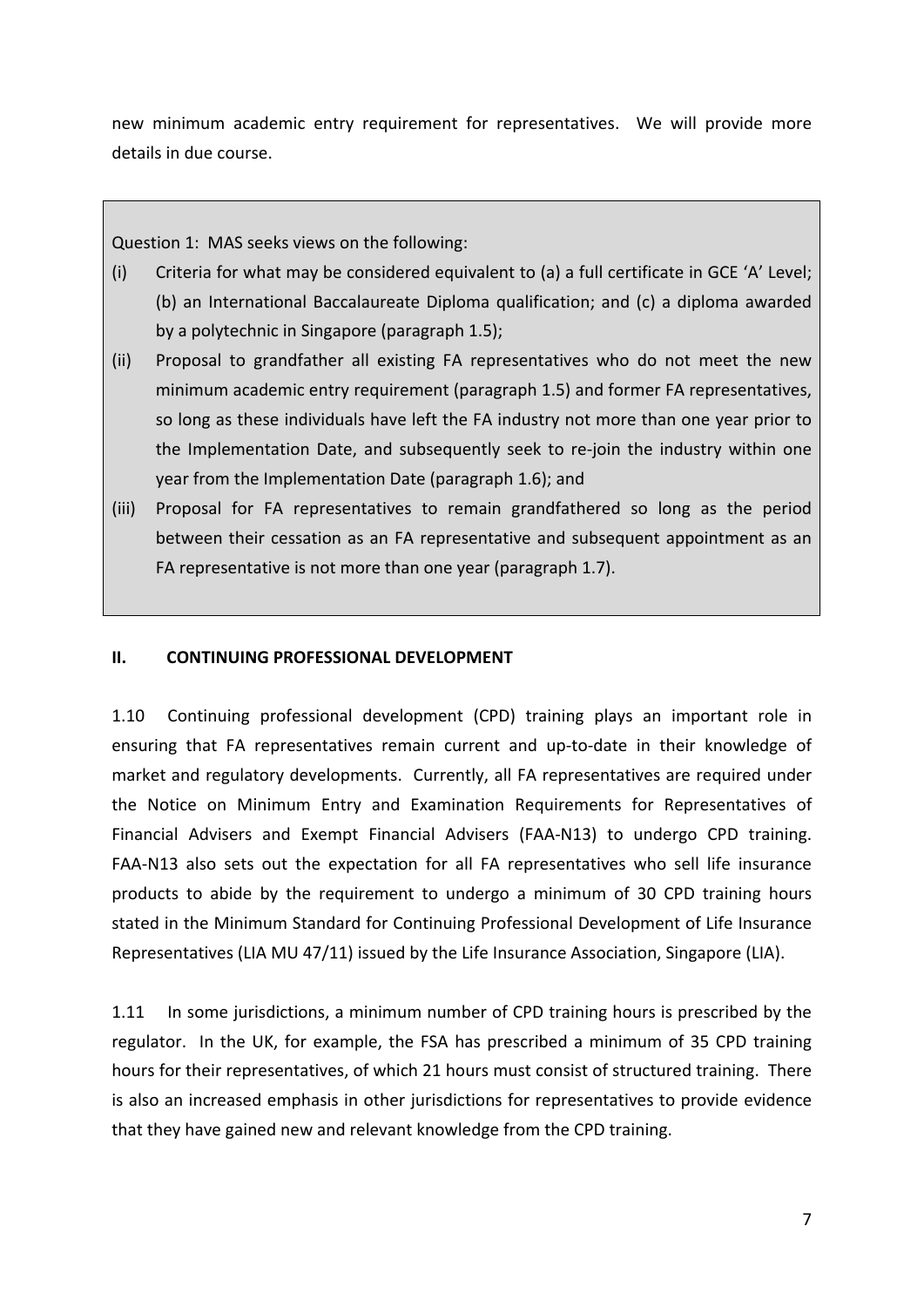# **Proposals**

1.12 The FAIR Panel believes that a more structured CPD training framework is necessary to ensure consistency in the quality of CPD training received by FA representatives. It would also level the playing field for FA representatives who provide FA services in respect of life insurance and other investment products. As such, the FAIR Panel has recommended that MAS prescribe the following:

- (a) All FA representatives to undergo at least 30 hours of structured CPD training<sup>5</sup> on an annual basis except for representatives who only advise on or arrange mortgage reducing term assurance policies and/or group term life insurance policies. For the latter group, they need only undergo a minimum of 16 hours of structured CPD training annually; and
- (b) Out of the total number of CPD training hours required, all FA representatives to undergo at least:
	- (i) Four hours of training in Ethics, and
	- (ii) Eight hours of training in Rules and Regulations.

1.13 If the proposal in paragraph 1.12(b) is adopted, MAS will work with the Institute of Banking and Finance (IBF) and the Singapore College of Insurance (SCI) on the structure and content for the compulsory training in Ethics, and Rules and Regulations. Should there be interest for such courses to be offered by other training providers (such as the in‐house training units of FA firms), MAS will work with IBF and SCI on the criteria for accrediting such courses.

Question 2.MAS seeks views on the following:

1

- (i) Types of courses that should be counted towards fulfilling the CPD training hours (paragraph 1.12);
- (ii) Necessity for representatives to be assessed on whether the objectives of the CPD training have been achieved (paragraph 1.12); and
- (iii) Criteria for accreditation of the courses in Ethics, and Rules and Regulations (paragraph 1.13).

<sup>&</sup>lt;sup>5</sup> Structured training includes lectures, conferences, workshops and courses (including e-learning courses), ideally with an assessment to determine that learning outcomes have been achieved. It does not include activities that are part of the job scope of an FA representative, such as carrying out research on products and services for customers, as well as attendance at product seminars prior to the launch of new products.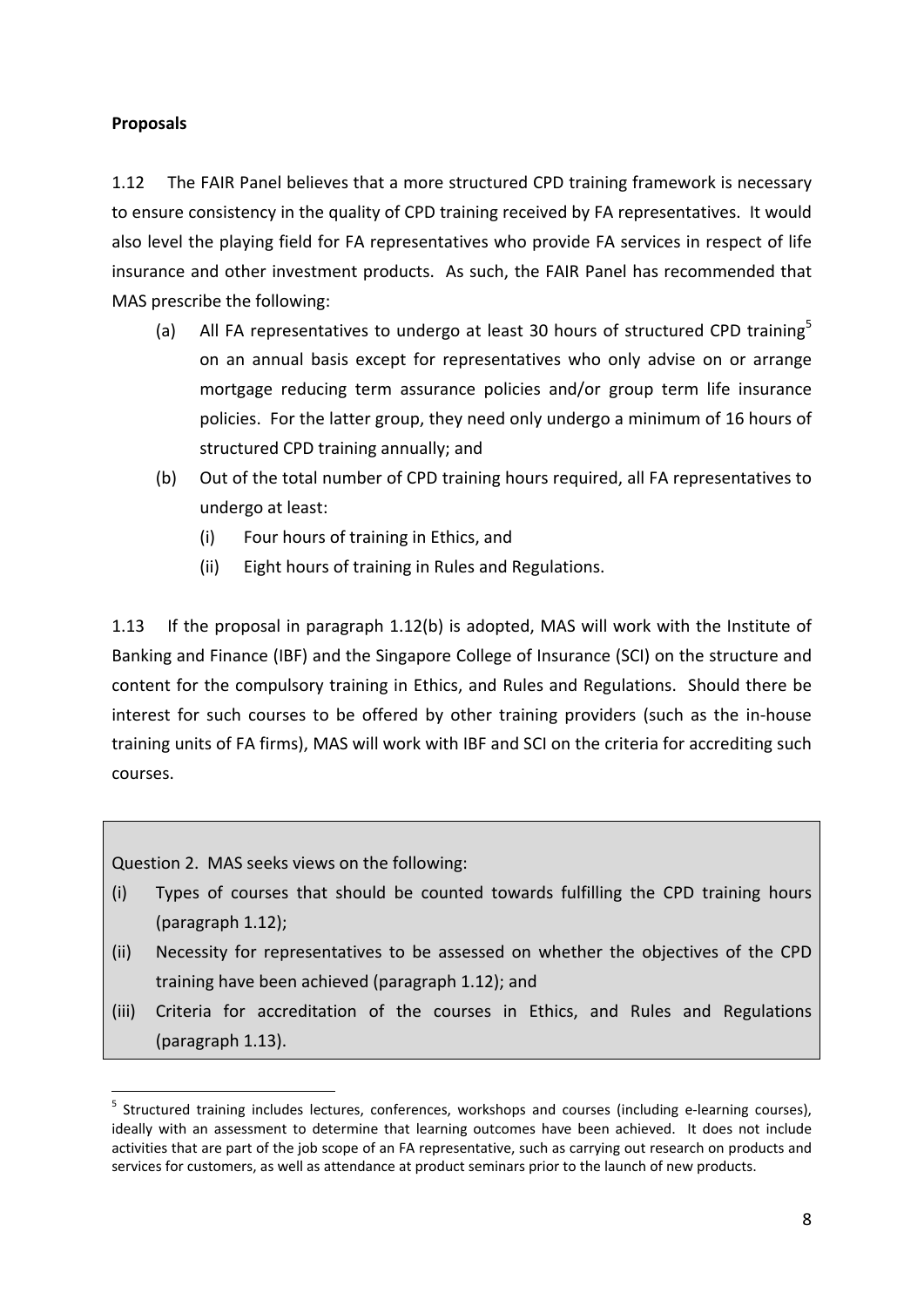Question 3. MAS seeks views on the proposal to apply all the recommendations under Thrust One to all representatives of licensed and exempt financial advisers (i.e. those exempt under Sections 23(1)(a), (b), (c), (d) or (e) of the FAA).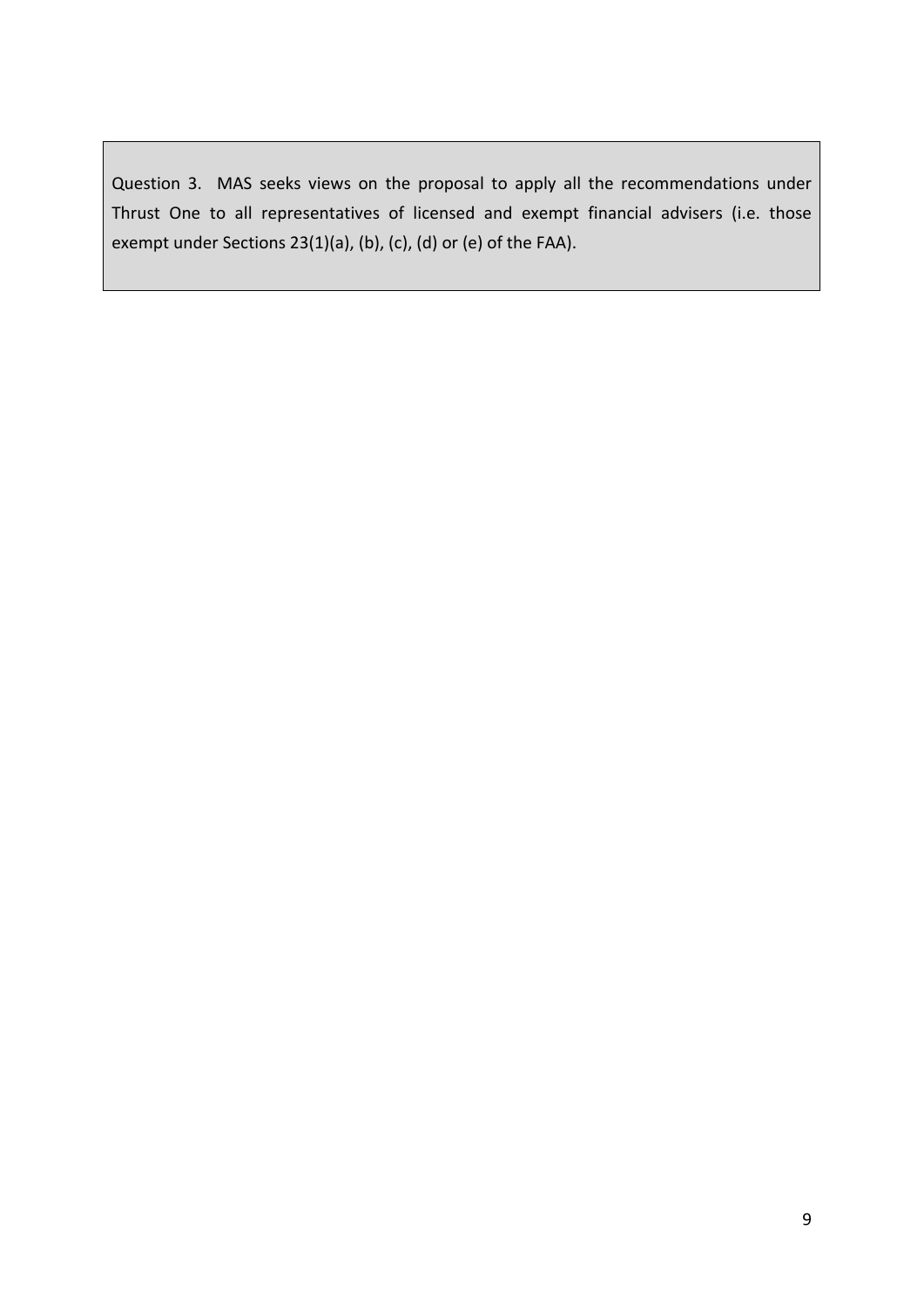2.1 Entities providing FA services in Singapore are regulated under the FAA as either licensed financial advisers (LFAs) or exempt financial advisers. LFAs are required to meet business conduct and financial requirements stipulated in the FAA and subsidiary legislation, including the minimum entry requirements set out in the Guidelines on Criteria for the Grant of a Financial Adviser's Licence (FAA‐G01).

2.2 Currently, there are over 60 LFAs in Singapore serving primarily the retail market. These players provide FA services mainly on collective investment schemes (CIS) and life insurance policies. Whilst exempt financial advisers, such as banks and life insurance companies, are generally well capitalised and resourced, LFAs vary in their quality of management, staff strength, compliance arrangements and financial resources.

2.3 It is important that the regulatory regime keeps pace with international developments, and that financial institutions are adequately staffed, properly managed and sufficiently resourced to better safeguard the interests of customers. In this regard, the FAIR Panel has recommended enhancing the admission and ongoing requirements for LFAs. This would include raising the bar on management competency, calibrating the requirements relating to financial and compliance resources according to the type and scale of their business, and requiring LFAs to conduct FA services as a dedicated business.

2.4 Apart from the proposed enhancements in paragraph 2.6 which will apply only to new CEO appointments and paragraph 2.9 which will apply only to new entrants to the FA industry, the enhancements set out under Sections I to V below will apply to both existing LFAs and new entrants. This is irrespective of the type of clientele they serve, unless otherwise specified.

#### **I. COMPETENCY REQUIREMENTS**

2.5 The CEO and Executive Directors (EDs) of an LFA are currently required to have a minimum of five years of relevant working experience, of which at least three years must be in a managerial capacity.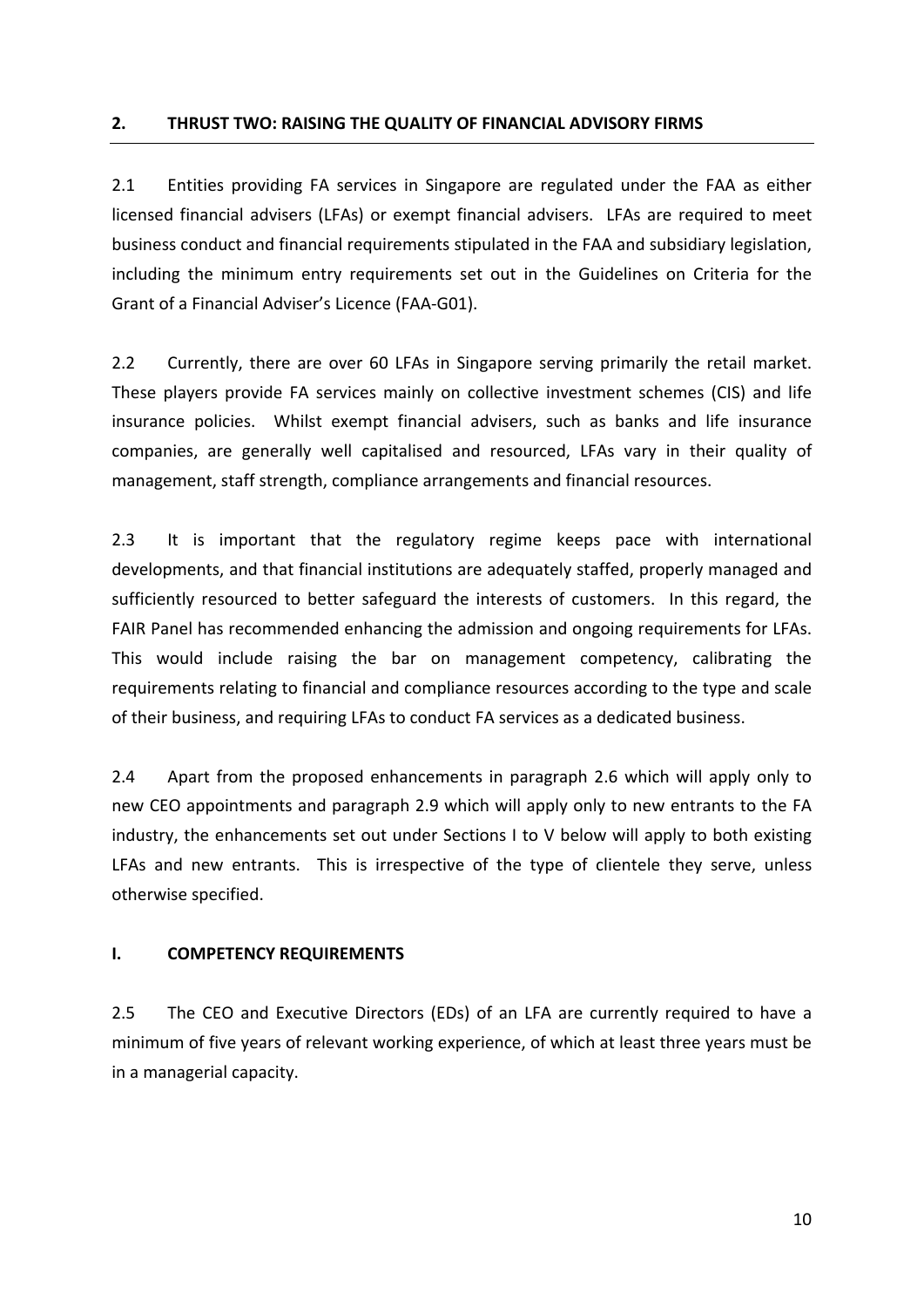# **Proposals**

2.6 As CEOs have primary responsibility for the day-to-day management of companies, they are expected to be experienced and well‐qualified. In addition, given the increasing complexity of financial markets, the roles and responsibilities of CEOs are now more demanding. In this regard, the FAIR Panel has recommended that CEOs of LFAs should have at least 10 years of relevant working experience, of which at least five years should be at a managerial level. This requirement will only apply to new CEO appointments. The existing requirements relating to relevant working experience for EDs and the requirements in respect of academic and professional qualifications for CEOs and EDs remain unchanged.

2.7 The FAIR Panel has also recommended that MAS require LFAs to employ a minimum of three full‐time, resident professionals with at least five years of relevant experience each. This is to ensure that LFAs are properly resourced, and operated by professionals who possess relevant expertise and experience. The management staff (including the LFA's CEO and EDs) and representatives can be counted towards the fulfilment of this requirement. If this recommendation is adopted, MAS proposes to provide all existing LFAs a transitional period of six months from the date of implementation of the new rules to meet this requirement.

Question 4: MAS seeks views on the proposed enhancements to the competency requirements for CEOs of LFAs and the minimum staffing requirements for LFAs (paragraphs 2.6 and 2.7).

# **II. CORPORATE TRACK RECORD AND PARENTAL SUPPORT**

2.8 Currently, an applicant for a financial adviser's licence (Licence Applicant) is required to have at least three years of proven track record in the FA business. The corporate track record of related entities can be considered in meeting this requirement. For a Licence Applicant that does not have the requisite corporate track record, MAS requires the CEO to hold at least 20% shareholding of the Licence Applicant. The CEO and EDs should also, in the aggregate, own at least 50% shareholding of the Licence Applicant. This is to ensure that the CEO and EDs are committed to the firm and the FA business.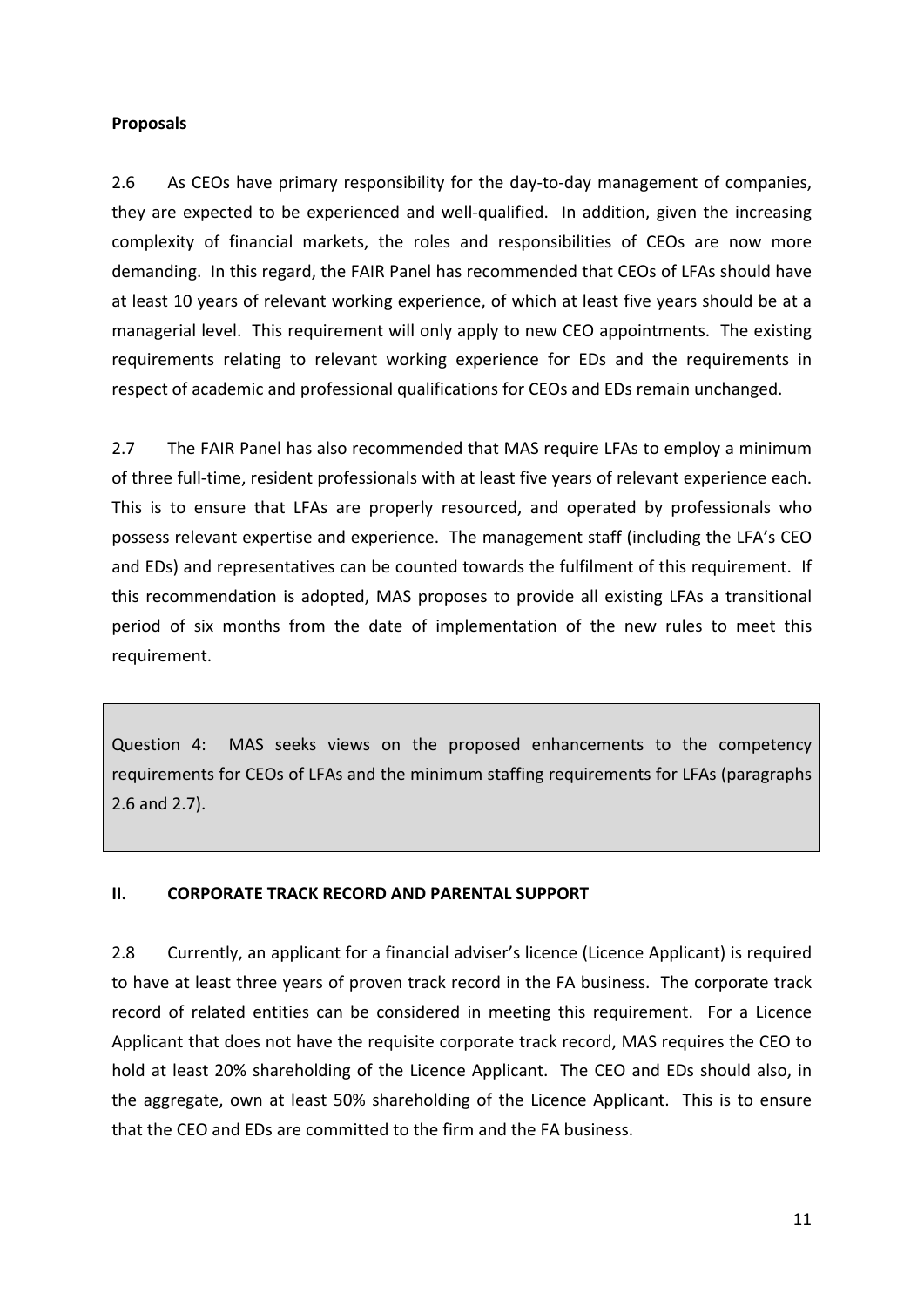### **Proposals**

2.9 Given the increasing demands of managing an LFA, it is important for Licence Applicants to demonstrate that they have an established track record in the FA activities that they intend to carry out in Singapore. Accordingly, MAS proposes to raise the corporate track record requirement for Licence Applicants from three years to five years. For applicants that are unable to meet the proposed corporate track record requirement, the current shareholding requirements for the CEO and EDs will continue to apply.

2.10 In addition, for a Licence Applicant or an existing LFA that is part of a business group, MAS proposes to formalise the current expectation for the parent entity (with tangible and substantial assets) to provide a Letter of Responsibility to MAS to demonstrate the group's support for the entity's operations in Singapore. MAS proposes to provide all existing LFAs a transitional period of six months from the date of the implementation of the new rules to meet this requirement.

Question 5. MAS seeks views on the following:

- (i) Changes to the corporate track record requirement for Licence Applicants (paragraph 2.9); and
- (ii) Requirement for parental support for Licence Applicants and existing LFAs that are part of a business group (paragraph 2.10).

#### **III. COMPLIANCE ARRANGEMENTS**

2.11 LFAs are currently required to have adequate internal compliance systems and processes that are commensurate with the size, complexity and risks of their business operations. However, only about 40% of existing LFAs have independent and dedicated compliance functions.

#### **Proposals**

2.12 The FAIR Panel is of the view that it is important for LFAs to have effective compliance arrangements. This is so that LFAs are able to comply with regulatory requirements, have robust internal control systems, and adopt ethical practices and high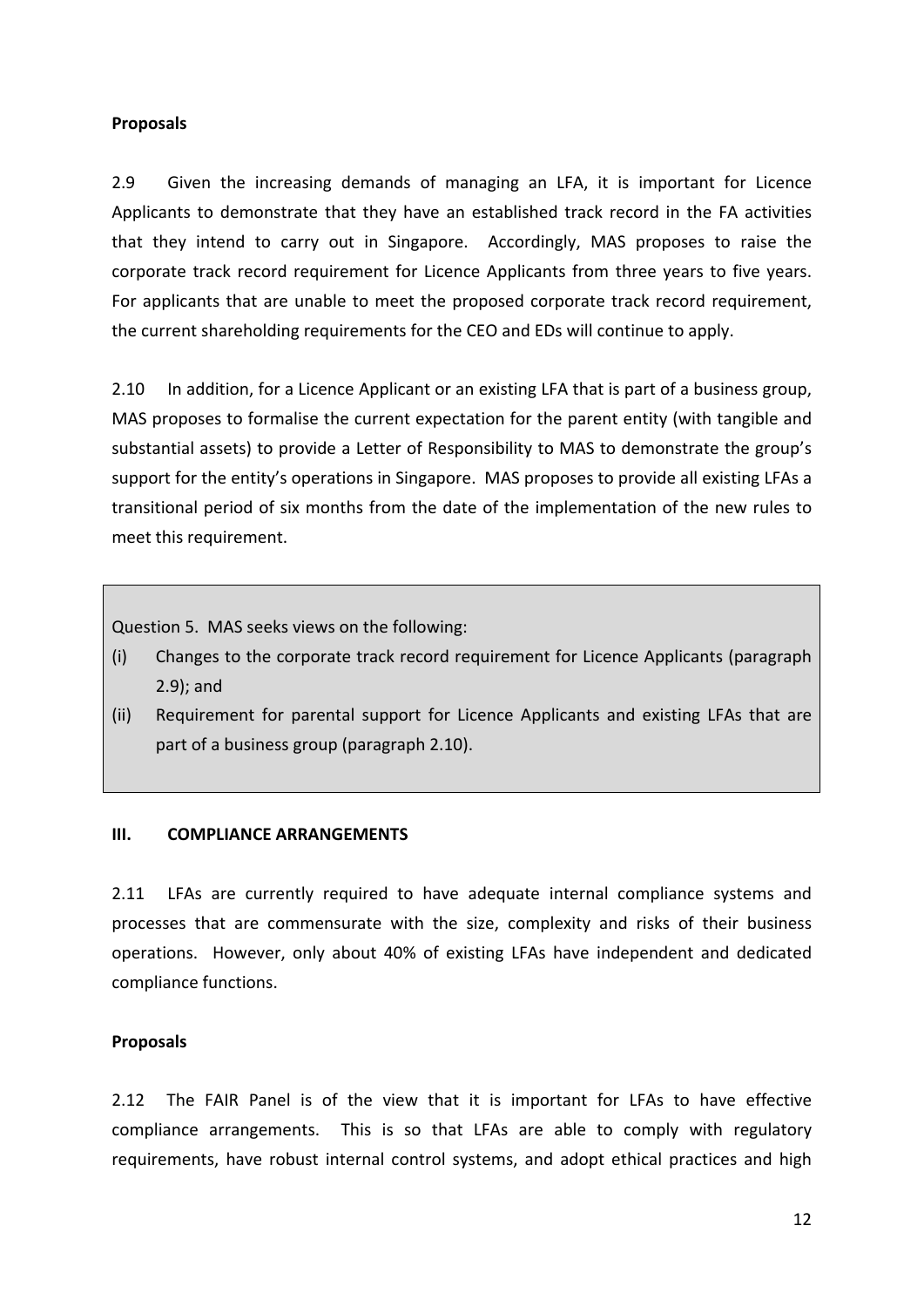professional standards. Ideally, all LFAs should have independent and dedicated compliance arrangements. However, it may not be practical for LFAs that are smaller in scale and have simpler business models, to maintain a dedicated compliance function. Accordingly, the FAIR Panel has recommended that MAS require all LFAs to minimally put in place a compliance function that is independent of their sales and advisory functions. For example, compliance officers should not be appointed as FA representatives, or have any front‐office responsibilities.

2.13 For larger LFAs with more than 20 FA representatives or an annual gross revenue of more than S\$5 million, the FAIR Panel has recommended that MAS require such LFAs to put in place a compliance function which is staffed by suitably qualified individuals who, besides being independent from front‐office sales and advisory responsibilities, are dedicated to the compliance role.

2.14 MAS proposes to provide all existing LFAs a transitional period of six months from the date of implementation of the new rules to put in place the required compliance arrangements.

Question 6. MAS seeks views on the proposed compliance requirements for LFAs (paragraphs 2.12 to 2.14).

#### **IV. FINANCIAL REQUIREMENTS**

#### **Minimum Financial Requirements**

1

2.15 In accordance with Regulation 15 of the Financial Advisers Regulations (FAR), LFAs are required to have a paid-up capital $6$  of:

- (a) Not less than S\$300,000 if they advise on futures contracts, foreign exchange contracts or leveraged foreign exchange contracts; or
- (b) Not less than S\$150,000 if they undertake other FA activities.

2.16 Drawing from lessons learnt from the global financial crisis, the FAIR Panel is of the view that the minimum capital requirement for LFAs should be reviewed. Furthermore, the

 $6$  Paid-up capital is defined in Regulation 1 of the FAR to comprise ordinary shares and non-redeemable preference shares that have been fully paid for.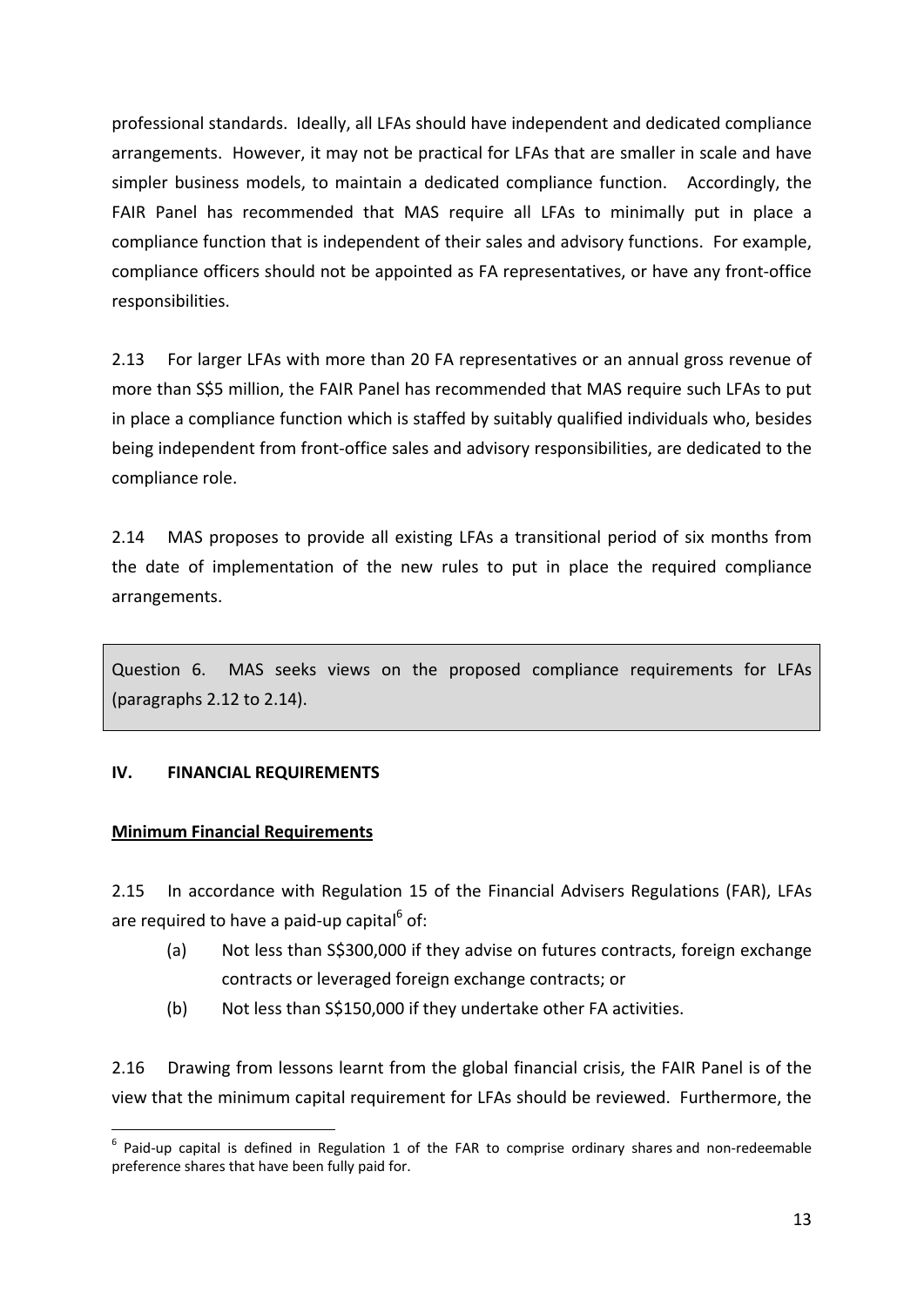FAIR Panel has noted that paid‐up capital does not take into account capital erosion due to operational losses or dividend payouts.

# **Proposals**

1

2.17 The FAIR Panel has, therefore, recommended imposing a "base capital" requirement on LFAs, to account for capital erosion and to ensure that LFAs are sufficiently resourced during times of economic and financial stress.

2.18 MAS proposes to define "base capital" as: The sum of:

- (a) Paid‐up ordinary share capital;
- (b) Irredeemable and non‐cumulative preference share capital; and
- (c) Any unappropriated profit or loss in the latest audited accounts of the LFA, less the following, where applicable:
- (d) Any interim loss in the latest accounts of the LFA; and
- (e) Any dividend that has been declared since the last audited accounts of the LFA.

2.19 As stated in paragraph 2.15, LFAs advising on futures contracts, foreign exchange contracts or leveraged foreign exchange contracts are currently subject to a higher minimum financial requirement, as these products have traditionally been deemed to be more complex or risky. The FAIR Panel believes that, given continuous product innovation and blurring of product lines, it is more appropriate to take into account the type of FA service the LFA provides, rather than the type of investment product the LFA advises on, in calibrating the minimum financial requirements.

2.20 In this regard, the FAIR Panel has recommended requiring a lower minimum base capital of  $S\$ \$250,000 for pure research houses<sup>7</sup> given the lower market conduct and legal risks posed by such firms. LFAs which conduct all other types of FA activities should be subject to a minimum base capital of S\$500,000. These recommended levels of base capital take into account the risk exposures of LFAs during the global financial crisis, and the adequacy of their capital and professional indemnity insurance (PII) coverage to meet financial claims during the crisis.

 $7$  "Pure research houses" refers to LFAs who advise others by issuing or promulgating research analyses or research reports concerning investment products. These analyses or reports are not tailored to the specific investment objectives or risk profiles of customers.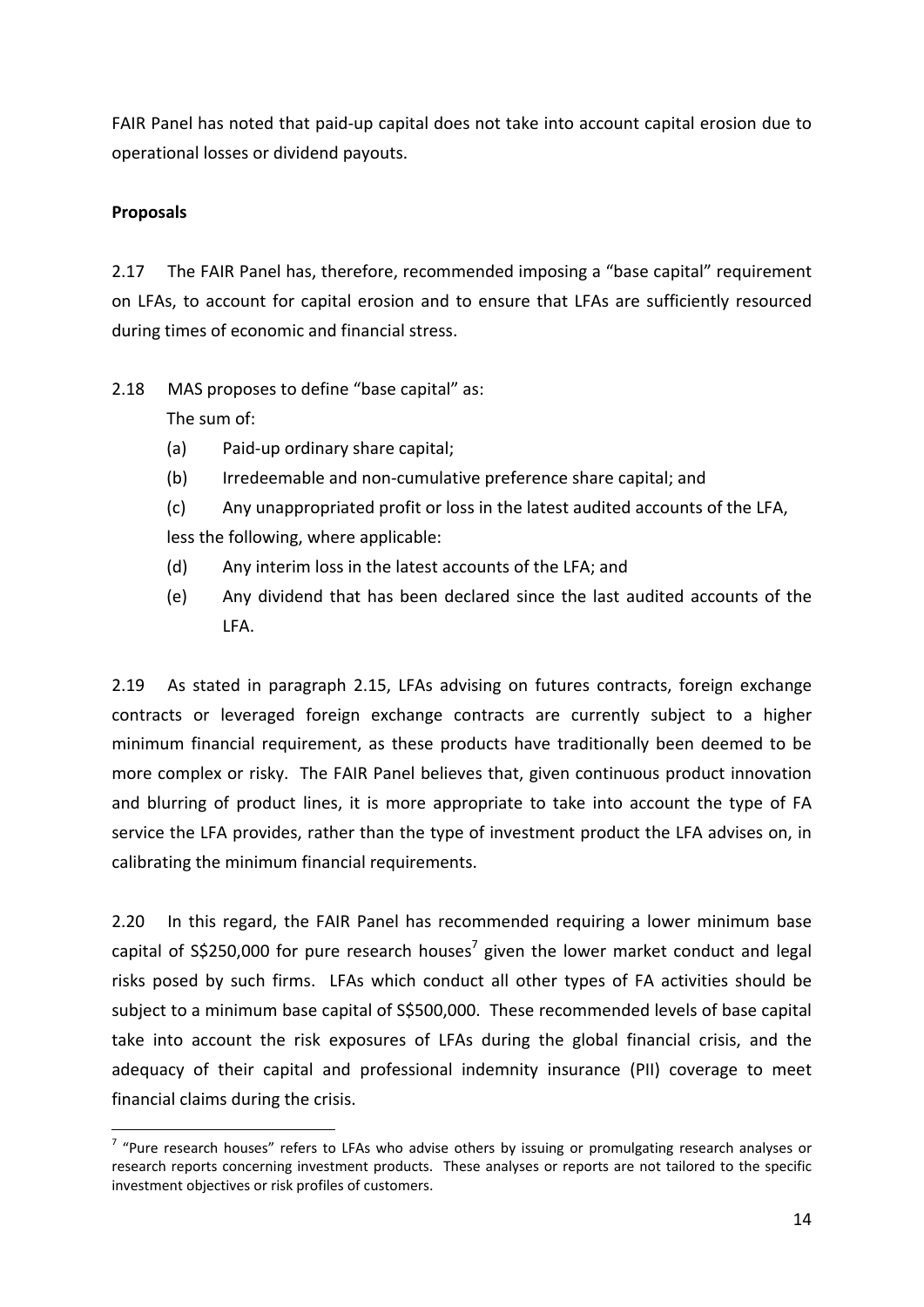2.21 To calibrate the impact to the industry and to cater to LFAs with different capital structures, the FAIR Panel has recommended allowing LFAs (other than pure research houses) the option of maintaining a lower minimum base capital of S\$300,000, on condition that they purchase additional PII coverage of S\$500,000. This additional PII coverage will be over and above the recommended minimum PII coverage discussed in paragraph 2.28.

Question 7. MAS seeks views on the following:

- (i) Proposal to replace the paid‐up capital for LFAs with the base capital concept (paragraph 2.17);
- (ii) Definition of "base capital" (paragraph 2.18); and
- (iii) Minimum amount of base capital and the additional PII to be maintained by LFAs (paragraphs 2.20 and 2.21).

# **Continuing Financial Requirements**

<u>.</u>

2.22 Under Section 10(1)(a) of the FAA, read with Regulation 16(1) of the FAR, LFAs are required to maintain a net asset value<sup>8</sup> (NAV) of not less than the higher of:

- (a) One-quarter of their relevant annual expenditure<sup>9</sup> of the immediate preceding financial year; or
- (b) Three quarters of the required minimum paid‐up capital.

2.23 The FAIR Panel has pointed out that the current continuing financial requirements do not take into account the extent to which LFAs hold illiquid assets. As such, they do not adequately reflect the ability of LFAs to meet their short-term financial obligations.

<sup>&</sup>lt;sup>8</sup> "Net asset value" is defined in Regulation 1 of the FAR as the excess of the value of the assets owned by the firm over its liabilities.<br><sup>9</sup> "Relevant annual expenditure" is defined in Regulation 16(3) of the FAR as the total expenditure of the LFA

for that year less the following:

<sup>(</sup>a) staff bonuses (except to the extent that they are guaranteed);

<sup>(</sup>b) employees' and directors' shares in profits (except to the extent that they are guaranteed); and

<sup>(</sup>c) any commission or fee paid to its representatives which is directly related to the commission or fee received by the financial adviser.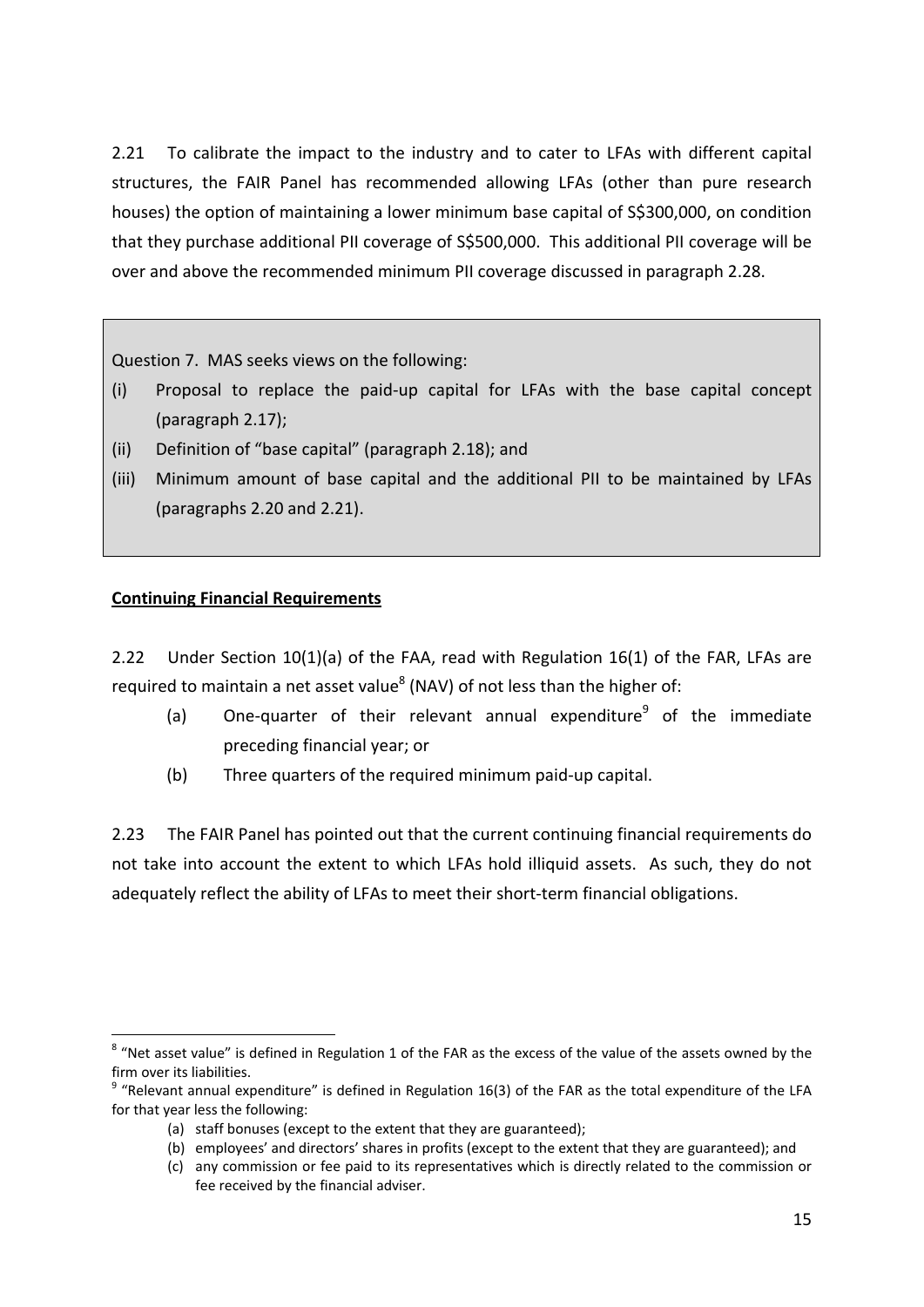# **Proposals**

2.24 The FAIR Panel has, therefore, recommended that MAS require LFAs to maintain minimum "financial resources", where illiquid assets will be adjusted, to better reflect available resources to cover operational risks.

2.25 MAS proposes to define "financial resources" as:

The sum of:

- (a) Paid‐up ordinary and preference share capital;
- (b) Subordinated loans with not less than two years to maturity;
- (c) Revaluation reserves;
- (d) Other reserves;
- (e) Unappropriated profit or loss in the latest audited and interim accounts, less any dividend that has been declared since the last audited accounts of the LFA; and
- (f) General provision,

less the sum of the illiquid items in the latest available accounts of the LFA which includes:

- (g) Assets that cannot be converted to cash within 30 days;
- (h) Non‐current assets;
- (i) Pre‐paid expenses;
- (j) Deposits other than qualifying deposits;
- (k) Unsecured amounts due from directors of the LFA and its connected persons that are included as current assets;
- (l) Unsecured loans and advances made by the LFA and its connected persons that are included as current assets;
- (m) Any unsecured amount owed by a related corporation;
- (n) Intangible assets;
- (o) Charged assets, except to the extent that the LFA has not drawn down on the credit facility if the charge is created to secure a credit facility, or as permitted by MAS;
- (p) Future income tax benefits included as current assets; and
- (q) An amount equal to 8% of the value of any contingent liability, which includes any letter of credit or guarantee issued on behalf of the LFA.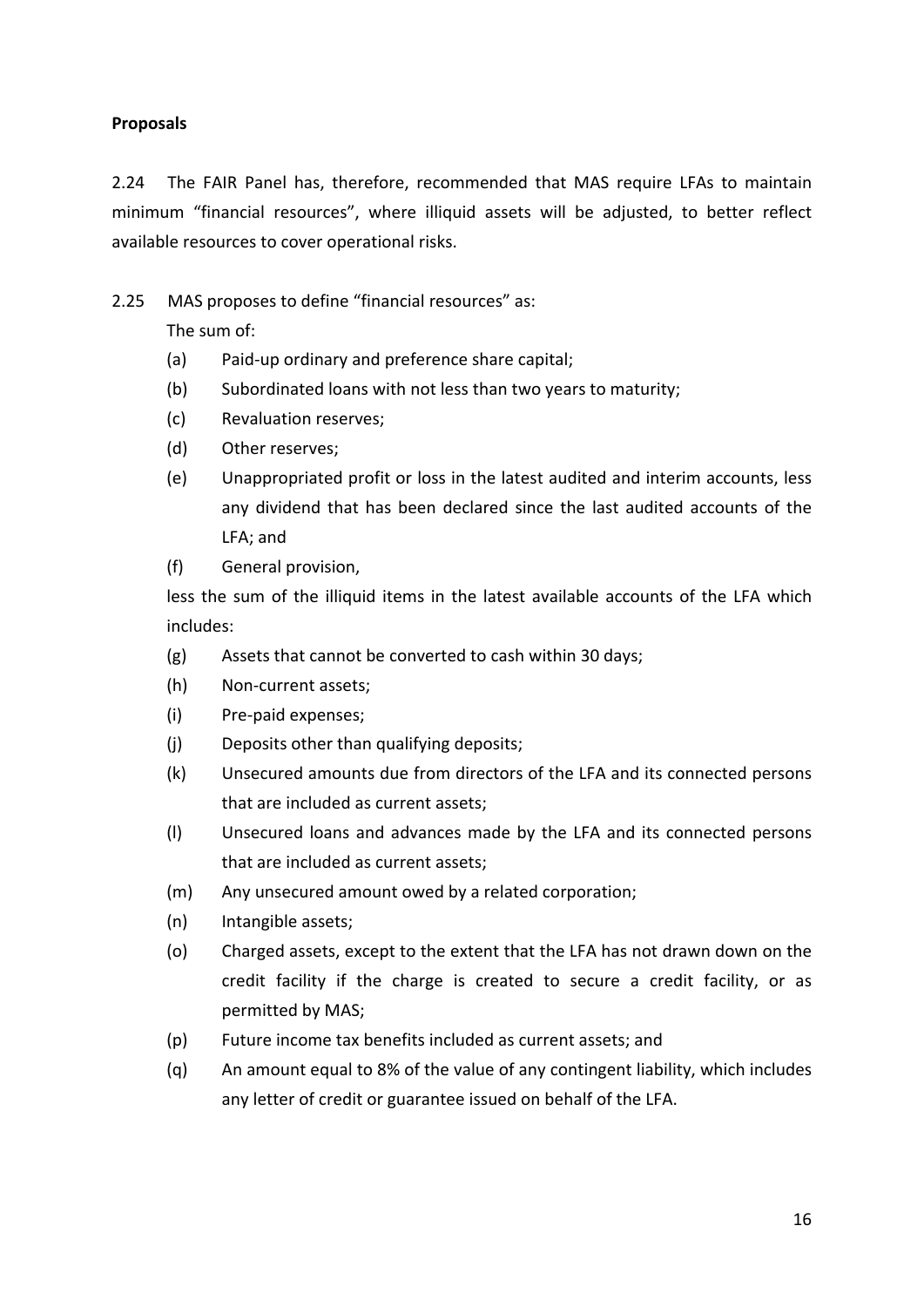2.26 Separately, expenditure is currently used as a proxy in measuring an LFA's ongoing operational risk. Using expenditure as a proxy in the calculation of continuing financial requirements may discourage spending on middle‐ and back‐office operations such as compliance and risk management. In this regard, the FAIR Panel has recommended using gross revenue as a proxy for a firm's ongoing operational risks since gross revenue better reflects an LFA's scale of activities compared to relevant expenditure. Accordingly, the FAIR Panel recommends requiring LFAs to maintain financial resources that are the higher of:

- (a) 10% of the average audited gross revenue in the immediate three preceding financial years; or
- (b) S\$150,000.

Question 8. MAS seeks views on the following:

- (i) Use of financial resources as a measure of ongoing financial resources instead of NAV (paragraph 2.24);
- (ii) Definition of "financial resources" (paragraph 2.25); and
- (iii) Use of gross revenue as a proxy in the calculation of minimum financial resources in place of expenditure (paragraph 2.26).

# **Professional Indemnity Insurance**

2.27 To provide for claims against LFAs due to professional negligence, LFAs are currently required to procure a PII policy with a minimum coverage of S\$500,000 regardless of the scale of their operations and the type of customers they serve. The deductible for the policy must not be more than 20% of the NAV of the firm.

# **Proposals**

2.28 The FAIR Panel has suggested revising the current "one-size-fits-all" PII requirement as it does not take into account the specific types of FA services an LFA provides, its clientele, as well as the scale of the LFA's business. It has also recommended that MAS consider imposing PII requirements only on LFAs that serve retail customers. For LFAs which are pure research houses, the FAIR Panel has proposed that the minimum PII coverage be set at S\$500,000. For LFAs conducting all other types of FA activities, the FAIR Panel has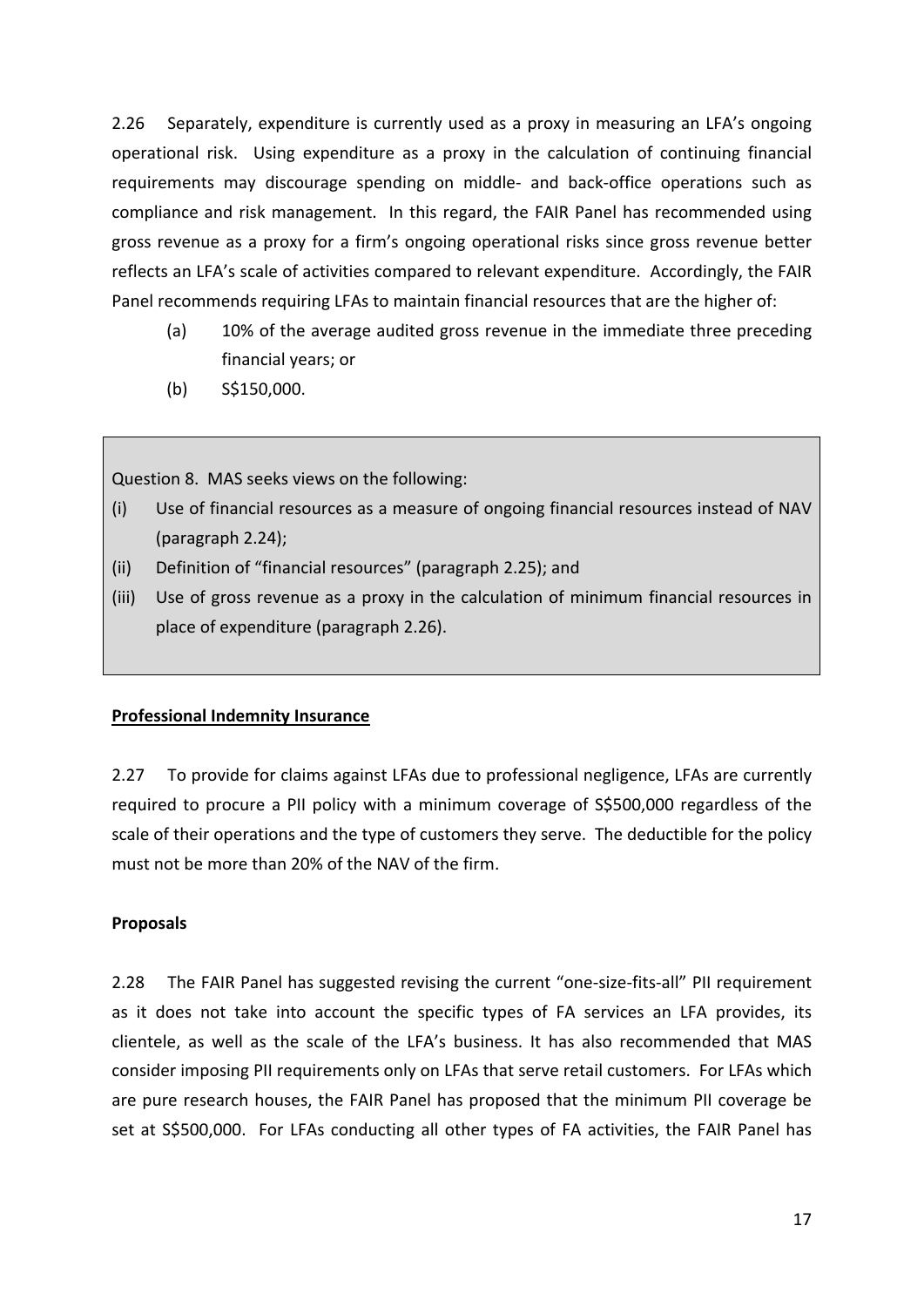recommended that the PII be calibrated based on the LFA's scale of business, using gross annual revenue as a proxy, as summarised in the table below:

| <b>Revenue Threshold</b>           | <b>Proposed Minimum PII Coverage</b>              |  |
|------------------------------------|---------------------------------------------------|--|
| Annual revenue $\leq$ S\$5 million | S\$1 million                                      |  |
| Annual revenue > S\$5 million      | 20% of the audited gross revenue of the immediate |  |
|                                    | preceding financial year                          |  |

2.29 The FAIR Panel has also recommended capping the deductible for the PII policy at 10% of the LFA's base capital. This is to prevent LFAs from purchasing PII policies with very high deductibles in order to pay lower premiums, thereby affecting their ability to pay the deductibles when making claims.

2.30 MAS will not make it mandatory for LFAs to purchase PII if they serve only accredited  $investors<sup>10</sup>$ . Nonetheless, these LFAs are encouraged to obtain PII policies to protect themselves against possible claims by investors for breach of professional duty.

2.31 MAS proposes to provide all existing LFAs a transitional period of one year from the date of implementation of the new rules to meet the enhanced financial requirements in Section IV.

Question 9. MAS seeks views on the proposed PII requirements for LFAs (paragraphs 2.28 to 2.30).

# **V. NON‐FINANCIAL ADVISORY ACTIVITIES CONDUCTED BY LICENSED FINANCIAL ADVISORY FIRMS**

2.32 LFAs play a crucial role in helping their customers make sound financial decisions. However, the FAIR Panel has noted that it is common for LFAs to engage in activities other than the provision of FA services (i.e. non‐FA activities). Some of these activities may be in conflict with their FA role, result in a neglect of their FA duties, or bring disrepute to the FA industry.

<sup>1</sup>  $10$  As defined under Section 4A of the Securities and Futures Act (Cap. 289) (SFA).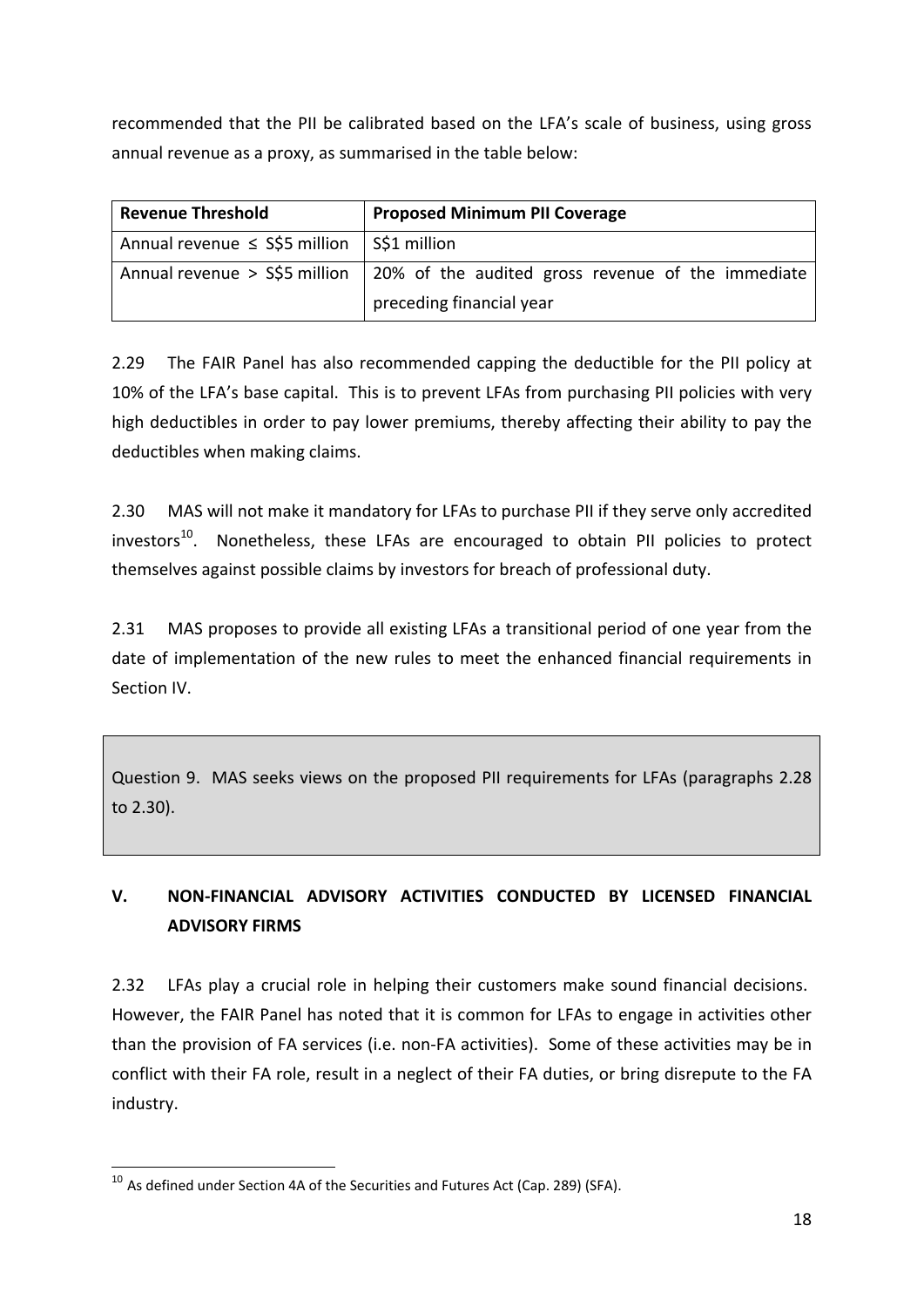# **Proposals**

1

2.33 To ensure that LFAs remain professional and dedicated to their role as financial advisers, the FAIR Panel has recommended that MAS restrict the non‐FA activities of LFAs to the following:

- (a) Acting as introducers or making referrals in respect of non‐FA activities to financial institutions licensed by  $MAS<sup>11</sup>$ , subject to the following conditions:
	- (i) LFAs should not provide customers with advice or product information;
	- (ii) The revenue generated from referrals should not be tied to successful referrals or a percentage of customers' spending arising from the referral; and
	- (iii) LFAs should disclose to customers:
		- That they cannot and have not given advice in respect of the referred business;
		- Whether there are potential conflicts of interest arising from their referral activity, such as whether the LFA, its directors and/or its shareholders has any relationship with the financial institution or any of its representatives being referred to the customer; and
		- The amount and basis of remuneration the LFA will receive for carrying out the referral activity.

These conditions help customers make a distinction between the LFA's roles as a financial adviser and introducer, so as to avoid any misunderstanding regarding the roles and responsibilities of the introducer vis‐à‐vis the financial institution the customer is being referred to.

- (b) Providing training and consultancy in respect of financial planning or financial literacy aimed at educating and empowering consumers, subject to the following conditions:
	- (i) Where financial products are covered in the scope of such training and consultancy, these should be limited to investment products as defined in Section 2(1) of the FAA; and
	- (ii) There should be disclosure to consumers on whether financial advice will be provided in the course of the training or consultancy.

 $11$  The financial institutions licensed by MAS which LFAs could act as introducers for or make referrals to are as follows: commercial banks, merchant banks, finance companies, money brokers, holders of capital markets services licence, holders of trust business licence, registered insurers and insurance broking firms.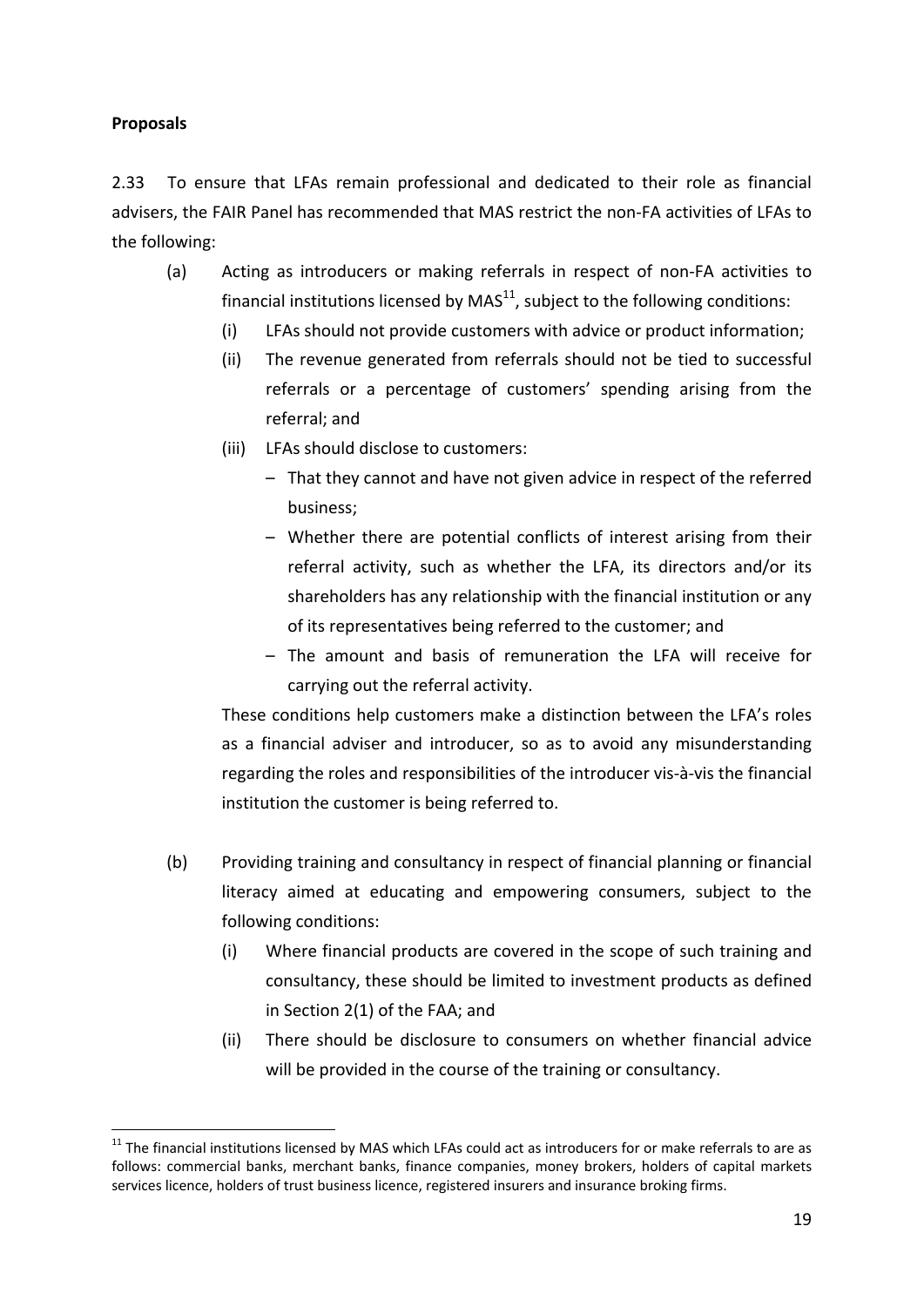2.34 For the avoidance of doubt, the scope of non‐FA activities referred to in paragraph 2.33 does not include:

- (a) Referral activities which are passive or ad‐hoc in nature, for example an LFA referring its customers to another company or individual without receiving any payment or benefits‐in‐kind for making the referral; and
- (b) Regulated activities outside the ambit of the FAA which the LFAs are authorised to conduct, for example, an LFA carrying on business as an exempt insurance broker under Section 35ZN of the Insurance Act (Cap. 142) (IA).

2.35 To ensure that LFAs continue to be focussed on their core business of providing FA services, the FAIR Panel has recommended that the gross revenue generated by LFAs from their non‐FA activities be capped at 5% of their total annual revenue derived from their FA business.

2.36 MAS proposes to provide all existing LFAs a transitional period of six months from the date of implementation of the new rules to meet the above requirements relating to the scope of non‐FA activities that LFAs can conduct.

Question 10. MAS seeks views on the following proposals:

- (i) Restricting the non‐FA activities of LFAs to:
	- Acting as introducers or making referrals to financial institutions licensed by MAS (paragraph 2.33); and
	- Providing training and consultancy in respect of financial planning or financial literacy (paragraph 2.33); and
- (ii) Capping the revenue derived from the non‐FA activities of LFAs to 5% of their total annual FA revenue (paragraph 2.35).

# **VI. FINANCIAL ADVISORY ACTIVITIES OF INSURANCE BROKING FIRMS**

2.37 Currently, insurance broking firms registered under the IA are allowed to carry out the full range of FA services under the FAA without the need to hold an FA licence once they have notified MAS of the commencement of their FA business. However, these firms are subject to the same business conduct requirements applicable to LFAs.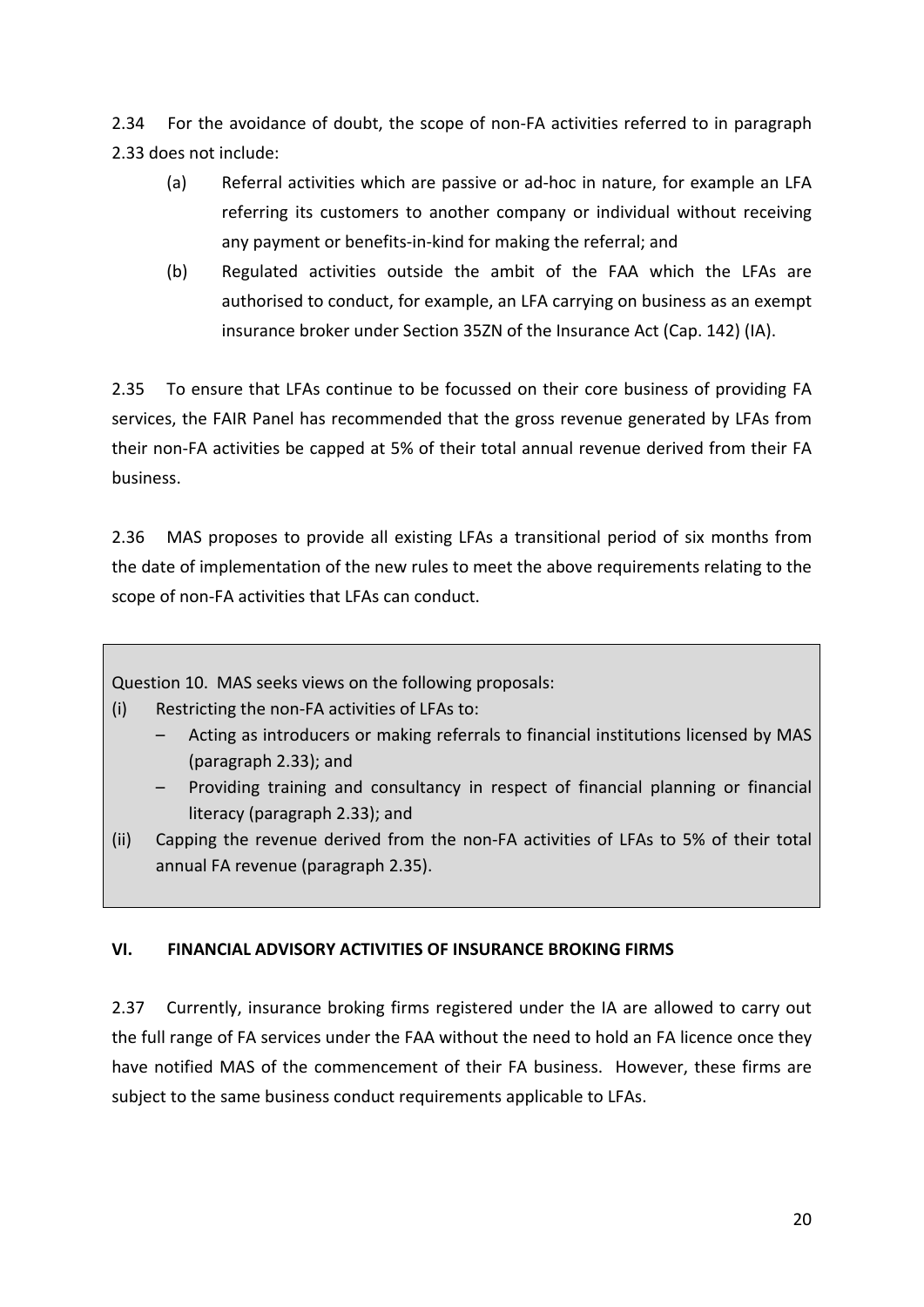2.38 Most insurance broking firms undertake FA activities, such as advising on and arranging life insurance policies, to complement their general insurance broking activities. Over the past few years, MAS has noted an increase in the number of insurance broking firms branching into the provision of other FA services such as the marketing of CIS. Many of these insurance broking firms do not have adequate management expertise and resources to support such FA activities, resulting in poor market conduct practices. In 2009, MAS directed three insurance broking firms to cease the provision of FA services as they did not have adequate management oversight, as well as, policies and procedures for their FA operations.

#### **Proposals**

1

2.39 The FAIR Panel believes that the primary focus of insurance broking firms should be on their insurance broking role, and where these firms also provide FA services, they must be fully capable of managing this part of the business. Accordingly, the FAIR Panel has recommended that insurance broking firms be allowed to carry out the full range of FA activities only if they have adequate management expertise as well as the capital, financial and compliance resources to undertake such business. To this end, the FAIR Panel proposes that such insurance broking firms should meet the same management expertise, financial and compliance requirements applicable to LFAs before they are allowed to commence FA business. Otherwise, their FA activities should be restricted to advising on or arranging group life insurance policies and incidental individual life policies<sup>12</sup>. The FAIR Panel has also recommended that the total revenue from these activities be capped at 25% of the insurance broking firm's annual total revenue, and that the brokerage income from the sale of incidental individual life policies be capped at S\$200,000 per annum. This is to ensure that insurance broking business remains the core activity of insurance broking firms.

2.40 To ensure a level playing field between new and existing insurance broking firms, MAS proposes to require all existing insurance broking firms who intend to or are already carrying on FA activities to comply with the revised requirements. We propose to provide a transitional period of six months from the date of implementation of the new rules for existing insurance broking firms to meet the revised requirements.

<sup>&</sup>lt;sup>12</sup> Incidental individual life policies refer to life policies that the registered insurance brokers arrange for the owners/staff/directors of the corporates which they are already servicing in terms of general or group life policies.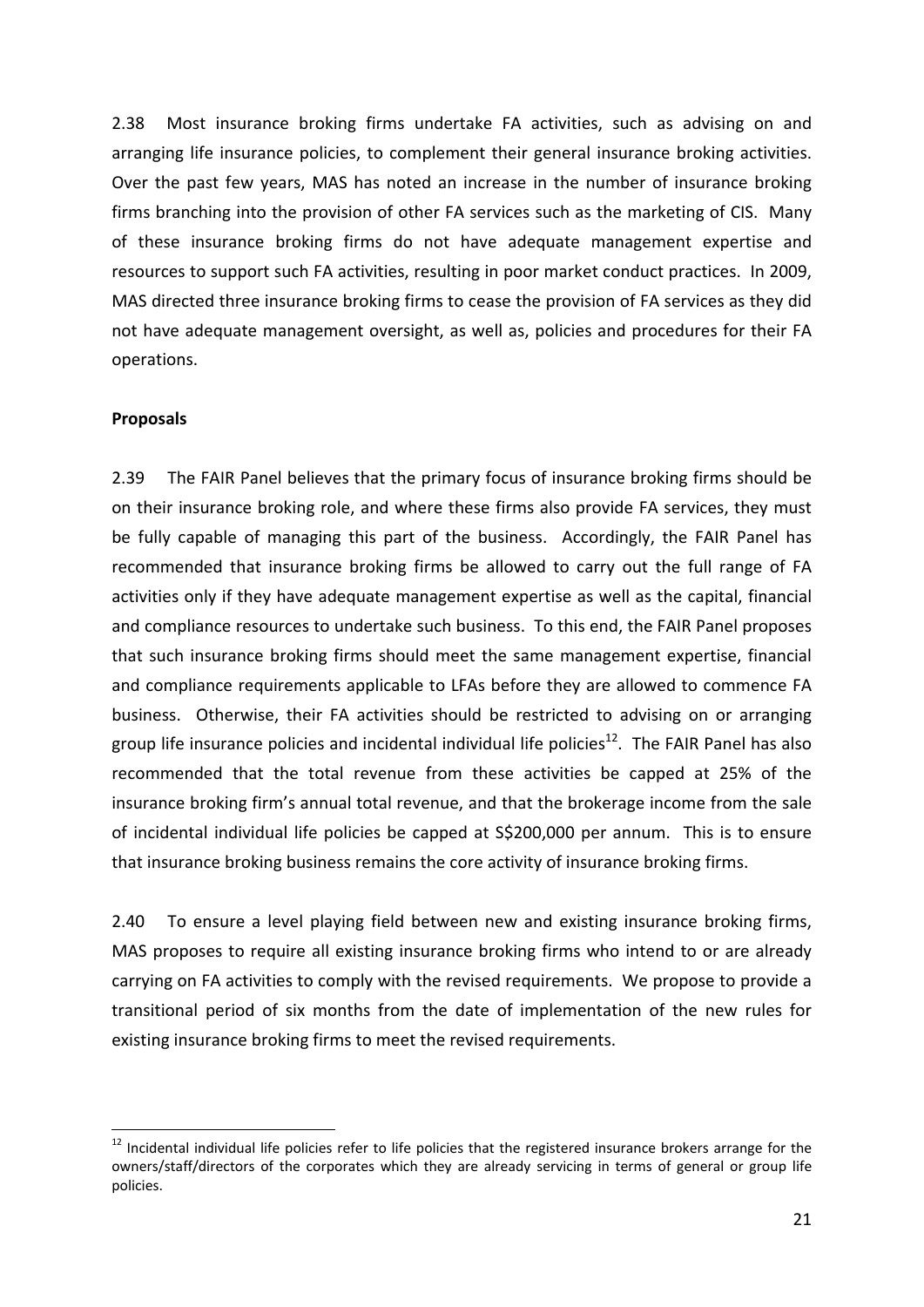Question 11. MAS seeks views on the following:

- (i) Requirement for insurance broking firms providing full‐fledged FA services to meet the same management expertise, financial and compliance requirements imposed on LFAs (paragraph 2.39); and
- (ii) Proposal to restrict the scope of FA activities and impose a cap on the revenue from FA activities for insurance broking firms that do not meet the revised requirements for conduct of FA business (paragraph 2.39).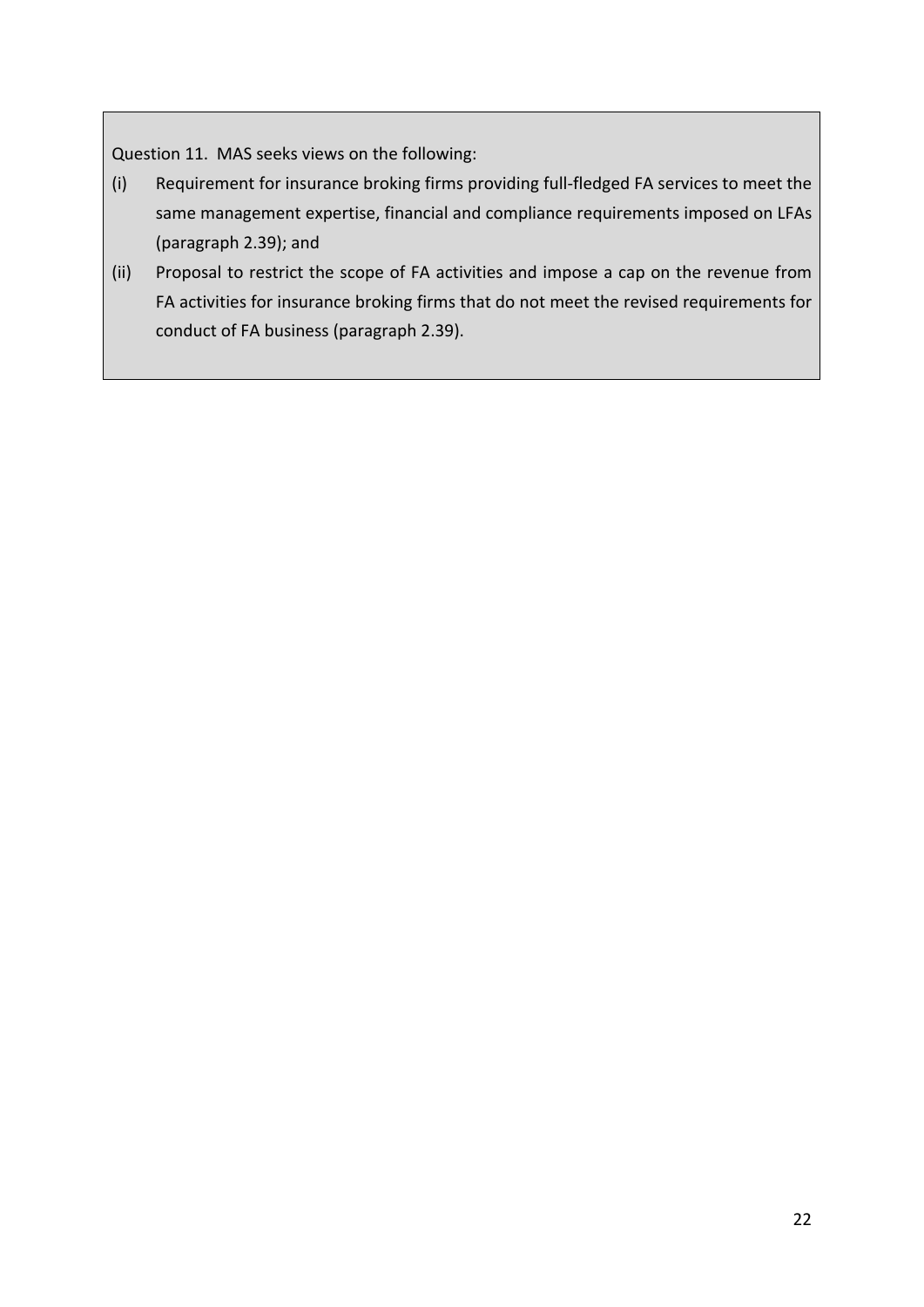### **3. THRUST THREE: MAKING FINANCIAL ADVISING A DEDICATED SERVICE**

# **I. NON‐FINANCIAL ADVISORY ACTIVITIES CONDUCTED BY FINANCIAL ADVISORY REPRESENTATIVES**

3.1 The conduct of non‐FA activities by FA representatives can potentially undermine the quality of FA services received by customers, and damage the professional image of the FA industry, particularly in situations where there are clear conflicts of interest. To ensure that FA representatives maintain a high level of professionalism and competence in conducting business with customers, the FAIR Panel is of the view that FA firms should only recruit representatives whose professional focus is primarily on their FA role.

#### **Proposals**

3.2 As FA firms are responsible for the FA representatives they appoint, the FAIR Panel has recommended that the onus be placed on FA firms to assess whether their FA representatives should be allowed to conduct non-FA activities. In this respect, the FAIR Panel has suggested that FA firms assess the non‐FA activities of their representatives to ensure that:

- (a) The non‐FA activities do not conflict with the FA firm's business;
- (b) The non‐FA activities do not tarnish the image of the FA industry; and
- (c) The conduct of non‐FA activities by the representative will not lead to a neglect of his or her FA role.

3.3 The FAIR Panel has identified the following as examples of non‐FA activities that clearly do not fulfil the criteria set out in paragraph 3.2:

(a) Holding a moneylender's licence or being an employee, director, shareholder, sole‐proprietor or partner of a licensed moneylender An FA representative who is also in the moneylending business may have incentive to entice his or her customers to borrow money for the purpose of making investments, which may not be in the customers' best interests.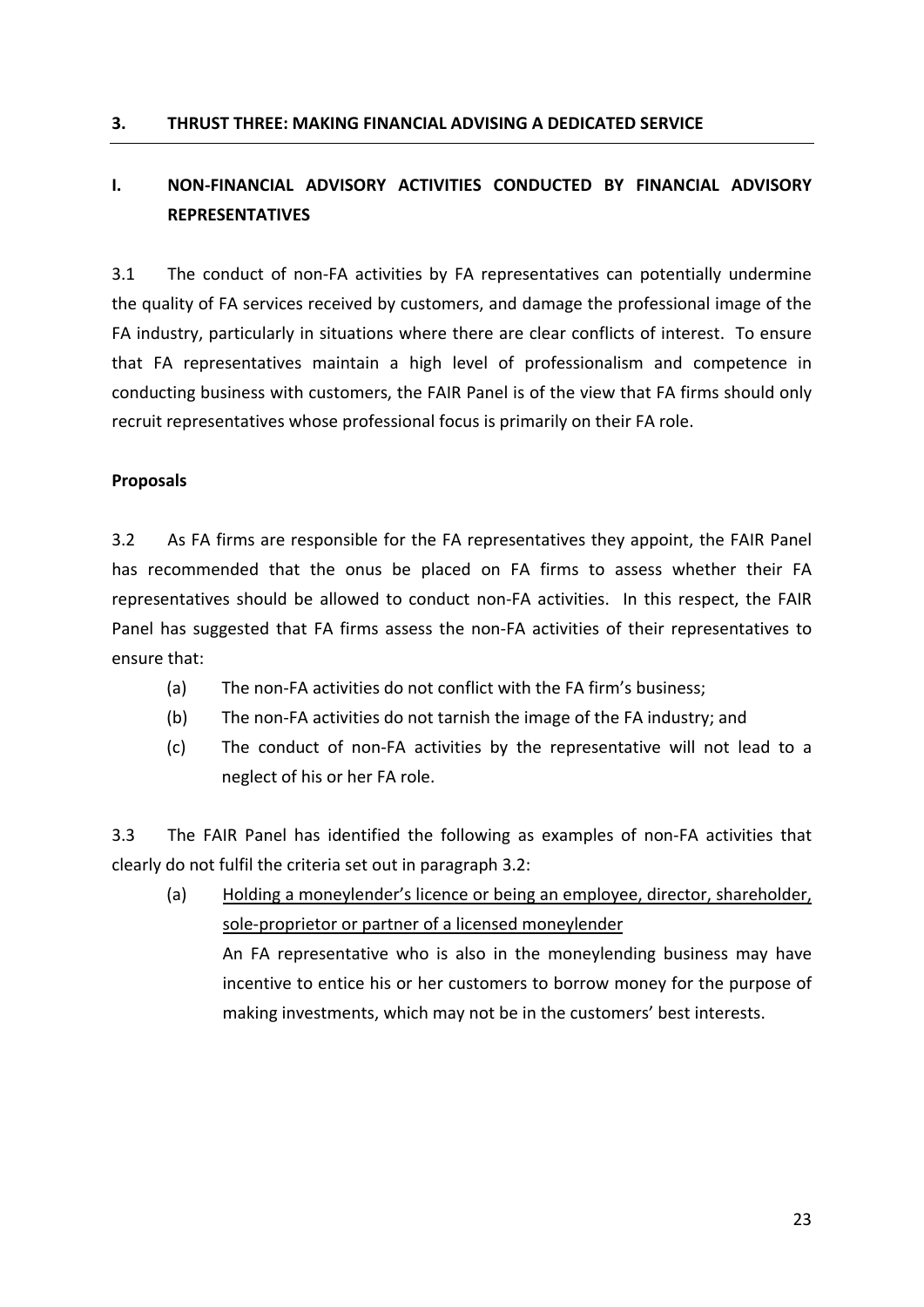(b) Holding a junket promoter licence or being an employee, director, shareholder, sole‐proprietor, partner or associate of a licensed junket promoter A customer who seeks financial advice from an FA representative on how to

manage his or her savings should not be put at risk of being encouraged by the same representative to engage in gambling activities.

(c) Acting as a real estate salesperson or agent, or being an employee, director, shareholder, sole‐proprietor or partner of a licensed estate agency An FA representative who is marketing both financial investments and

property may not provide advice which is in the customer's best interest. For example, due to differences in commission amounts and sales targets, the representative may induce a customer who may be best served with additional insurance coverage, to consider a property purchase instead.

# (d) Marketing investments not regulated under the FAA

Customers may not be aware that safeguards in the laws administered by MAS do not apply to them when they purchase products for investment not regulated by  $MAS^{13}$ . When an FA representative markets such products, customers may be misled into thinking that they are accorded full protection under the FAA when they are not. As the reputation of the FA industry could be tarnished by representatives who leverage on their regulatory status to market unregulated investments to customers, FA firms should ensure that their representatives do not have business interests or hold directorships in firms operating such schemes.

3.4 The FAIR Panel has also recommended that FA firms require prospective representatives with other gainful employment to obtain the approval of their other employers prior to appointing them as representatives. For existing representatives with other gainful employment, FA firms should ensure that these representatives disclose their representative status to their other employers. In this way, the other employers are made aware of their staff's obligations and responsibilities as FA representatives.

1

<sup>&</sup>lt;sup>13</sup> Please refer to the MoneySENSE web-site for a non-exhaustive list of common unregulated schemes (http://www.moneysense.gov.sg/understanding‐financial‐products/investments/consumer‐alerts.aspx).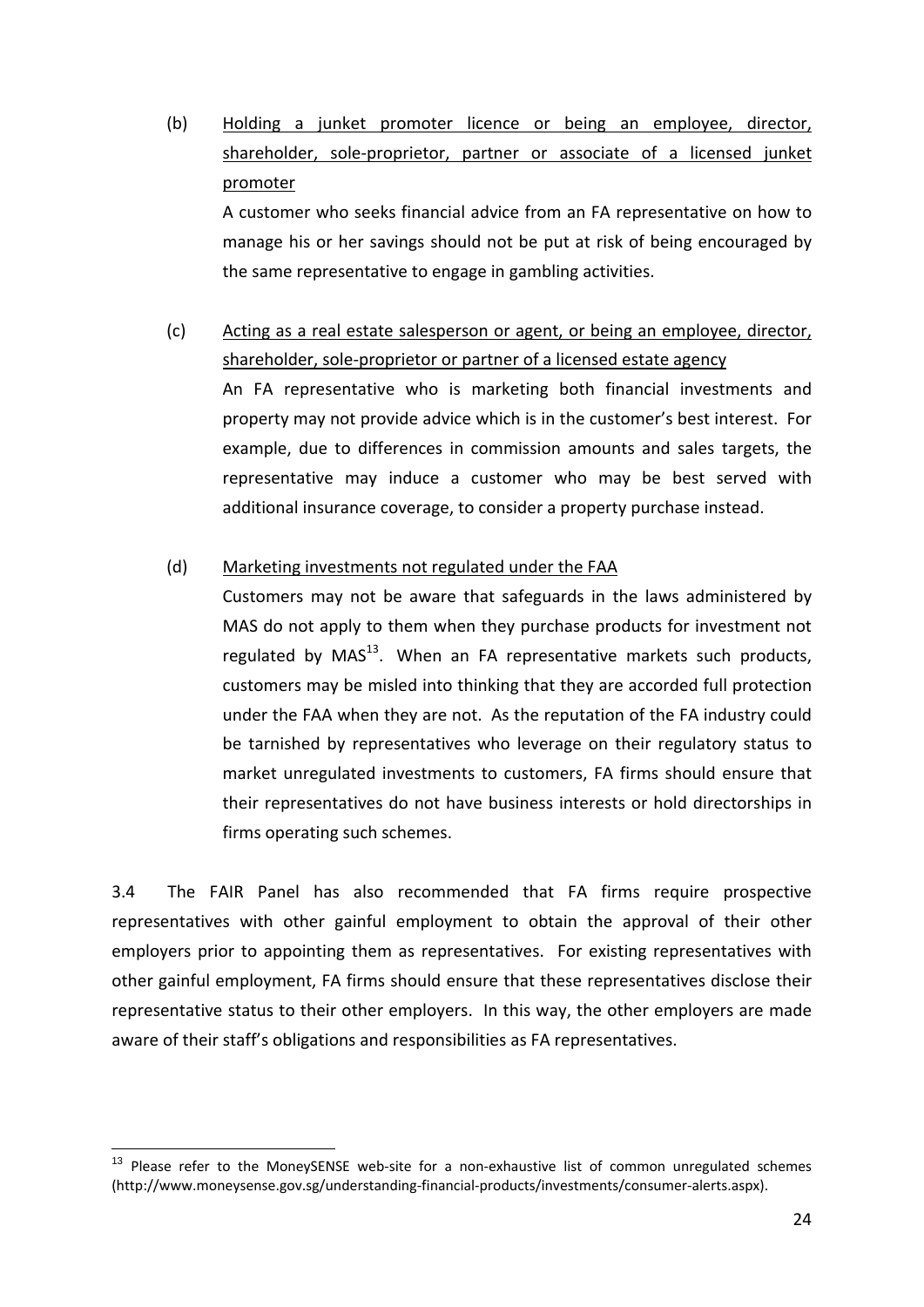3.5 FA firms are accountable for any reputational or market conduct risks arising from the non‐FA activities conducted by their representatives. Therefore, MAS expects FA firms to put in place proper systems and controls to monitor their representatives' conduct of such activities. For example, FA firms could conduct independent checks with the customers and other employers of such representatives to ensure that their conduct of non‐ FA activities do not pose any reputational or market conduct risks.

3.6 MAS proposes to provide a transitional period of six months from the date of implementation of the new rules for existing FA firms and their representatives to comply with the requirements for the conduct of non-FA activities by representatives.

Question 12. MAS seeks views on:

- (i) The proposed criteria for assessing the circumstances under which FA representatives may be allowed to conduct non‐FA activities (paragraph 3.2); and
- (ii) Whether there are other activities that clearly do not satisfy one or more of the criteria set out in paragraph 3.2.

# **II. USE OF INTRODUCERS BY FA FIRMS**

3.7 Under the FAA, an FA firm can appoint individuals or entities to introduce customers to the FA firm for the provision of FA services. Examples of such persons (also known as introducers) include financial institutions and representatives regulated by MAS, as well as individuals and entities not regulated by MAS, such as lawyers and real estate agents. Whilst the introducing activities<sup>14</sup> carried out by these persons are exempt<sup>15</sup> from licensing under the FAA, the introducing arrangements between FA firms and these introducers are subject to various business conduct requirements<sup>16</sup>. These include the need for the FA firm and introducer to enter into a formal written agreement, and for the FA firm to provide the introducer with a script to guide the introducer in its introducing activities. MAS notes that the applicable requirements for introducers vary across jurisdictions. For example,

1

 $14$  The activities carried out by an introducer typically involve:

<sup>(</sup>a) Arranging for the customer to meet with or speak to the FA firm;

<sup>(</sup>b) Forwarding the customer's particulars to the FA firm; and/or

<sup>(</sup>c) Providing the customer with factual product information.

 $15$  As set out in Regulation 31(1) of the FAR.

 $16$  As set out in Regulation 31 of the FAR and the Notice on Appointment and Use of Introducer by Financial Advisers (FAA‐N02).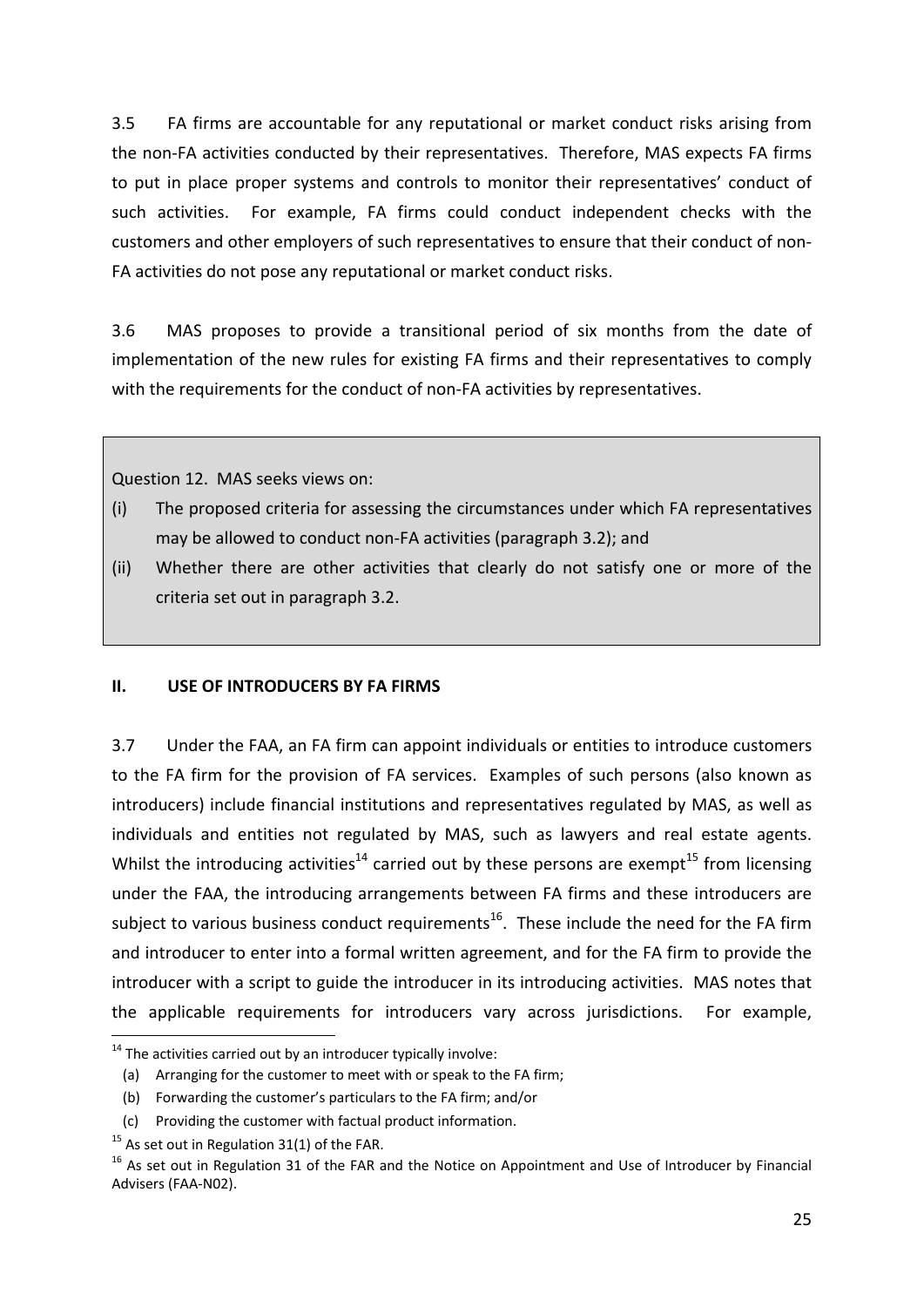introducers in Australia are not allowed to provide product information to consumers. In the US and UK, introducers are required to disclose to consumers details of their remuneration, including remuneration in‐kind.

3.8 It is not MAS' policy intent to regulate introducer arrangements which are passive or ad‐hoc in nature, such as:

- (a) A company referring its customers to an FA firm as a value‐added service, where no remuneration or benefits-in-kind is received for making the referral;
- (b) An individual referring friends or relatives to an FA firm or representative in his or her personal capacity (and where no remuneration or benefits-in-kind is received); or
- (c) Passive placement of brochures by an FA firm at the premises of third parties, where no introducing activity is carried out by the third parties.

3.9 The current introducer framework poses two key concerns. Firstly, as there is no restriction on the types of individuals or entities that an FA firm can appoint as an introducer, it is difficult to ensure that introducers are fit and proper. Appointing introducers that are not "fit and proper" can tarnish the image of the FA industry, and result in consumers losing confidence and trust in the industry. Secondly, as the line between introducing activity and FA activity is easily blurred, it may not be clear to consumers whether they are dealing with an introducer or an FA firm, particularly where an FA firm also acts as an introducer for other FA firms. This problem is exacerbated by volume‐based remuneration structures<sup>17</sup>, which are typical in the industry, as there could be an incentive for introducers to cross the line from "introducing" to "advising" in order to increase their remuneration.

# **Proposals**

1

3.10 Given the above concerns, the FAIR Panel has recommended that MAS tighten the existing introducer regime in the following areas:

- (a) Persons permitted to act as introducers;
- (b) Scope of introducing activity;
- (c) Remuneration structure for introducers; and

Examples of volume-based remuneration structures include remuneration based on the number of successful introductions, or a percentage of the premium or investment amount paid by the customer subsequent to the successful introduction.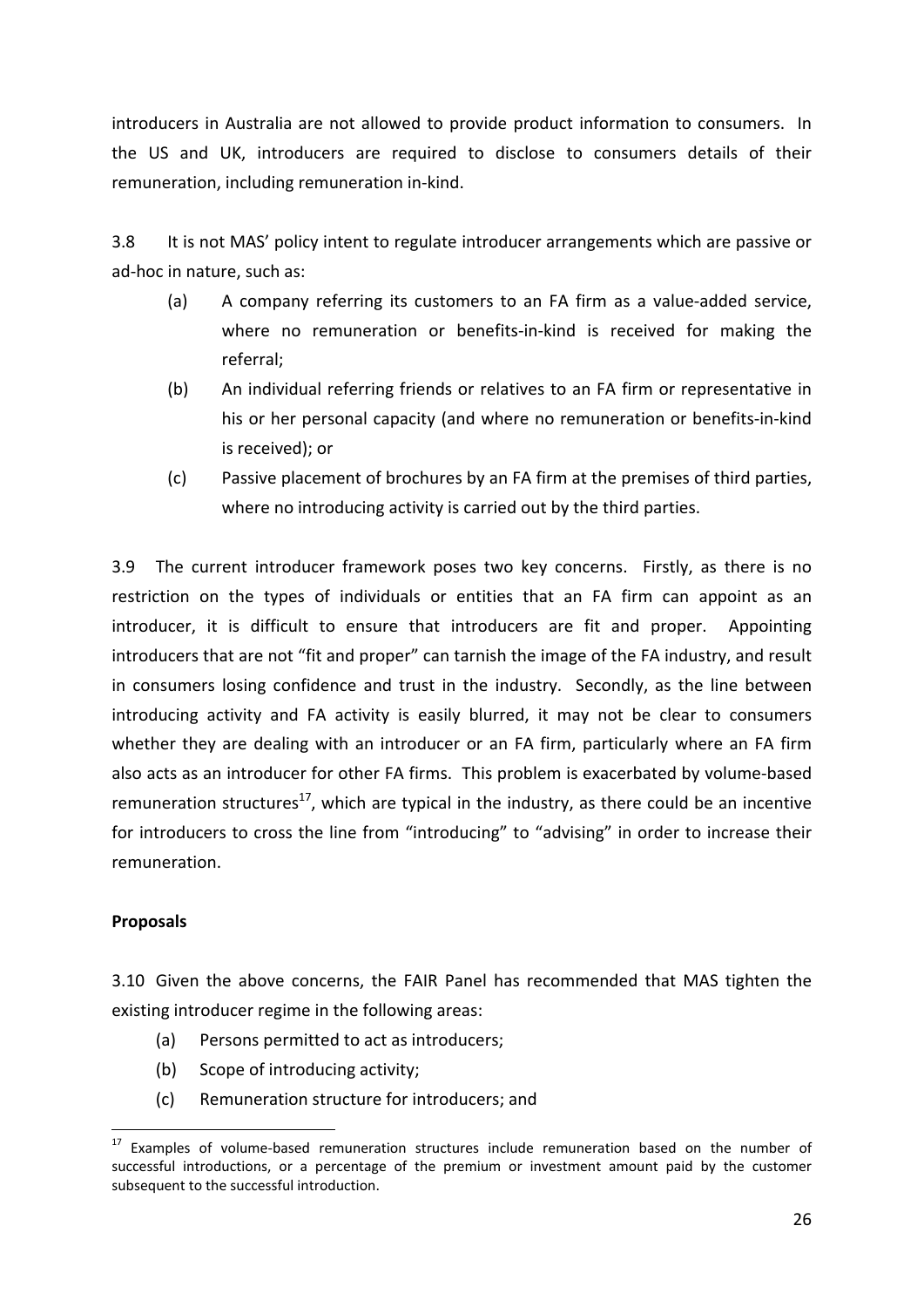(d) Additional disclosure requirements for introducers.

# **Persons Permitted to Act as Introducers**

3.11 To minimise the risk of individuals and entities who are not fit and proper acting as introducers, the FAIR Panel has recommended that FA firms implement measures to adhere to the following principles:

- (a) No conflicts of interest will arise from the appointment of introducers; and
- (b) The appointment of introducers will not tarnish the image of the FA firm or FA industry.
- 3.12 An elaboration of the principles is set out below:

| Principle                    | <b>Illustrations</b>                                               |
|------------------------------|--------------------------------------------------------------------|
| No conflicts of interest     | Corporations appointed as introducers should not be engaged        |
| arise<br>will<br>from<br>the | in businesses that give rise to potential conflicts of interest    |
| appointment<br>of            | with their introducing activities. For example, some               |
| introducers                  | corporations may have a fiduciary duty to their clients which      |
|                              | may be in conflict with their appointment as an introducer.        |
|                              | Similarly, the roles and responsibilities of the individuals (i.e. |
|                              | staff of the corporate introducer) effecting the introductions     |
|                              | should not give rise to such conflicts. An individual should not   |
|                              | be allowed to effect introductions where he is able to exert       |
|                              | undue influence over the persons he introduces (for example,       |
|                              | officers, executives or managers may be able to exert undue        |
|                              | influence over their staff or subordinates).                       |
|                              |                                                                    |
| The appointment of the       | Corporations should not be appointed as introducers, and the       |
| introducers<br>will<br>not   | staff of corporations should not be allowed to effect              |
| tarnish the image of the     | introductions, if, for example, the corporation or its staff:      |
| FA firm or FA industry       | Possesses a judgment or criminal record for offences<br>(i)        |
|                              | involving fraud, dishonesty, misrepresentation, or has             |
|                              | been suspended or struck off by professional bodies or             |
|                              | regulators (for example, disbarred lawyers or doctors, or          |
|                              | representatives of financial institutions with<br>former           |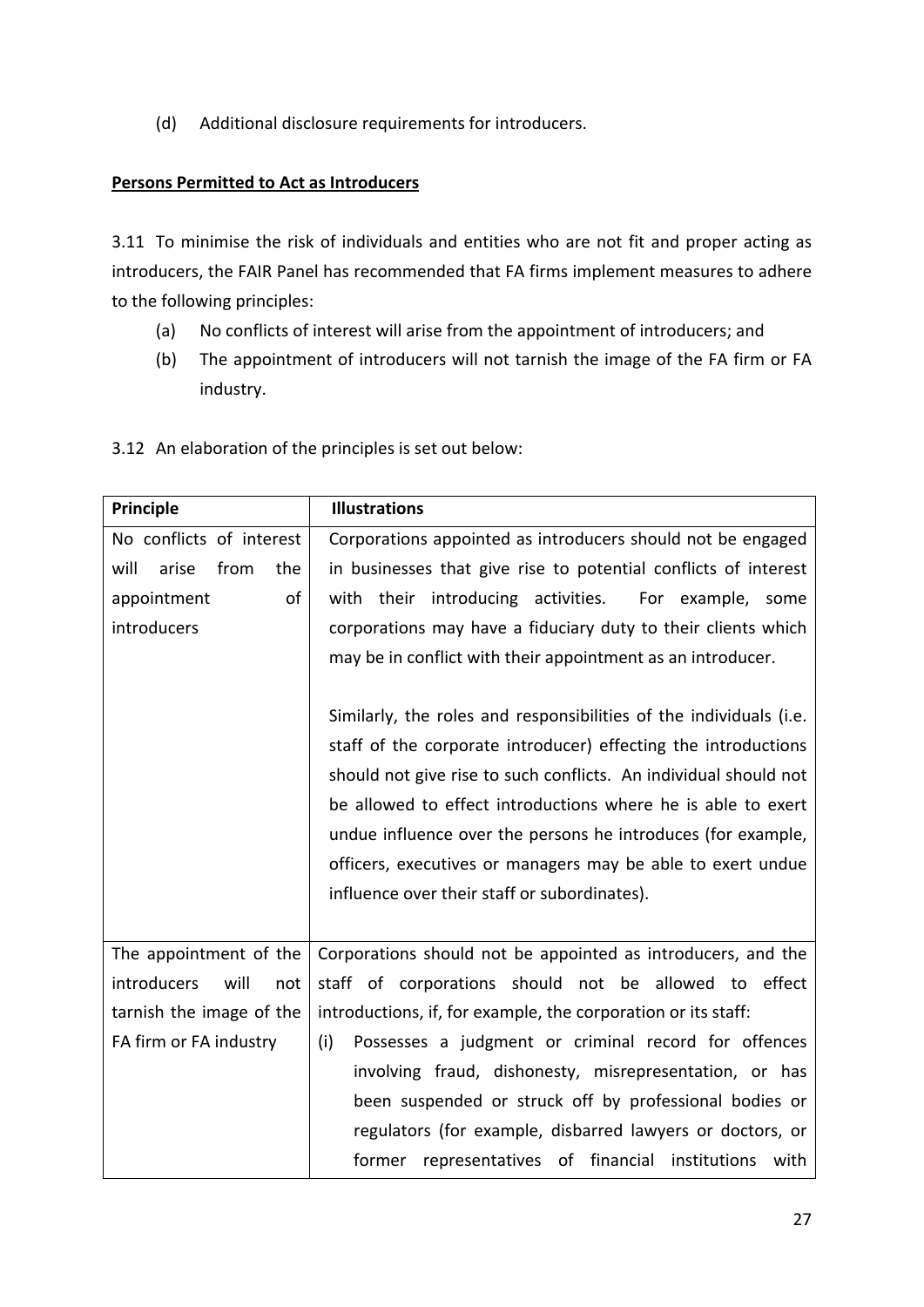|  | adverse records);                                              |
|--|----------------------------------------------------------------|
|  | Is unlikely to fully understand and abide by regulatory        |
|  | requirements, and other requirements imposed by the FA         |
|  | firm in relation to introducing activities; or                 |
|  | Is under financial distress or facing insolvency (for example, |
|  | corporations or individuals facing winding-up proceedings      |
|  | or a bankruptcy order).                                        |
|  |                                                                |

3.13 MAS proposes that FA firms be allowed to enter into introducer agreements with corporations<sup>18</sup> only, and not with individuals (i.e. natural persons). We do not propose any restriction on the types of corporations that can be appointed as introducers, subject to FA firms implementing measures to ensure that the two principles set out in paragraph 3.11 are complied with. There is no change to the current requirement where representatives of FA firms cannot enter into introducer agreements with introducers on their own. As it is the responsibility of FA firms to implement appropriate measures to ensure that the introducers they appoint adhere to all applicable laws and regulations, entering into introducer agreements with corporations will make it easier and more cost-effective for FA firms to discharge this responsibility.

# **Scope of Introducing Activity**

3.14 Currently, introducers are allowed to perform the following activities on behalf of the FA firms:

- (a) Arranging for customers to meet with or speak to the FA firm;
- (b) Forwarding the particulars of customers to the FA firm; or
- (c) Providing customers with factual information on the products distributed by the FA firm.

3.15 Allowing introducers to provide customers with factual product information can lead to confusion as to whether the customer is dealing with an introducer or a financial adviser given that such information is also provided by FA firms during the advisory process. MAS has also received complaints from consumers in this regard. As such, the FAIR Panel has

<sup>1</sup>  $18$  It is an existing requirement under FAA-N02 that corporate introducers should not carry out introducing activities as a full‐time business activity.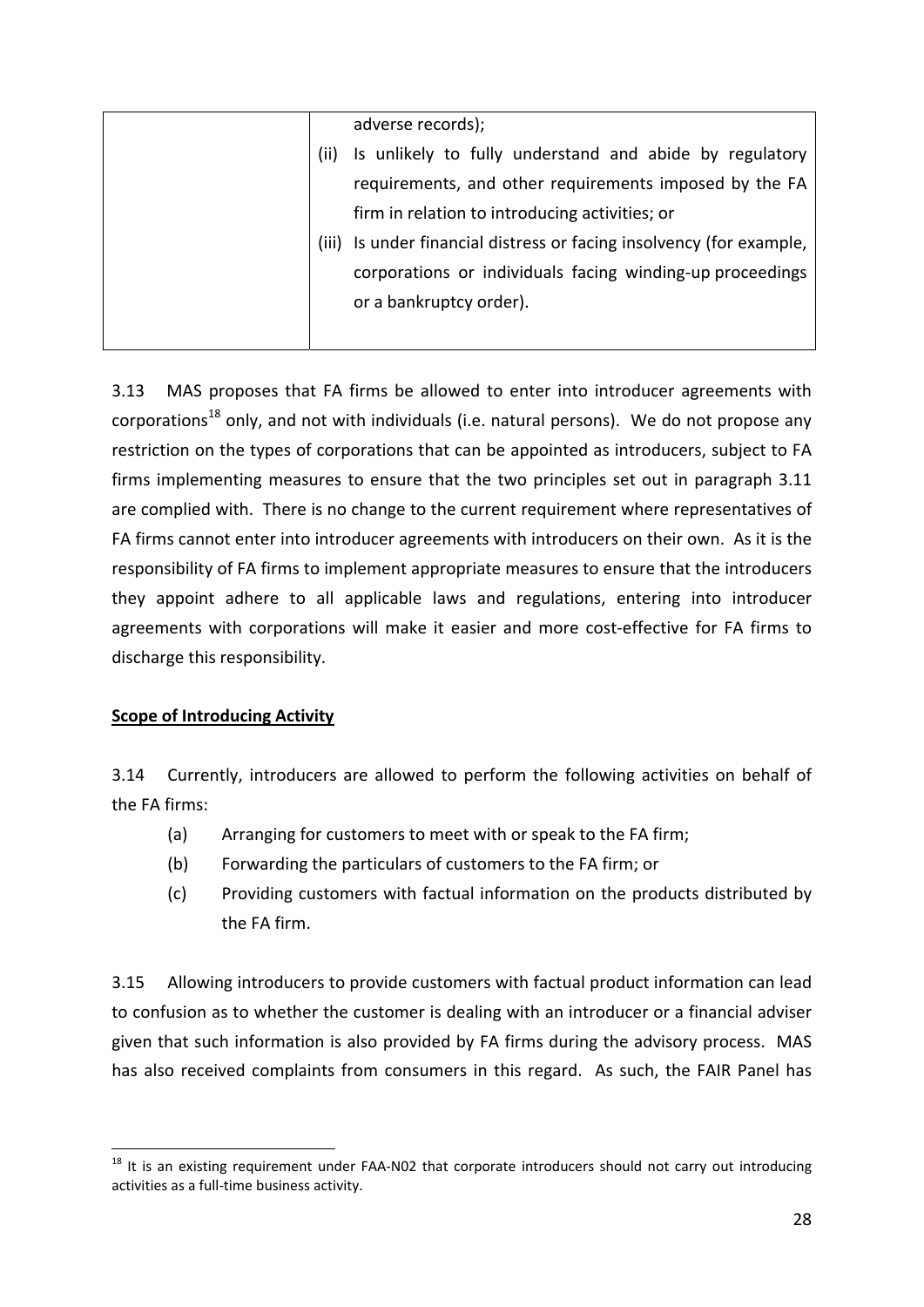recommended that introducers be prohibited from providing product information to customers.

3.16 The FAIR Panel has also recommended that FA firms be prohibited from acting as introducers in respect of investment products for which they are permitted to provide advice. For example, an FA firm which is authorised to advise on life policies would be deemed to be "advising", instead of "introducing", if it makes customer referrals in respect of life policies. This will make it clear to consumers whether they are dealing with an introducer or a financial adviser.

### **Remuneration Structure for Introducers**

3.17 Most introducers are currently remunerated based on volume‐based formulas such as a percentage of the customer's first year premiums paid on insurance policies purchased following a successful introduction, or a fee for every successful introduction.

3.18 To prevent fee structures from creating the incentive for introducers to adopt aggressive tactics when effecting introductions, or to inadvertently carry out FA activity, the FAIR Panel has recommended that volume‐based remuneration models for introducers, such as those tied to successful introductions or the volume of sales or transactions closed be prohibited. Examples of acceptable remuneration models include receiving a fixed fee per introduction (regardless of whether the introduction is successful), or a flat fee for a specified period of time.

#### **Additional Disclosure Requirements for Introducers**

3.19 Currently, introducers are required to disclose to customers the following, based on a script provided by the FA firm:

- (a) That the introducer is carrying out introducing activities for the FA firm;
- (b) That the introducer is not allowed to give advice or provide recommendations on any investment product to the customer, market any CIS, or arrange any contract of insurance in respect of life policies, other than to the extent of carrying out introducing activities;
- (c) Whether or not the introducer will be remunerated by the FA firm for carrying out introducing activities; and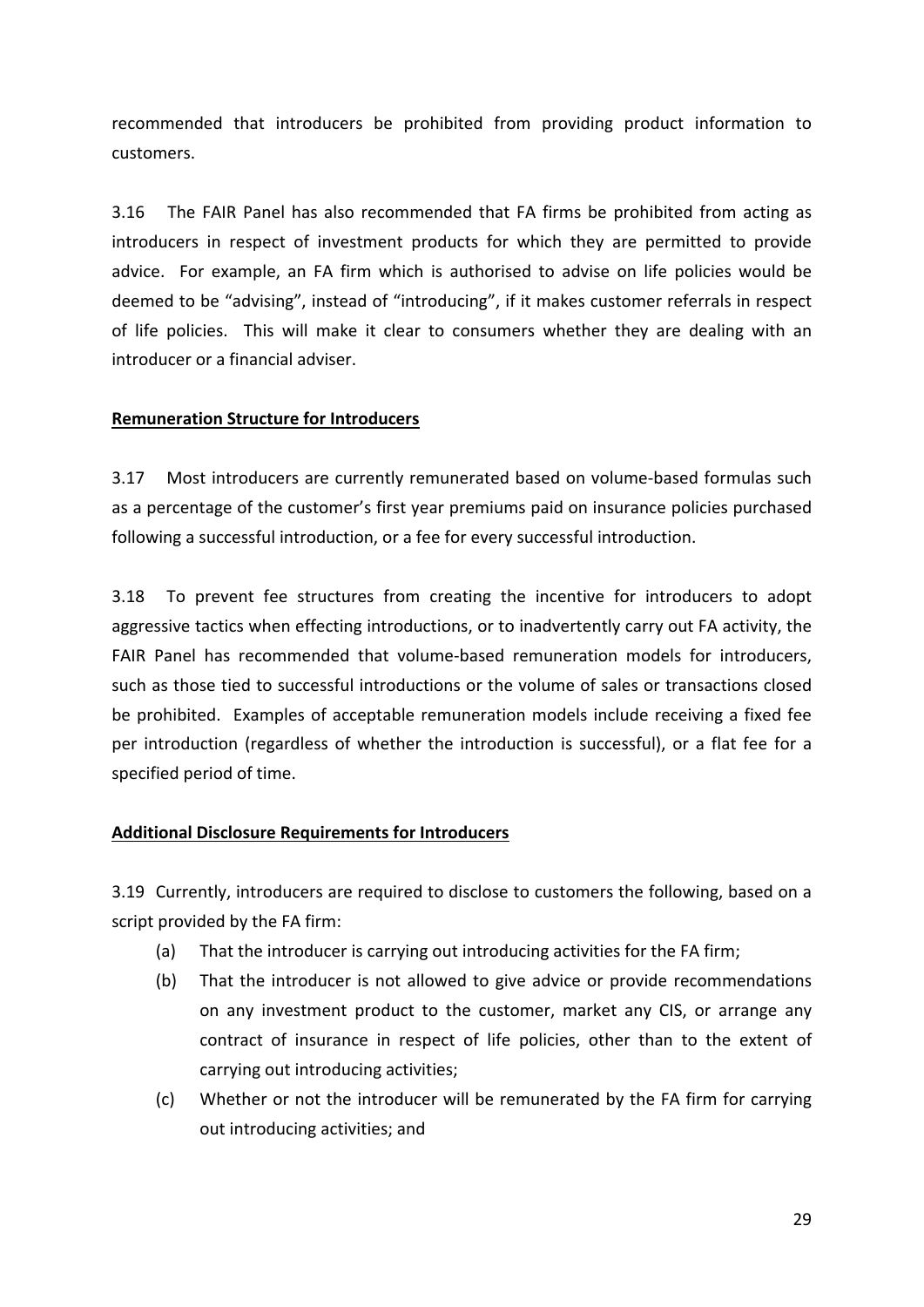(d) Where the introducer will be remunerated by the FA firm, the amount of remuneration if so requested by the customer.

3.20 The FAIR Panel has recommended that the disclosure requirements for introducers be enhanced as follows:

- (a) In addition to the disclosure requirement in paragraph 3.19 (b), to disclose that the introducer has not given advice or provided recommendations in respect of the service or product that is provided or sold by the FA firm;
- (b) In lieu of the disclosure requirement in paragraph 3.19(c) and (d), to disclose the amount and basis of remuneration received by the introducer for carrying out the introducing activity; and
- (c) To disclose whether the introducer, its directors and/or shareholders have any direct or indirect stake in the FA firm, or whether the introducer has any other relationship with the FA firm or any of its representatives.

Question 13. MAS seeks views on the proposals to:

- (i) Require FA firms to implement measures to ensure: (i) no conflicts of interest will arise from the appointment of introducers; and (ii) the appointment of introducers will not tarnish the image of the FA firm or FA industry (paragraph 3.11);
- (ii) Allow FA firms to enter into introducer agreements only with corporations (paragraph 3.13);
- (iii) Prohibit introducers from providing product information to customers (paragraph 3.15);
- (iv) Prohibit FA firms from acting as introducers in respect of investment products for which they are authorised to provide advice (paragraph 3.16);
- (v) Prohibit volume‐based remuneration structures for introducers (paragraph 3.18); and
- (vi) Enhance the disclosure requirements for introducers (paragraph 3.20).

Question 14. MAS seeks views on the proposal to apply all recommendations under Thrust Three to all licensed and exempt financial advisers, and their representatives, irrespective of clientele type.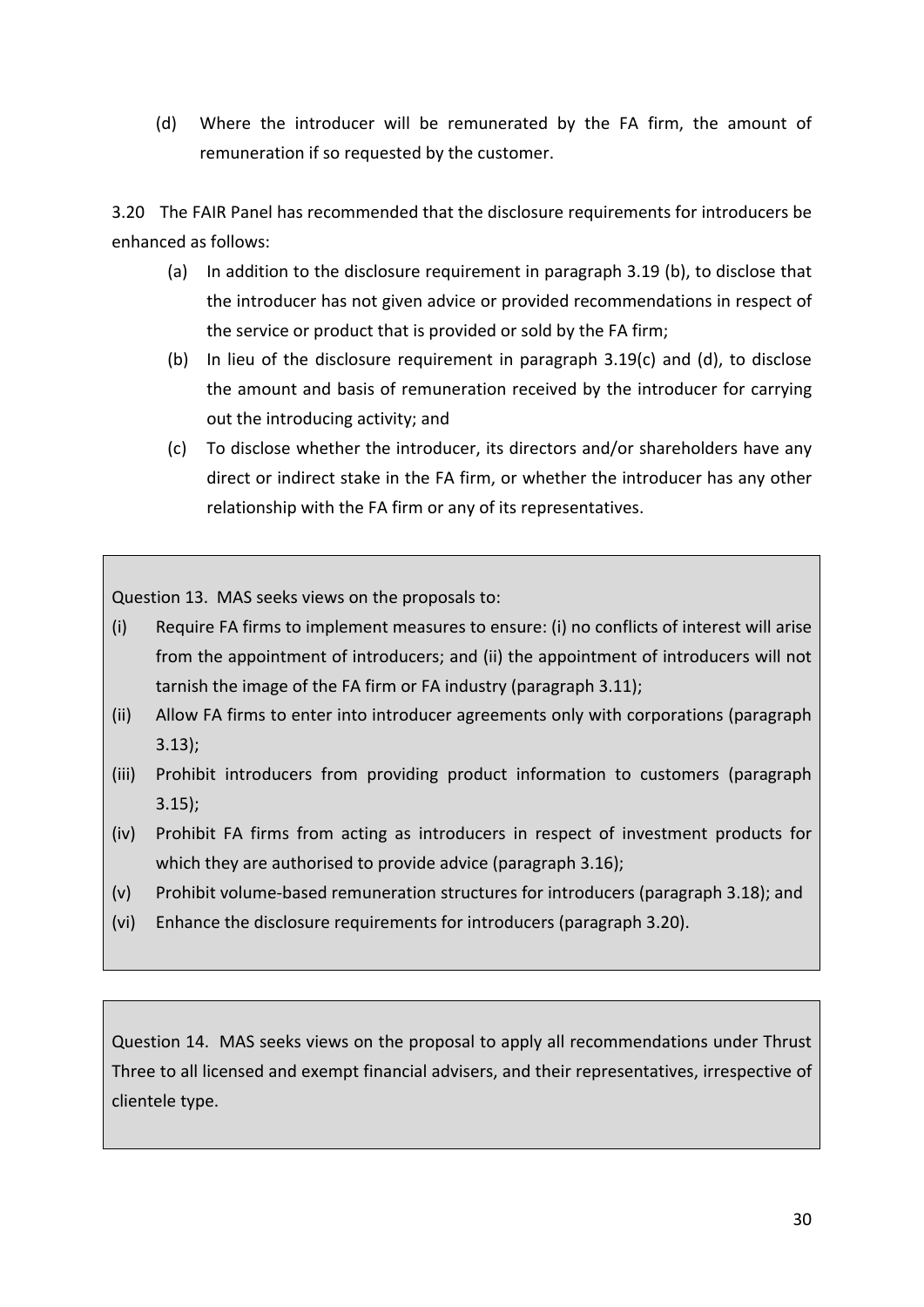# **4. THRUST FOUR: LOWERING DISTRIBUTION COSTS BY ENHANCING MARKET EFFICIENCY**

4.1 Distribution costs are paid by product manufacturers to distributors for their sales efforts and for servicing customers. Such costs, which include commissions paid to the FA representatives and their supervisors, are embedded in the premiums or prices of life insurance and investment products. The FAIR Panel considered various approaches to enhance the efficiency in the distribution of these products, including abolishing and capping commissions. After considering the merits and limitations of these approaches, the FAIR Panel recommended the following initiatives aimed at enhancing the efficiency of the market with a view to lowering distribution costs over time:

- (a) Facilitating comparability of products;
- (b) Improving accessibility of "basic insurance" products through a direct channel; and
- (c) Enhancing transparency of products.

4.2 Other than the proposals at paragraphs 4.31 to 4.34 which apply to all licensed and exempt financial advisers serving retail clients, the proposals under Thrust Four are applicable to all product manufacturers except where expressly excluded.

#### **I. COMPARABILITY OF PRODUCTS**

4.3 Currently, there are portals on investment platforms and websites providing product comparisons of CIS offered in Singapore. However, there is no similar portal for insurance products allowing consumers to compare pricing, benefits and other features of similar products offered by different life insurance companies. Consumers can only make comparisons of life insurance and critical illness insurance products by approaching FA firms or their representatives for information on different products.

#### **Proposals**

4.4 To facilitate comparison of prices and other pertinent features of life insurance policies, as well as to foster greater competition in the life insurance market in Singapore, the FAIR Panel has proposed that MAS and LIA work together to design and develop a web aggregator as an informational tool (with no execution capability) for comparison of certain insurance products such as life insurance and stand‐alone critical illness policies. MAS has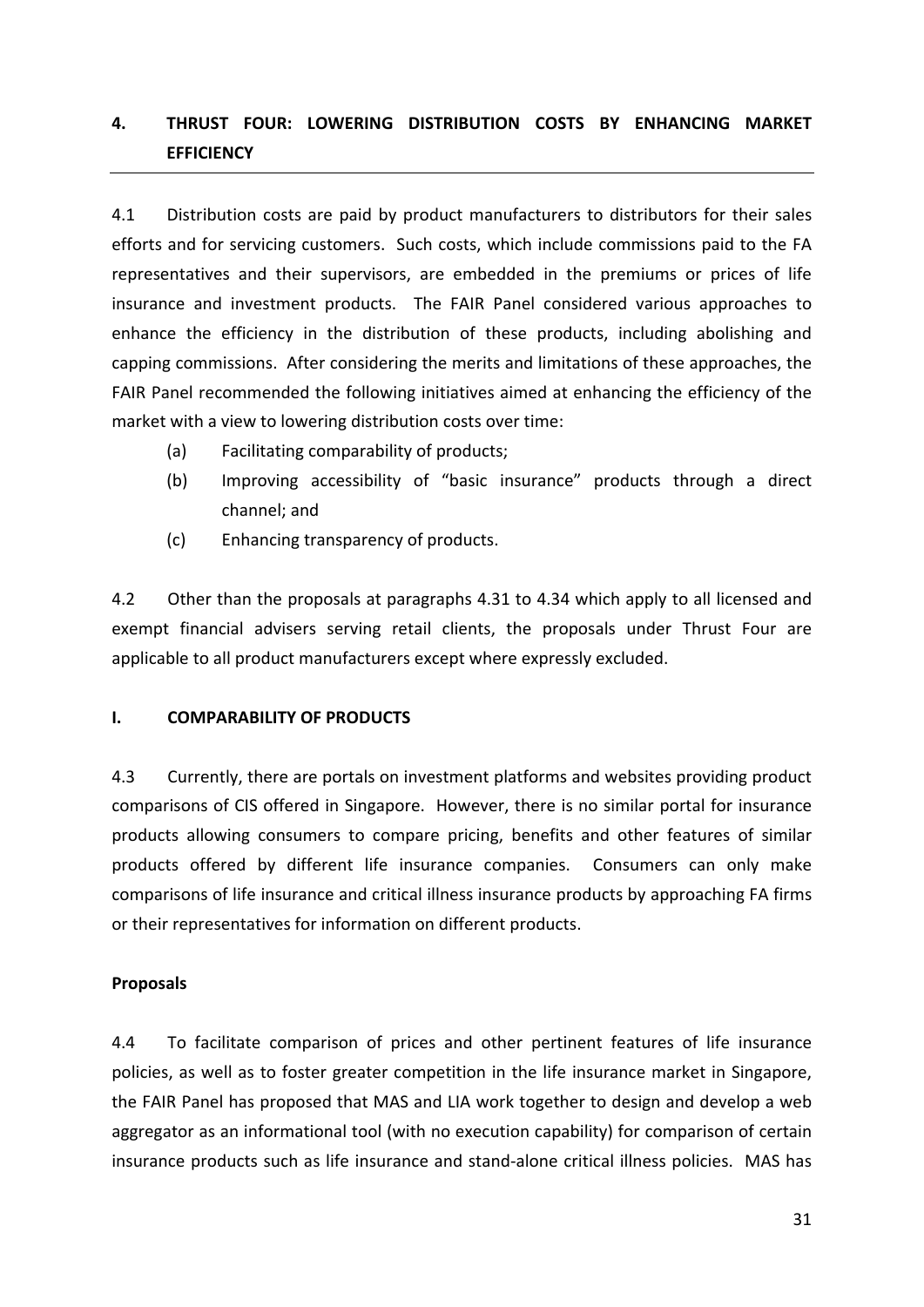received feedback from some FA representatives expressing concerns that their roles may be displaced by the web aggregator, thereby affecting their livelihood. If implemented, the web aggregator will purely be a comparison tool, with no functionality to allow customers to purchase insurance products online. Consumers who wish to purchase an insurance policy after using the web aggregator will continue to engage the services of an FA representative to execute the transaction. In addition, marketing efforts by MAS and the industry to promote the web aggregator could lead to greater consumer awareness of insurance products and may stimulate more demand for the services of FA firms and their representatives.

4.5 Given that implementing a comprehensive web aggregator for all life insurance (such as term life, whole life, endowment and investment‐linked policies) and critical illness insurance products is a complex undertaking, the FAIR Panel has suggested that the web aggregator be developed in phases, starting with simpler products such as term life insurance products.

4.6 The web aggregator is envisaged to be an interactive tool. Consumers who visit the website will be prompted to provide details such as:

Personal information

- a) Age
- b) Gender
- c) Smoker status

Desired product features

- d) Sum assured
- e) Benefits to be included (e.g. for example, total permanent disability, critical illness)
- f) Duration of policy (for non-whole life insurance products)

4.7 Based on the inputs provided by the consumer, the web aggregator will generate a list of insurance products, and provide comparisons on annual premiums, guaranteed benefits, number of years for the policy to break even, risks and limitations of the policy, historical annual investment returns and expense ratios of the participating funds of different life insurance companies and other information such as the credit ratings of these companies, where available. When comparing and deciding which insurance product to purchase, consumers should not simply compare and base their purchase decisions on premiums alone. Consumers should also compare other pertinent benefits and features of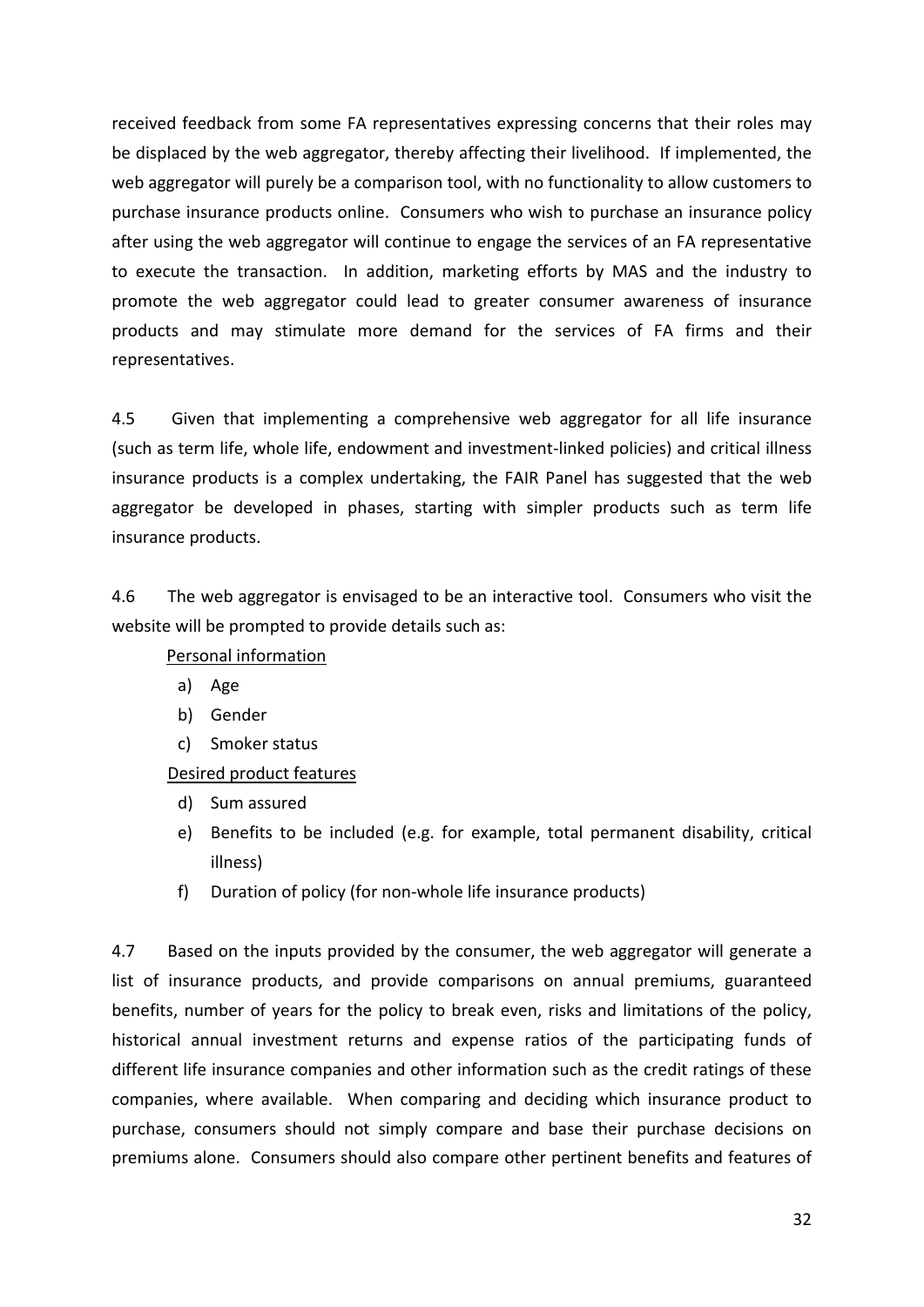the product, and other factors such as the credit rating of a life insurance company which provides an indication of the company's financial strength and ability to pay out policy claims. If the proposal to develop a web aggregator is adopted, MAS will implement consumer education programmes to raise consumer awareness of the web aggregator and provide tips to consumers on how to make meaningful comparisons amongst the policies offered by different insurers.

4.8 The web aggregator will have links to the websites of the life insurance companies to enable consumers to view specific benefits and features of different products. In addition, the web aggregator will provide tools to enable consumers to calculate affordability of premiums and adequacy of insurance coverage. It will also display prominent warning statements, where relevant, to alert consumers to read the Benefit Illustration (BI) and Product Summary, and to seek financial advice before making any financial decision.

Question 15. MAS seeks views on the following:

- (i) Proposal to implement a web aggregator as an informational tool with no execution capability, for life insurance and critical illness insurance products (paragraph 4.4);
- (ii) Types of life insurance products (such as term life, whole life, endowment and investment‐linked policies) to be compared on the web aggregator (paragraphs 4.4 and 4.5); and
- (iii) Comparative features and tools to be made available on the web aggregator (paragraphs 4.7 and 4.8).

#### **II. ACCESSIBILITY OF PRODUCTS**

1

4.9 Life insurance products are currently sold through various channels such as tied agencies of life insurance companies, banks and LFAs. When purchasing a life insurance policy, customers typically receive financial advice from representatives of these FA firms and pay premiums that comprise the "factory-gate price" (which reflects the cost of providing the benefits excluding distribution costs) of the product and the total distribution  $cost^{19}$  (TDC).

<sup>&</sup>lt;sup>19</sup> Total distribution cost refers to payments in the form of commission, as well as, costs of benefits and services made to the distribution channel.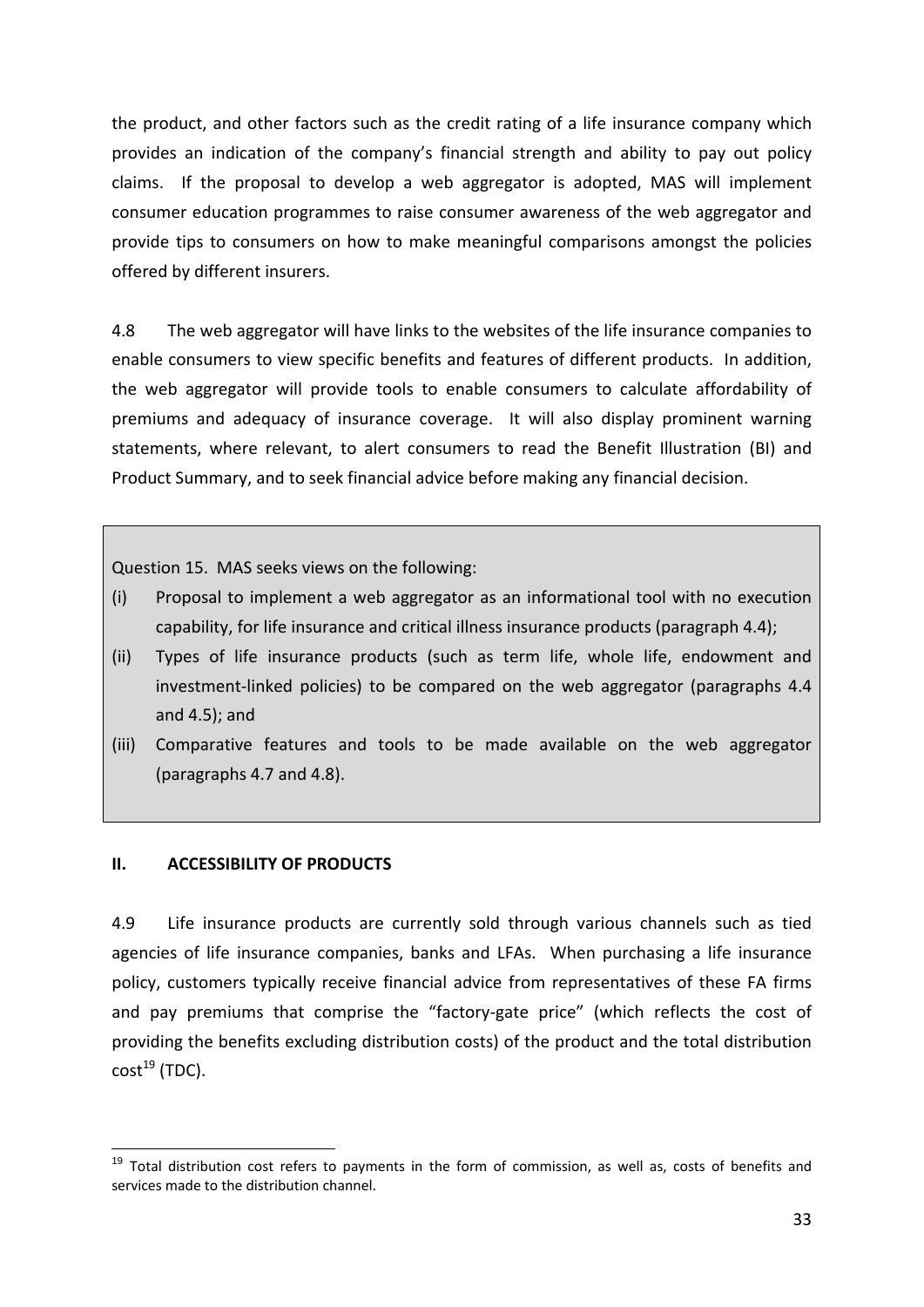4.10 Customers pay the same premium irrespective of the channel through which they purchase the life insurance product. Even if there are cost efficiencies in using a particular distribution channel, the savings are not passed on to consumers in the form of lower distribution costs.

4.11 The FAIR Panel has observed that whilst the current commission-based model serves the insurance protection needs of passive consumers for whom "insurance is sold, and not bought", there is no alternative channel for self-directed consumers such as those who prefer the option of not receiving advice and buying life insurance products directly from life insurance companies without incurring commissions.

4.12 In a fee-based remuneration model<sup>20</sup>, customers negotiate and agree on the fee to be paid to FA firms for FA services and separately pay the product manufacturers the "factory‐gate price" for the products. This is different from the current commission‐based model, where product manufacturers pay commissions to FA firms out of the premiums paid by customers. Customers who prefer to be served by independent FA firms that advise them on their entire portfolio needs have to pay commissions to another FA firm if the preferred insurance product is not available through the independent FA firm. This is on top of the financial advisory fee the customer has to pay to the independent FA firm for the provision of FA services.

#### **Proposals**

1

4.13 The FAIR Panel has proposed that life insurance companies catering to the retail market $^{21}$  make available to customers a set of "basic insurance" products through a direct channel<sup>22</sup>, without dispensing advice and at a nominal administration charge (in addition to the "factory gate price"). This proposal allows the current distribution models in Singapore to co-exist with the proposed direct channel. Consumers who prefer differentiated and customised insurance products and to receive advice can continue to be served by current

<sup>&</sup>lt;sup>20</sup> The UK implemented a fee-based regime for all investment products, including life insurance policies (except those for pure protection), under its Retail Distribution Review on 31 December 2012. The fee-based regime in Australia, under its Future of Financial Advice initiative, will take effect on 1 July 2013.<br><sup>21</sup> This proposal will exclude the life insurers operating in the Defined Market Segment.<br><sup>22</sup> "Direct channel" refers to th

directly from the life insurance company (for example, through its customer service centre), without paying the full TDC as no financial advice will be provided. It does not refer to the purchase of policies through the proposed web aggregator (as it will not have any execution capability) or the website of the life insurance company.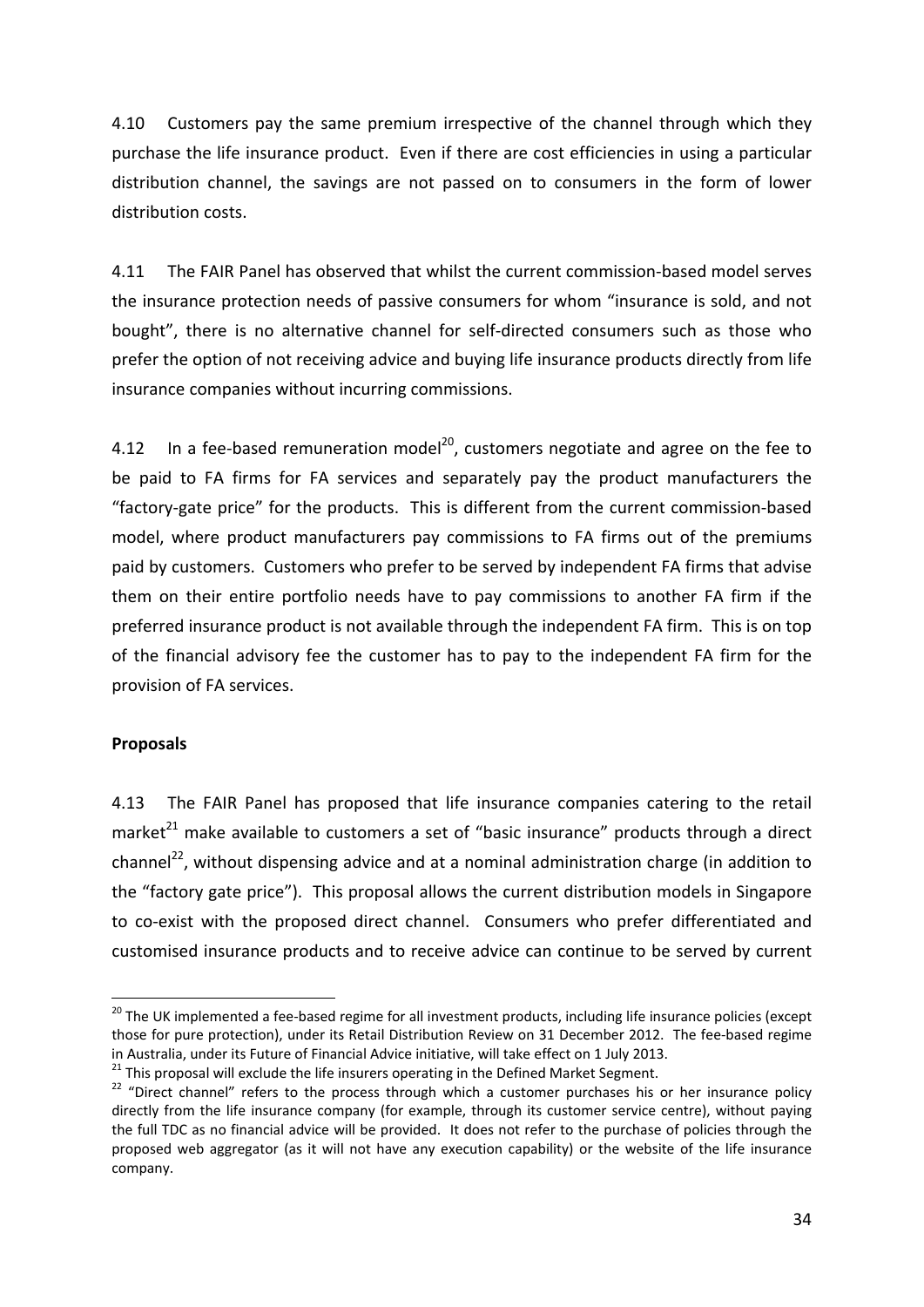distribution models. For other consumers, they will have the choice to purchase "basic insurance" products directly from life insurance companies without advice, rather than through a tied agency, a bank or an LFA.

4.14 By making "basic insurance" products available, insurance companies can now meet the demands of consumer segments that do not require financial advice and those who prefer independent financial advice, as well as cater to the needs of the lower income groups. This will, in turn, help address the problem of underinsurance in Singapore. The proposed direct channel for the sale of "basic insurance" products also provides cost competition amongst products offered through different distribution channels (i.e. the existing distribution channels versus the proposed direct channel) and can help to reduce distribution costs over time.

4.15 Some FA firms and FA representatives have expressed concerns that the new direct channel for "basic insurance" products may pose a threat to the profitability of FA firms and the livelihood of FA representatives. This would not be the case as the FAIR Panel's recommendation is for the direct channel to sell only "basic insurance" products. All other insurance products will continue to be sold through the current distribution channels. The FAIR Panel has also noted industry feedback that "insurance is sold, and not bought" and that most consumers would still prefer to be served by an FA representative for their insurance needs. Thus, the current distribution channels can continue to meet the needs of this larger consumer segment.

4.16 To manage the impact to the industry and to facilitate familiarity with the direct channel, the proposal for the sale of "basic insurance" products will be implemented in phases, starting with simpler products such as term life insurance products.

#### **Products and Features**

4.17 The FAIR Panel has recommended that MAS work with the LIA to design these "basic insurance" products to cater to the primary protection needs of most Singaporeans. These "basic insurance" products can comprise term life, whole life and stand‐alone critical illness insurance products, as such products are primarily for protection. Given anecdotal feedback that most Singaporeans prefer life insurance products with surrender value, the set of "basic insurance" products should preferably include whole life insurance products. The FAIR Panel has also recommended the following features for "basic insurance" products: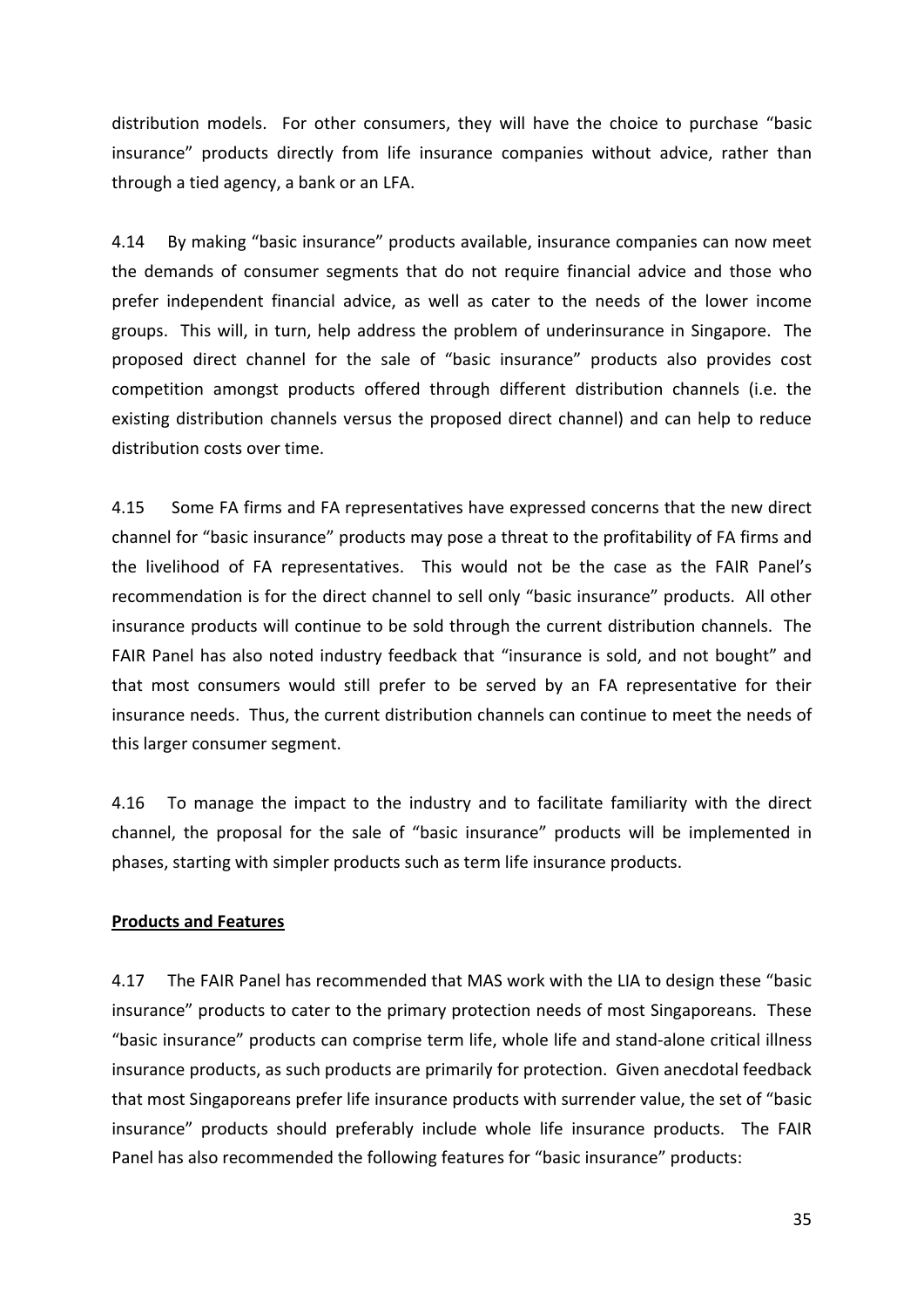- (a) The premiums should be paid on a regular basis, rather than in a single payment, as payment of premiums on a regular basis is more affordable for the retail market and "basic insurance" products are targeted at meeting the protection needs of this consumer segment;
- (b) Total permanent disability and critical illness benefits should be included, as such benefits are essential components of protection coverage for Singaporeans. These benefits should be defined and standardised across the industry as "basic insurance" products are meant to be offered to consumers without financial advice;
- (c) The administration charge should be capped at an affordable level to ensure that distribution‐related expenses are kept low for consumers who purchase "basic insurance" products; and
- (d) The sum assured should be capped to act as a safeguard to help ensure that consumers do not purchase "basic insurance" products beyond what they can afford.

### **Process**

4.18 Consumers can approach life insurance companies directly (for example, through their customer service centre) to purchase the "basic insurance" products. Simple tools or calculators will be made available by the life insurance companies so that consumers can calculate whether they will be adequately covered for their protection needs, and whether they can afford the insurance coverage based on their income and financial commitments.

4.19 Once the customer has indicated his or her interest to purchase a "basic insurance" product, the life insurance company will assign an FA representative or its customer service staff to provide basic information on the policy terms and highlight the relevant warnings and disclaimers to the customer. The assigned representative or staff will also (i) check whether the customer has used the tools or calculator to verify his or her affordability of the product and adequacy of insurance coverage and assist the customer to do so, if necessary; (ii) prompt the customer to make the necessary declarations, including any pre‐existing medical conditions; and (iii) check that the application forms are properly completed. These safeguards help ensure that consumers do not over‐commit on the premiums, under‐insure themselves, or misunderstand the product benefits and terms.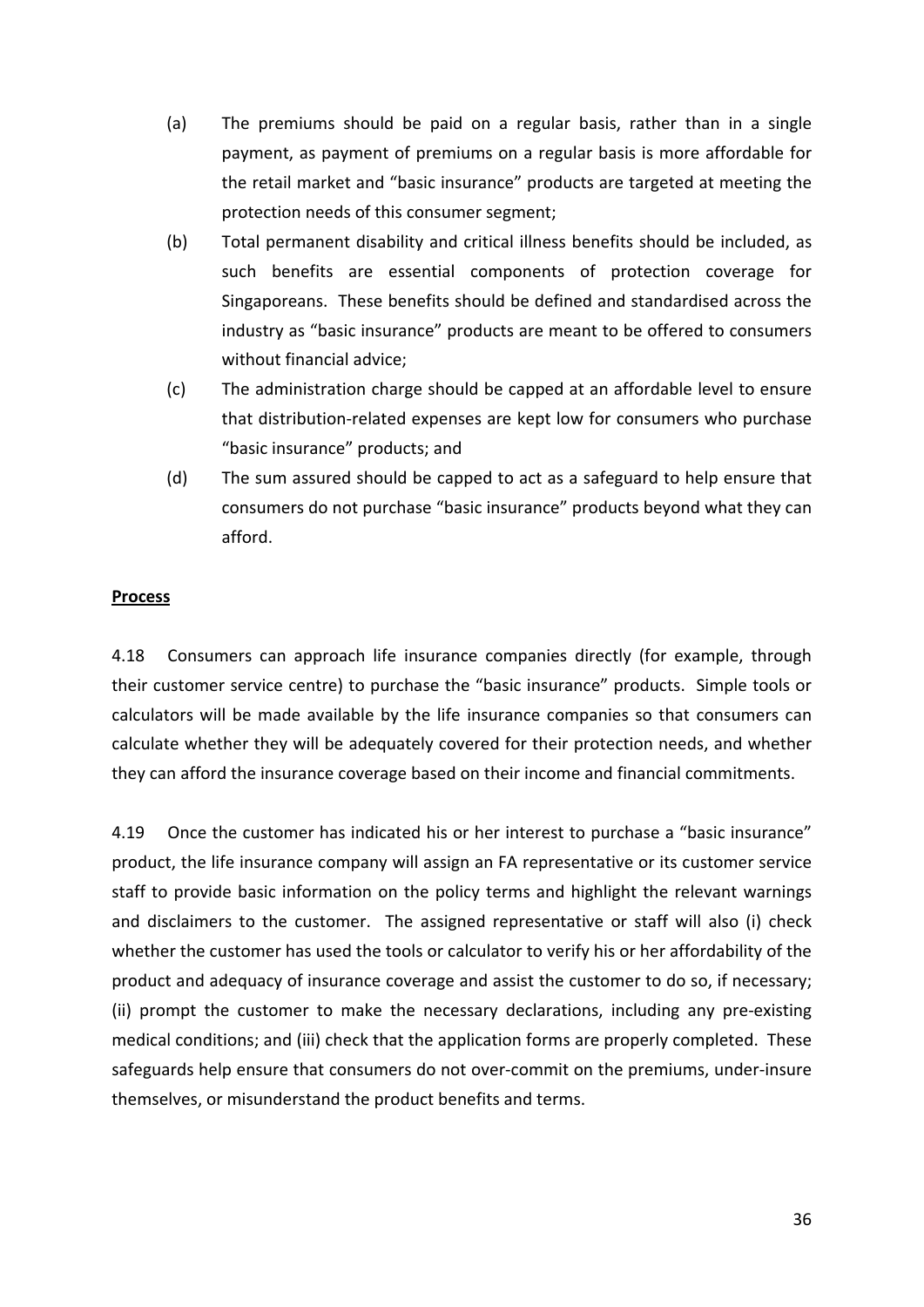4.20 After the customer has completed the application forms and submitted other relevant documents to the life insurance company, the company's underwriting process starts. Upon acceptance or approval of the application by the life insurance company, the policy contract is issued to the customer.

Question 16. MAS seeks views on the following:

- (i) Proposal to require life insurance companies catering to the retail market to make available "basic insurance" products through a direct channel, in addition to the current distribution channels (paragraph 4.13);
- (ii) Types of life insurance products to be included as "basic insurance" products (paragraph 4.17);
- (iii) Features of the "basic insurance" products (paragraph 4.17); and
- (iv) Process for the purchase of "basic insurance" products through the direct channel (paragraphs 4.18 to 4.20), including whether additional safeguards should be instituted.

# **III. TRANSPARENCY OF PRODUCTS**

4.21 The FAIR Panel has reviewed the current disclosure requirements and industry practices for the sale of investment and life insurance products. It has observed that:

- (a) There is insufficient disclosure of the fees earned by FA firms for the sale of CIS;
- (b) Consumers may not be aware that some life insurance products (such as endowment plans and whole life insurance policies) bundle both protection and savings/investment elements; and
- (c) The BI for life insurance products could be enhanced so that it is easier for consumers to understand the costs and features of life insurance products.

4.22 The mystery shopping survey conducted by MAS in 2011 also revealed weak disclosure practices amongst FA firms. The survey found that FA representatives would typically disclose basic product information to consumers, but more detailed product information (for example, the amount and frequency of fees and charges, warnings, exclusions and caveats, as well as the free‐look period) was often not disclosed. Inadequate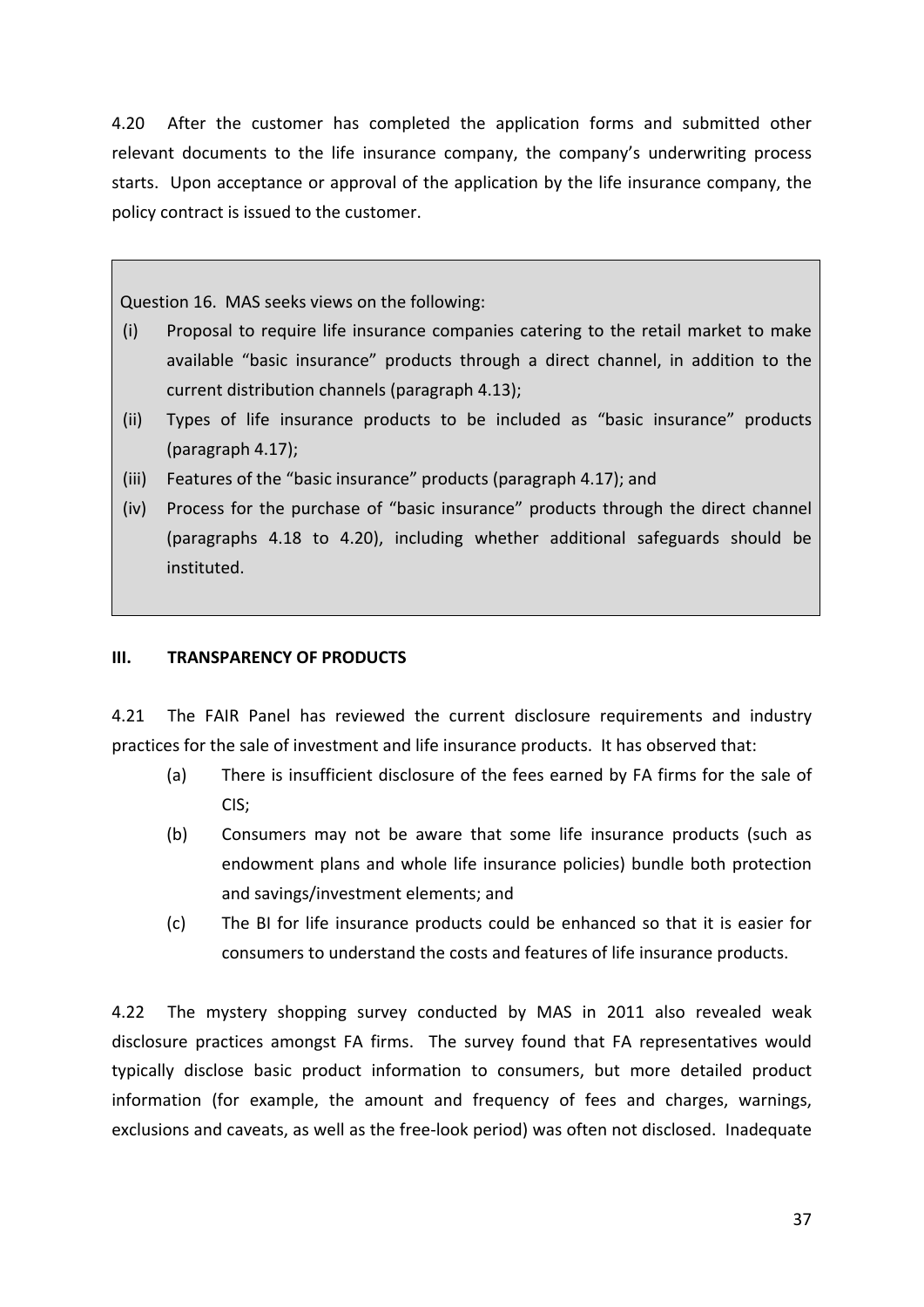disclosures may result in consumers making unsuitable investment decisions due to lack of understanding of the features and risks of products being recommended.

## **Proposals**

## **Collective Investment Schemes**

4.23 Currently, all remuneration received by FA firms for making recommendations on investment products has to be disclosed to customers in writing. For CIS, sales charges (or subscription fees) payable by customers to the FA firm and management fees payable to the fund manager are disclosed in the Product Highlights Sheet (PHS) and fund prospectus. The PHS and fund prospectuses do not, however, contain information on trailer fees paid by fund managers to FA firms, which constitute about 45% to 65% of the management fees. FA firms also employ their own formats of disclosure to meet the requirements set out in the Notice on Information to Clients and Product Information Disclosure (FAA‐N03). This does not facilitate easy comparison by consumers of trailer fees paid to different FA firms. The FAIR Panel is of the view that it is useful for consumers to know that their FA firms receive a portion of the management fees they pay to the fund managers, as this may encourage them to seek quality advice or service from the FA firm, on an ongoing basis. Accordingly, the FAIR Panel has proposed to require fund managers of CIS to disclose the trailer fees paid to FA firms in the PHS.

#### **Life Insurance Products**

1

4.24 Currently, MAS prescribes the information that needs to be disclosed in the Product Summary for participating life insurance products and investment-linked policies (ILPs) $^{23}$ . The Product Summary for non‐participating products and the BI for all life insurance products are prescribed by the LIA. These documents are used by FA representatives to explain the features, benefits and costs of life insurance products to customers during the advisory and sales process.

4.25 The FAIR Panel has noted feedback from the public that the BI may be difficult for some customers to understand. There have also been complaints that the illustrated nonguaranteed returns displayed in the BI could be misleading as it may give the wrong

<sup>&</sup>lt;sup>23</sup> For participating products, MAS Notice 320 Appendix B prescribes the information that needs to be disclosed in the Product Summary. For ILPs, the information that needs to be disclosed in the Product Summary is prescribed under MAS Notice 307 Appendix A.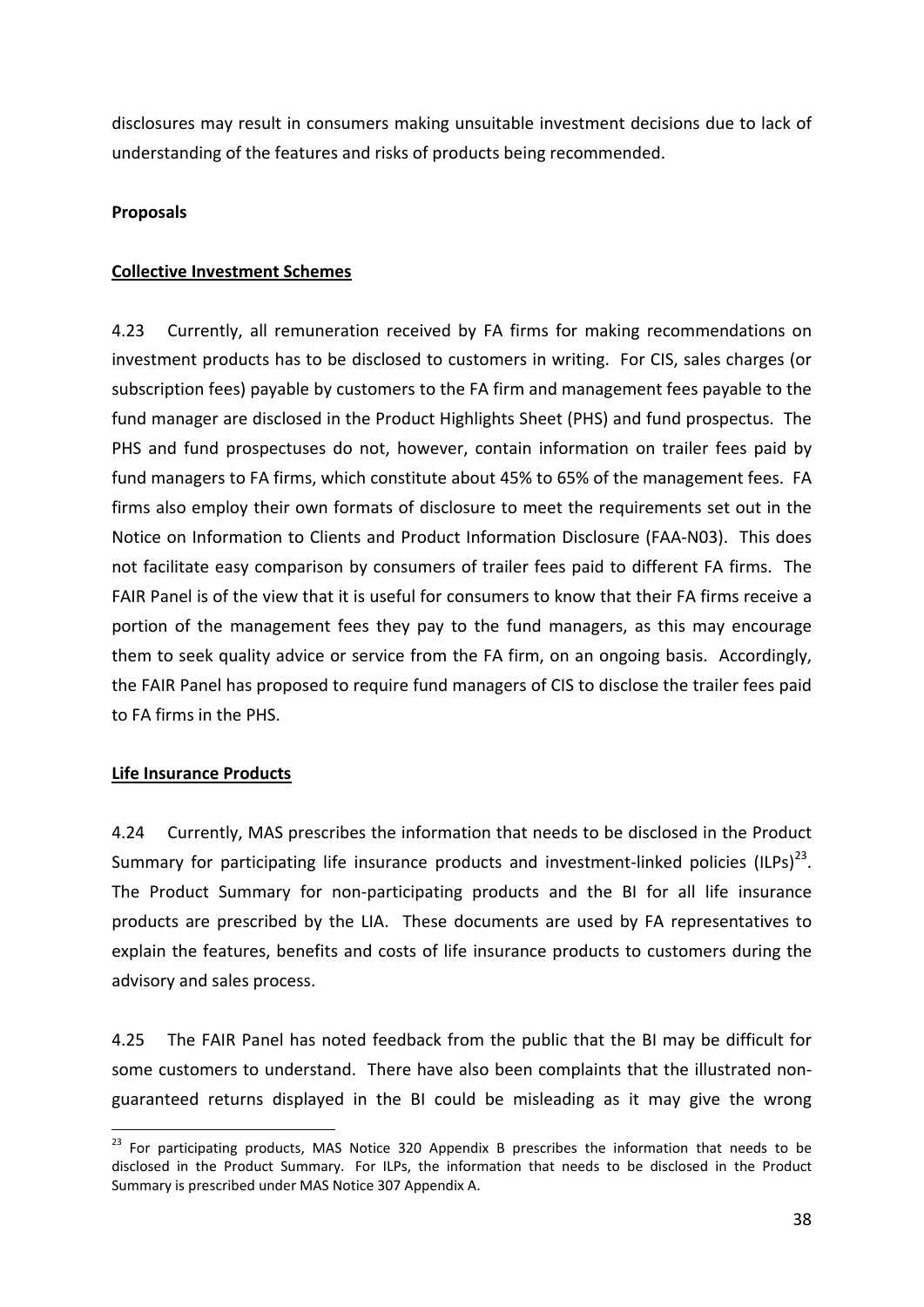impression that these illustrated returns are what customers can expect to receive when the actual returns would depend on other factors such as the investment returns and the total expense ratios of the participating funds.

4.26 To help consumers better understand and make sense of the information in the BI and Product Summary, the FAIR Panel has recommended that life insurance companies add a cover page to the BI and Product Summary to highlight the following important information to consumers:

- (a) TDC of the life insurance product and the number of years over which policyholders have to pay these costs<sup>24</sup>;
- (b) The illustrative rates of return of the life insurance product and a warning that these returns are not guaranteed, do not take into account management, distribution and other expenses, and the actual returns will depend on the performance of the sub‐fund(s) for ILPs or the participating fund for participating products<sup>25</sup>;
- (c) The average expense (investment, management, distribution and other expenses) ratio of the participating fund over the last three years<sup>26</sup>;
- (d) A warning that if the policyholder surrenders his or her policy before a certain year, the amount he receives (based on the guaranteed return) will be lower than the premiums paid<sup>27</sup>;
- (e)  $14$ -day free-look period<sup>28</sup>; and

1

(f) A brief description and the website address of the web aggregator<sup>29</sup>.

<sup>&</sup>lt;sup>24</sup> Commissions payable to FA representatives for the sale of a life insurance product is a key component of the TDC of that product. Consumers should, therefore, be alerted to the TDC and the potential bias for an FA

representative to sell a product with higher TDC so as to earn higher commissions.<br><sup>25</sup> It is important to highlight to consumers that the illustrated returns displayed in the BI may not be the actual returns as the latter would depend on other factors.<br><sup>26</sup> Participating policyholders share in the profits of the insurance company's participating fund. This is paid in

the form of bonuses or cash dividends which comprise both guaranteed and non-guaranteed benefits. A less efficient participating fund with higher average expense ratio may result in lower bonus or cash dividend payable to participating policyholders.<br><sup>27</sup> For products with surrender value such as whole life insurance and endowment plans, it is important to alert

consumers that the surrender value at a certain year may not break‐even with the premiums he or she has paid up to that point in time, given that premiums for such products are typically paid over a longer term and can add up to a substantial sum over the years.<br>
 <sup>28</sup> Consumers should be alerted to the 14-day free-look period upfront as it is important for consumers to

review the policy vis‐à‐vis other available policies during that period to determine if it meets their needs. This also mitigates possible pressure‐selling on the part of the FA representative, as well as impulse buying of the insurance policy by the consumer.<br>
<sup>29</sup> The proposal on the web aggregator is elaborated in paragraphs 4.4 to 4.8. As life insurance products are

usually of a longer tenure as compared to other investment products, it is important for consumers to be able to compare premiums and other features and benefits of the life insurance product before deciding on which life insurance product to purchase.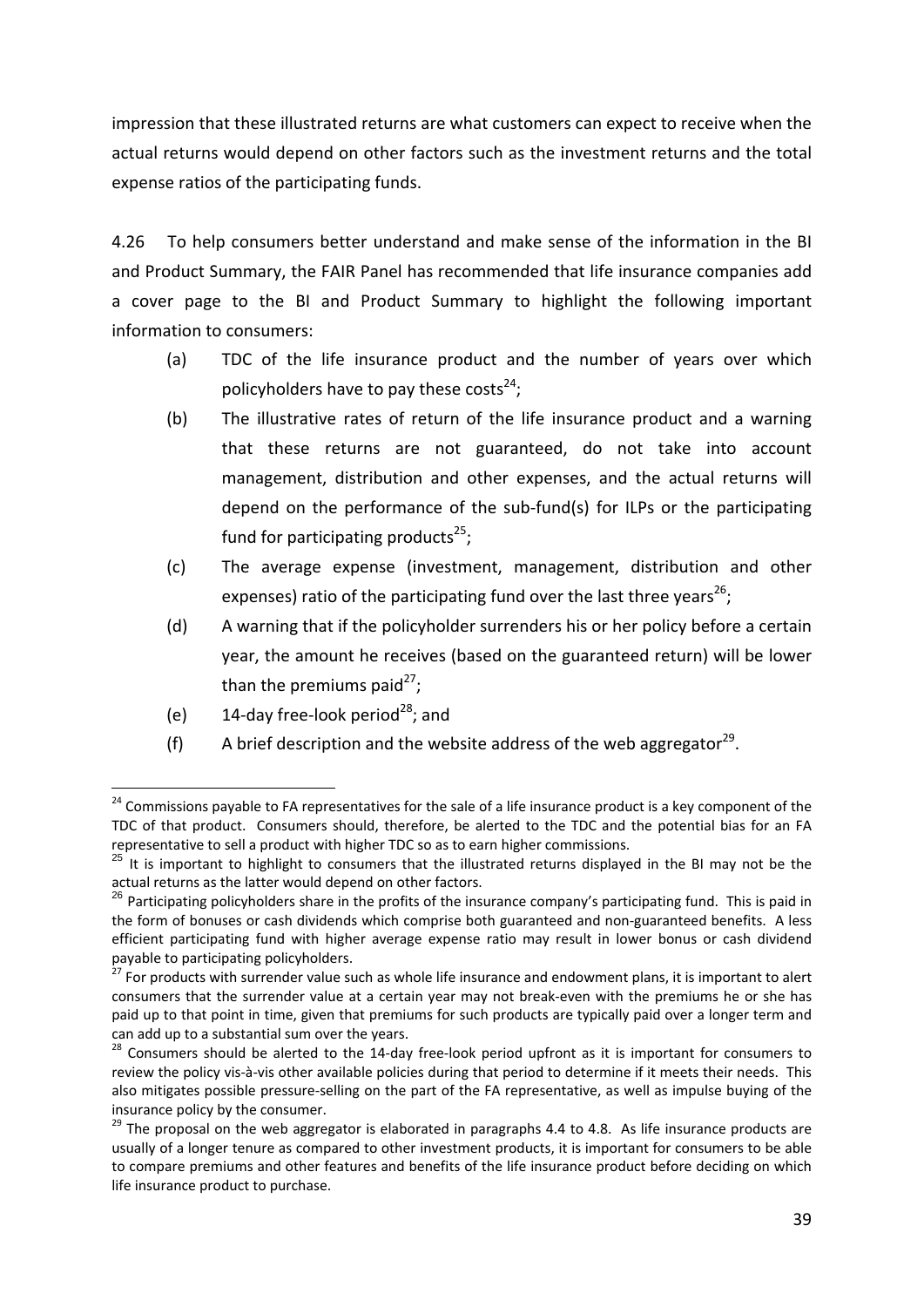4.27 The FAIR Panel has proposed that the above information be presented in a font size of at least 10‐points Times New Roman. In addition, it has recommended that FA firms obtain their customers' signed acknowledgement on the cover page that they have read and understood the BI and Product Summary, including the information highlighted in the cover page. This would alert customers to the importance of reading and understanding the contents of these documents.

## **Participating Life Insurance Products**

4.28 For participating life insurance products, life insurance companies are currently required to disclose to customers, after the point of sale, expenses they have incurred (including distribution, investment and management expenses) in the Annual Bonus Update $30$ . The investment returns and investment expense ratios for the past three years are also required to be disclosed in the Product Summary of participating products.

4.29 However, customers who wish to buy participating products are not provided with information on management expenses and distribution expenses charged to the participating fund in prior years. Disclosure of such information will allow customers to understand the level of expenses incurred by the life insurance company in relation to the participating fund. This is pertinent information as management and distribution expenses will affect the return for the customer's policy.

4.30 Given the relevance of information on management and distribution expenses in the decision of customers to purchase participating products, the FAIR Panel has proposed that life insurance companies disclose in the Product Summary the management, distribution and other expenses for participating products, as a combined total expense ratio, averaged over the last three years.

# **Bundled Life Insurance Products**

1

4.31 A bundled life insurance product is generally understood as any life insurance product that (i) contains a protection element, as well as, a savings or investment element; and (ii) is purchased in a single contract. Some examples are whole life plans, endowment plans, and ILPs.

<sup>&</sup>lt;sup>30</sup> This requirement is stipulated in the MAS Notice on Management of Participating Life Insurance Business.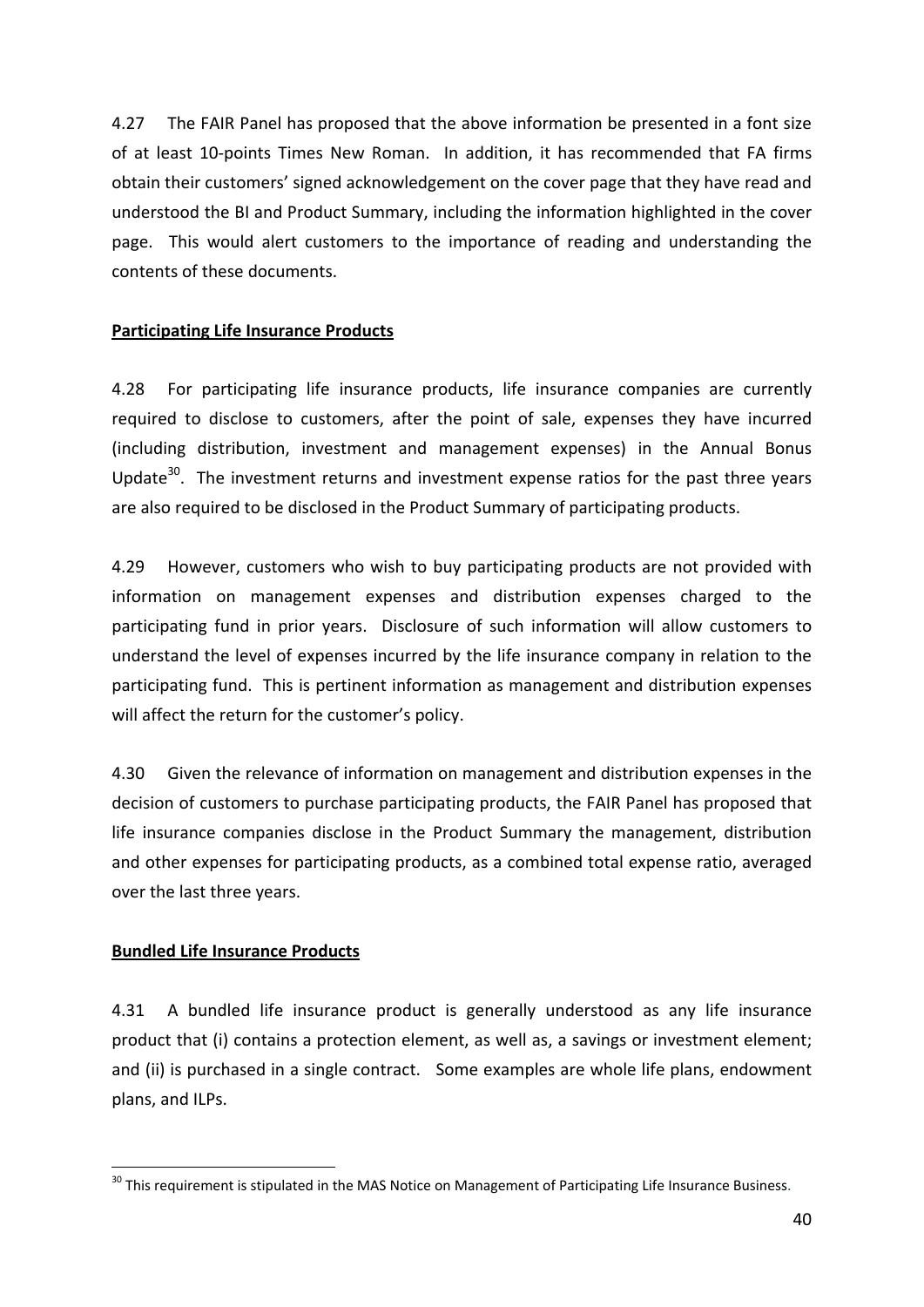4.32 In the case of life insurance products, FA representatives are currently required to disclose and explain the nature and objective of the product to the customer, including whether the product is for protection, savings or investment. However, there is no requirement for the BI to include a detailed breakdown of the proportion of premiums that are channelled towards the protection, savings or investment components of bundled insurance products. Whilst most consumers are aware that ILPs contain protection and investment elements, many consumers are unaware that a large portion of the premium is channelled towards the investment element as compared to the protection element. Some consumers are also unaware that whole life and endowment plans comprise both protection and investment or savings components.

4.33 Given the above observations, the FAIR Panel has proposed that when recommending the purchase of bundled life insurance products, FA representatives should disclose to customers that they have the option of purchasing an unbundled term life insurance product (with similar coverage) and placing the difference in premiums (of an amount equal to the difference between the premiums for the bundled life insurance product and the comparable term life insurance product) in a fixed deposit $^{31}$ . This proposal will raise consumer awareness that they have the option of purchasing a term life insurance product for the same amount of coverage at a lower premium, and placing the balance of the premium in a fixed deposit or investing the balance in other financial instruments. If this proposal is adopted, MAS will work with the industry associations and consumer groups to develop a common template for such disclosure.

4.34 The FAIR Panel believes that it is also important to highlight to consumers the salient features of bundled life insurance products vis-a-vis term life insurance products so that they can make a meaningful comparison of the two products and decide which one is more suitable for them. The FAIR Panel has, therefore, recommended that the following salient features of the two products should be disclosed to customers:

- (a) For term life insurance products, there is no surrender value and the death benefit is guaranteed and fixed throughout the policy term; and
- (b) For whole life insurance products, policyholders may receive bonuses, which are non-guaranteed. As such, the death benefit for whole life insurance products may be more than the guaranteed amount at the inception of the policy as compared to term life insurance products.

1

 $31$  Fixed deposits are the most easily accessible savings product for consumers.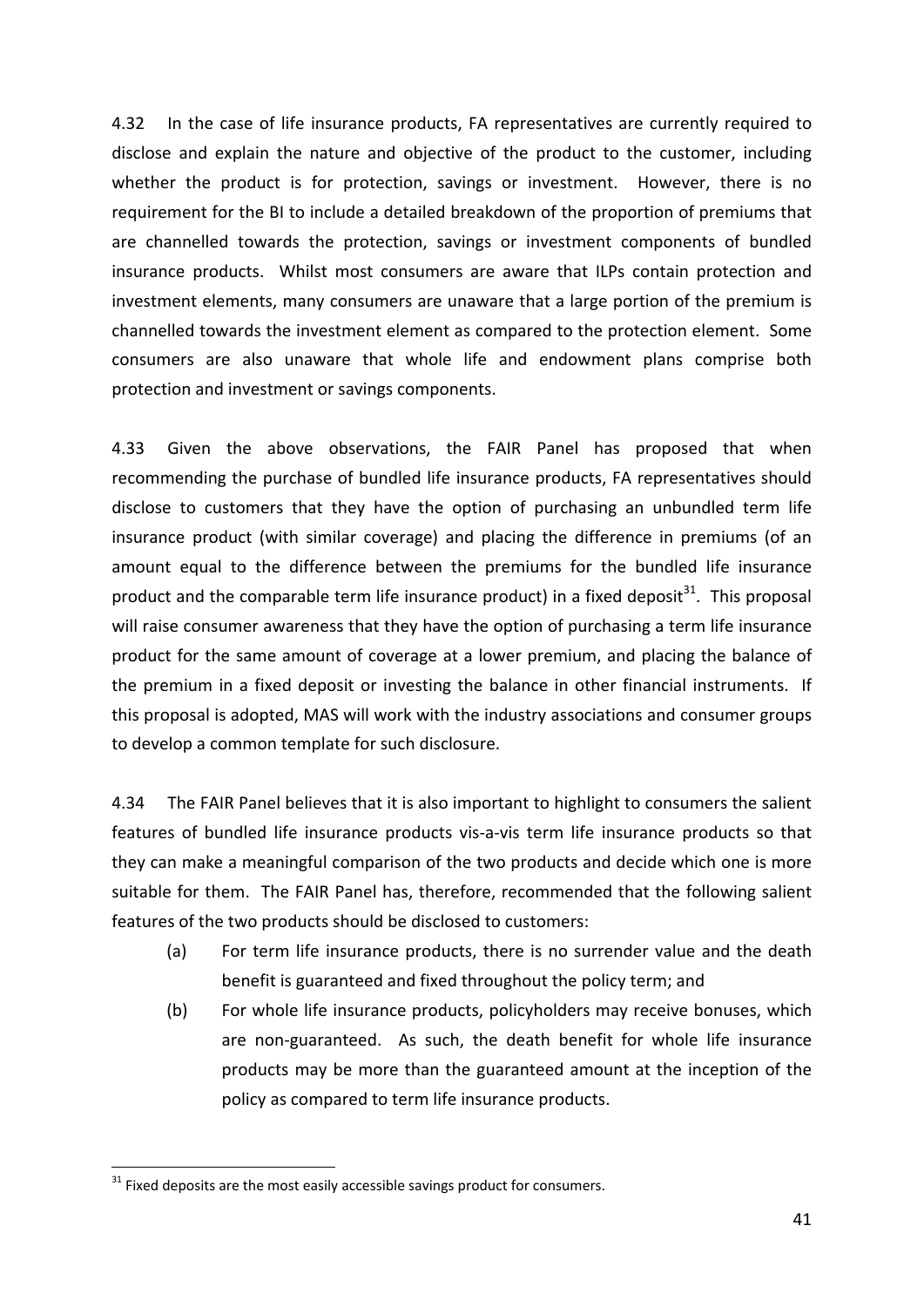Question 17. MAS seeks views on the proposals to require:

- (i) Fund managers to disclose the trailer fees they pay to FA firms for the sale of CIS in the PHS (paragraph 4.23);
- (ii) Life insurance companies to add a cover page to the BI and Product Summary, setting out certain specific information (paragraph 4.26);
- (iii) Life insurance companies to disclose the management, distribution and other expenses for participating products, as a combined total expense ratio averaged over the last three years, in the Product Summary (paragraph 4.30); and
- (iv) FA representatives to present an alternative unbundled term life insurance product and fixed deposit on a standard disclosure template when recommending a bundled life insurance product, and to disclose the salient features of both types of insurance products (paragraphs 4.33 and 4.34).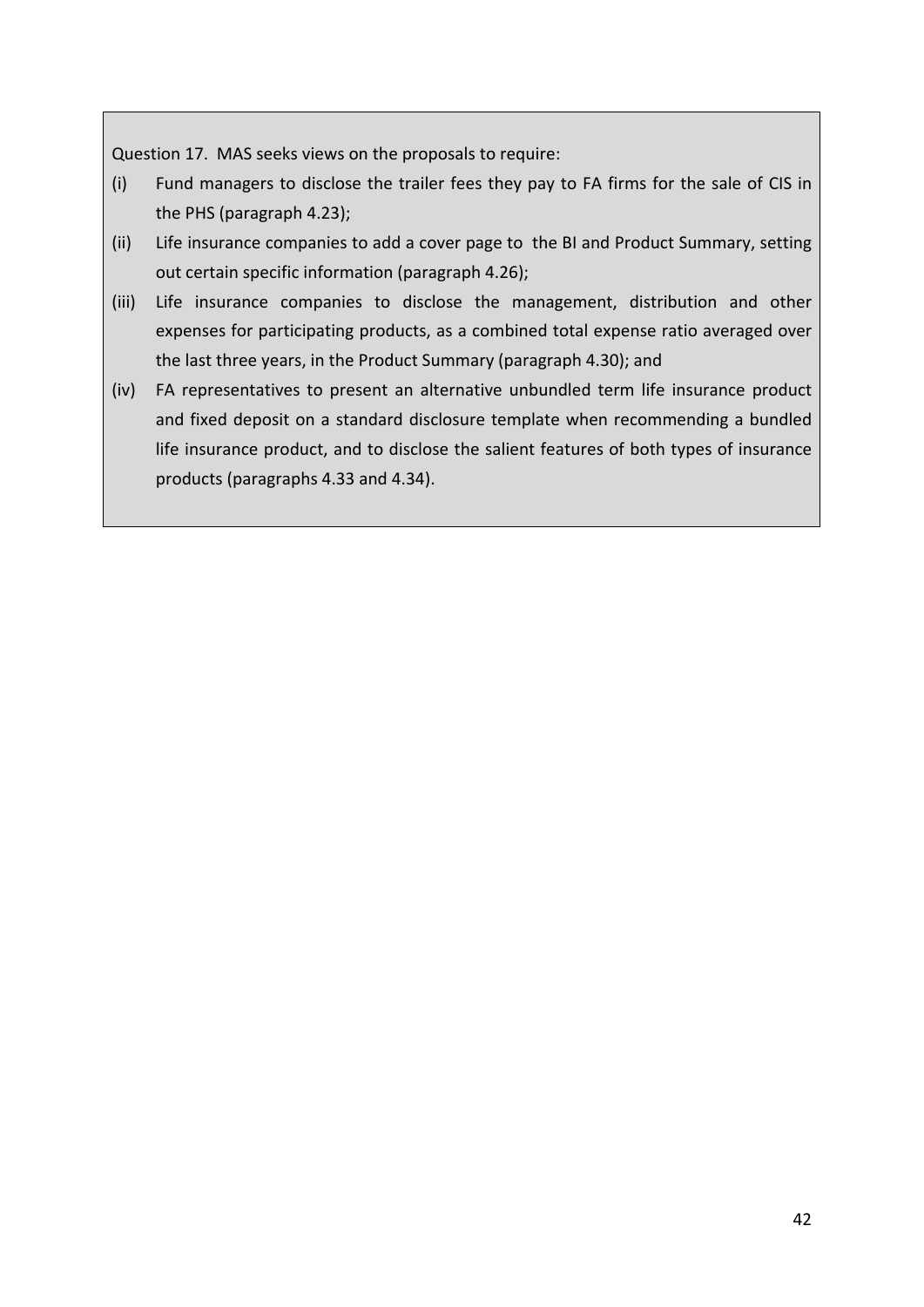#### **5. THRUST FIVE: PROMOTING A CULTURE OF FAIR DEALING**

# **I. COMMISSION PAYOUT STRUCTURE OF REGULAR PREMIUM LIFE INSURANCE PRODUCTS**

5.1 Compared to investment products such as CIS, the commissions paid to FA firms and their representatives for regular premium life insurance products are typically more heavily front-loaded, with about 49% to 55% of the total commissions paid in the first year of the policy. Commissions for such life insurance products are also usually paid over a shorter period of about six years vis‐a‐vis the duration of the policy.

5.2 The FAIR Panel is of the view that a heavily front‐loaded payout structure rewards FA representatives for the conclusion of sales, rather than the provision of quality after‐sales services. Furthermore, such a payout structure will result in low surrender value for insurance policies, especially in the initial years.

#### **Period of Commission Payout**

5.3 Ideally, a longer commission payout period will better align the interests of FA firms and their representatives with that of their customers. However, extending the period of the commission payout for too long will result in the commissions being spread too thinly, thereby impacting the cash flows for FA firms and their representatives. Commissions that are too thinly spread will also negatively impact the incentive for FA representatives to provide quality after‐sales services.

#### **Proposal**

5.4 Taking into account the above considerations, the FAIR Panel has recommended that the commission payout for regular premium life insurance products with duration of six years or longer be spread over a minimum period of six years. The FAIR Panel has proposed six years as the minimum payout period so as not to cause major disruption to the industry as most regular premium life insurance products are structured with a commission payout period of six years. For regular premium life insurance products with duration of less than six years, the FAIR Panel has suggested that commissions be paid out throughout the duration of the policies.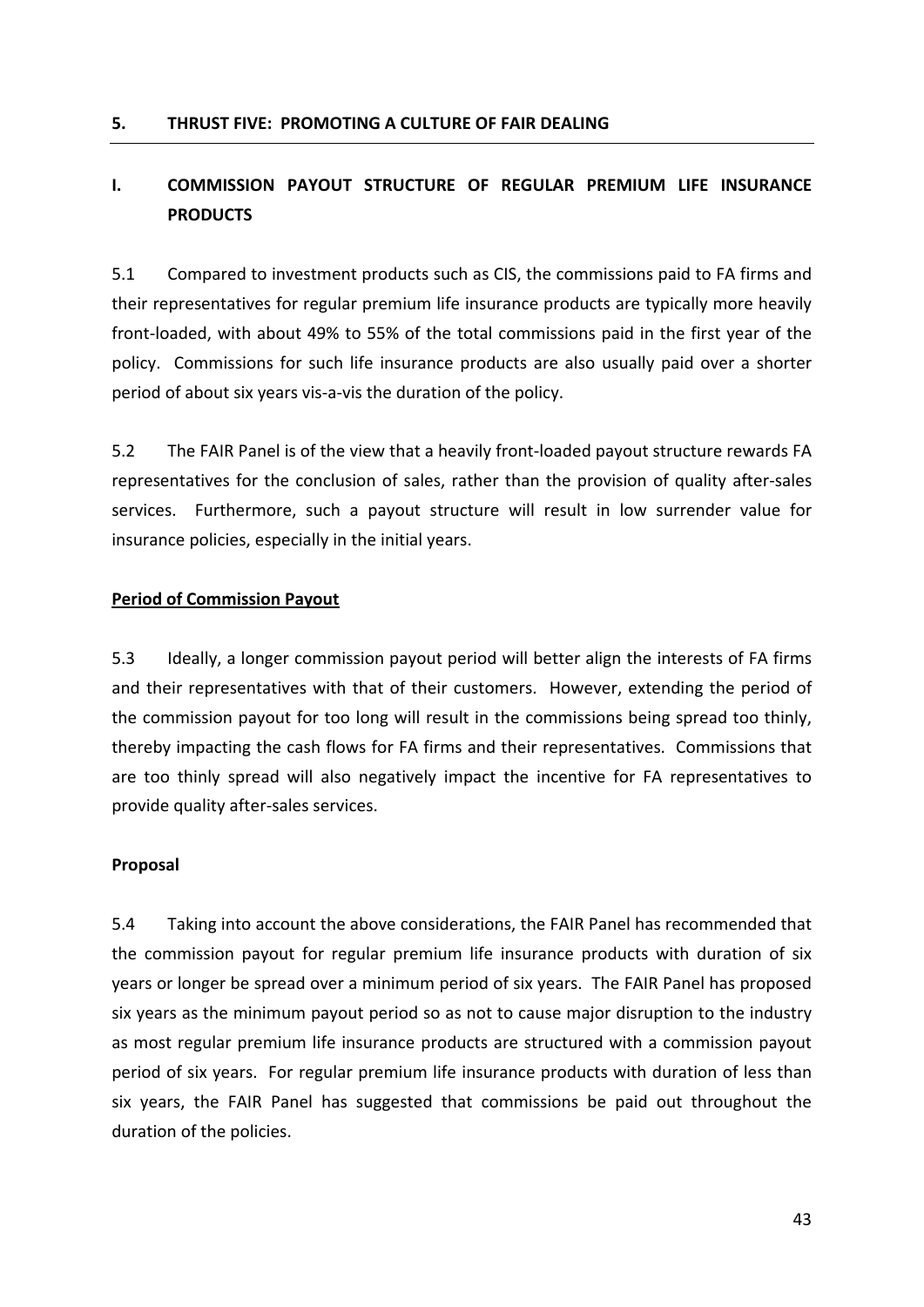Question 18. MAS seeks views on the proposed minimum period of commission payout to FA firms and their representatives for regular premium life insurance products (paragraph 5.4).

# **Re‐distribution of Commissions**

5.5 The FAIR Panel has recommended imposing a cap on the total commissions to be paid to FA firms and their representatives (including any overriding commissions) for the sale of regular premium life insurance policies in the first year, and re-distributing the remaining commissions evenly over the subsequent periods. The FAIR Panel believes that these recommendations will result in stronger alignment of interests between the FA industry and the retail public and promote a culture of quality on‐going after‐sales service.

### **Proposal**

5.6 The re-distribution of the remaining commissions over the subsequent years will have an impact on the income of FA representatives in the first few years of implementation, particularly for new entrants to the FA industry. The FAIR Panel has, therefore, proposed to cap the total commissions for the first year at 50% of total commissions in the first year of implementation, and to adjust the cap to 40% in the second year of implementation. This phased approach will ease the transition for the industry and give industry practitioners sufficient time to adjust to the new commission payout structure. The following table illustrates the proposed caps:

|                | <b>Total Commissions to be</b> | Remaining Commissions to be Paid from the                   |
|----------------|--------------------------------|-------------------------------------------------------------|
|                | <b>Paid in the First Year</b>  | <b>Second Year of the Policy Onwards</b>                    |
|                | of the Policy                  |                                                             |
| In Year 1 of   | 50% of total commissions       | For policies with duration of 6 years or more,<br>$\bullet$ |
| implementation |                                | the remaining commissions will be spread                    |
|                |                                | evenly over the next 5 years or more;                       |
|                |                                | For policies with duration of less than 6 years,            |
| In Year 2 of   | 40% of total commissions       | the remaining commissions will be spread                    |
| implementation |                                | evenly over the remaining years of the policy.              |
|                |                                |                                                             |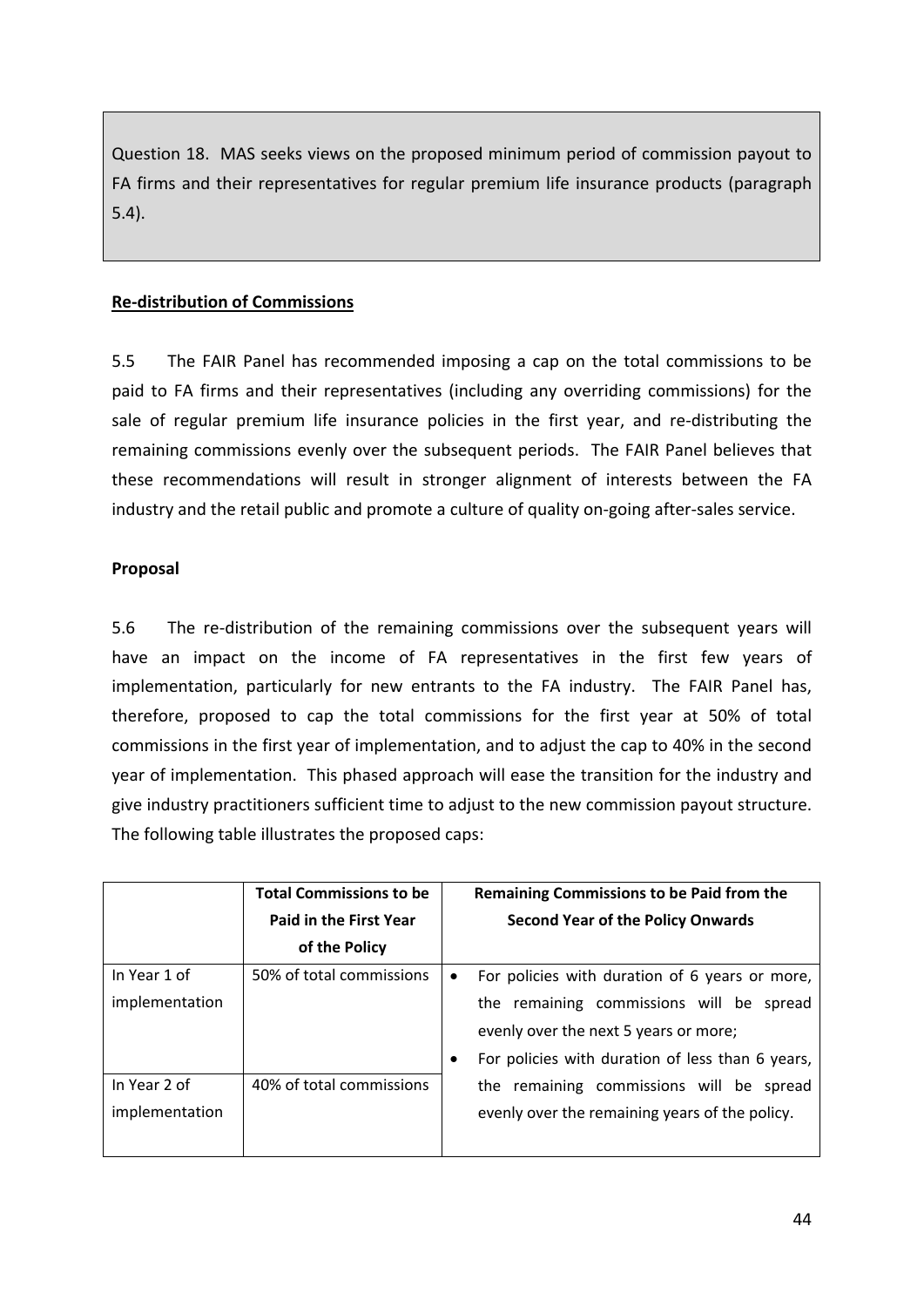5.7 FA firms could consider introducing measures to minimise the impact of the proposal on the income of FA representatives, particularly for new entrants. These may include providing a training allowance for new entrants, introducing a base pay for FA representatives, or re-distributing the proportion of commissions paid to the FA representatives and their supervisors and managers.

Question 19. MAS seeks views on the following proposals:

- (i) Re‐distributing total commissions for regular premium life policies by capping the first year commissions at 40% of total commissions, with the remaining commissions being spread evenly over at least five years or the remaining life of the policy, whichever is shorter (paragraph 5.6); and
- (ii) Implementing the proposal in (i) over two years, with the cap being set at 50% in the first year of implementation and 40% in the second year of implementation (paragraph 5.6).

# **II. BALANCED SCORECARD FRAMEWORK FOR REMUNERATION OF FINANCIAL ADVISORY REPRESENTATIVES**

5.8 The Guidelines on Fair Dealing – Board and Senior Management Responsibilities for Delivering Fair Dealing Outcomes to Customers (Fair Dealing Guidelines) set out the general principle that FA firms should remunerate their representatives in a manner that encourages them to act in the best interests of customers. The Fair Dealing Guidelines also state that remuneration structures that rely primarily on commissions may create risks of product pushing and aggressive selling, and compromise customers' interests.

5.9 Whilst MAS has noted some improvement<sup>32</sup> in the remuneration structures of FA representatives following the issuance of the Fair Dealing Guidelines, most FA representatives continue to be remunerated largely based on their sales performance. In addition, many supervisors of these FA representatives are rewarded for the sales performance of the FA representatives, with some earning a pre‐determined percentage of overriding commissions for each product sold by the FA representatives. MAS' mystery

1

 $32$  The Association of Banks in Singapore, in its press release of 7 July 2009, stated that banks are moving towards the use of balanced scorecards to determine representatives' remuneration where the performance of representatives will not be assessed based on sales factors alone. Other factors that they will be assessed on include competency and compliance with the Fair Dealing Guidelines.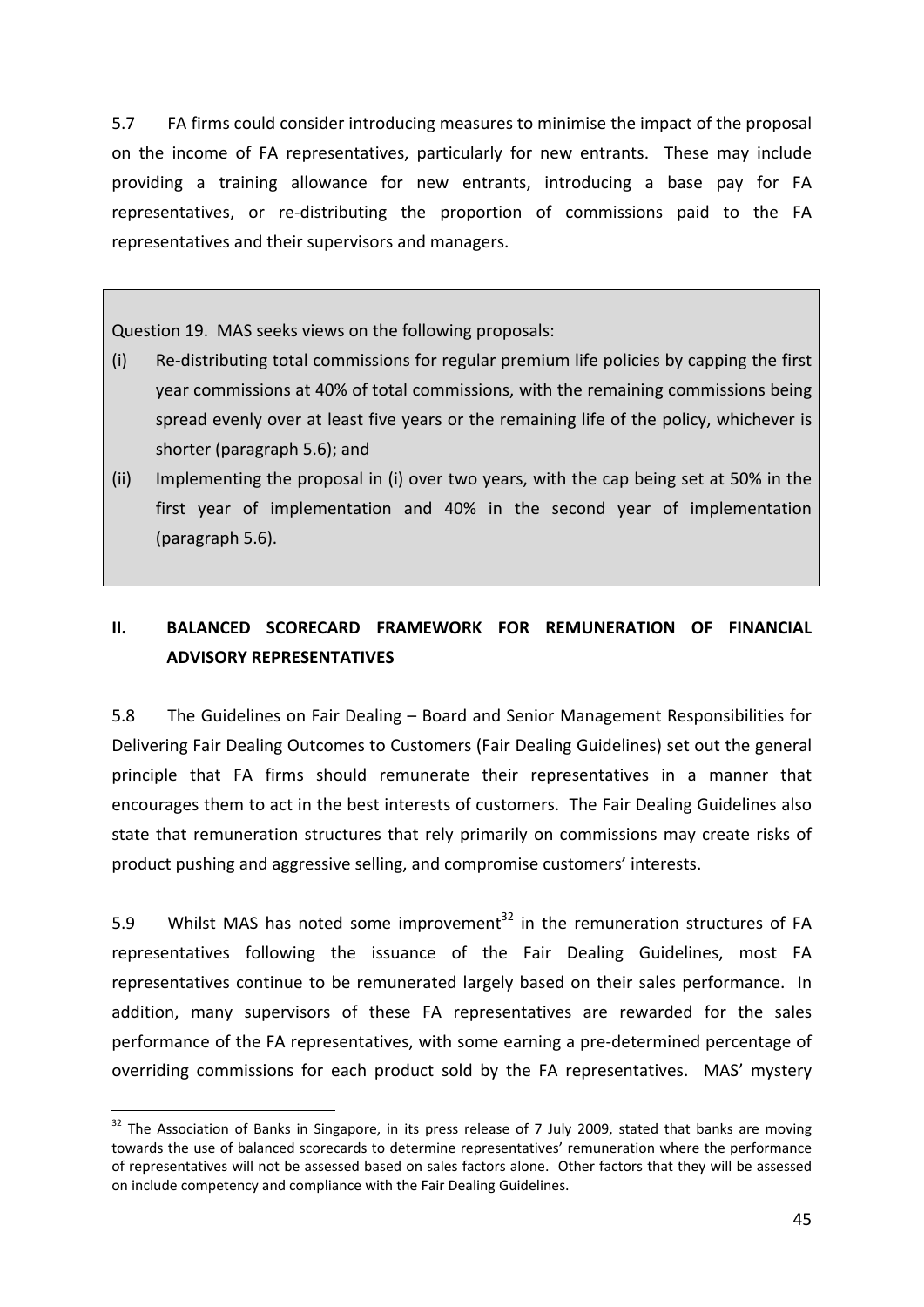shopping exercise conducted in 2011 also revealed the need for improvement in the sales behaviour of FA representatives. One of the key observations from the mystery shopping exercise was that a third of the recommendations provided by the FA representatives surveyed were "clearly unsuitable" as the products recommended failed to take into account the needs and objectives of the mystery shoppers.

#### **Proposals**

5.10 To better align the interests of FA representatives and their customers, the FAIR Panel has recommended that FA firms adopt a balanced scorecard (BSC) framework incorporating non‐sales key performance indicators (KPIs) in the remuneration structure for FA representatives and their supervisors. The FAIR Panel believes that this will motivate FA representatives to provide quality advice and good after‐sales service to their customers.

5.11 Whilst some FA firms are already assessing and rewarding their representatives based on certain non‐sales KPIs, the types of KPIs vary widely amongst FA firms and most are not direct measures of the quality of the advisory process and the suitability of recommendations. Furthermore, the weights of non‐sales KPIs in the current remuneration structure for FA representatives tend to be low and ineffective in aligning the interests of FA representatives with that of their customers. If the proposal for all FA firms to put in place a BSC framework for remunerating their FA representatives is adopted, MAS will work with the industry associations to design an industry‐wide BSC framework, with common parameters on the types, measurement methods and weights of non‐sales KPIs.

#### **Types of non‐sales KPIs**

5.12 MAS proposes that all FA firms develop non‐sales KPIs to measure the performance of their representatives in the following four areas:

- (a) Quality of advisory and sales process -- whether there is sufficient fact-find conducted to understand the circumstances and needs of the customer;
- (b) Suitability of recommendations ‐‐ whether the product recommended is suitable for the customer based on his or her financial objectives, investment horizon, risk profile, financial situation and particular needs;
- (c) Adequacy of information disclosure ‐‐ whether the representative has highlighted and explained all material information to the customer; and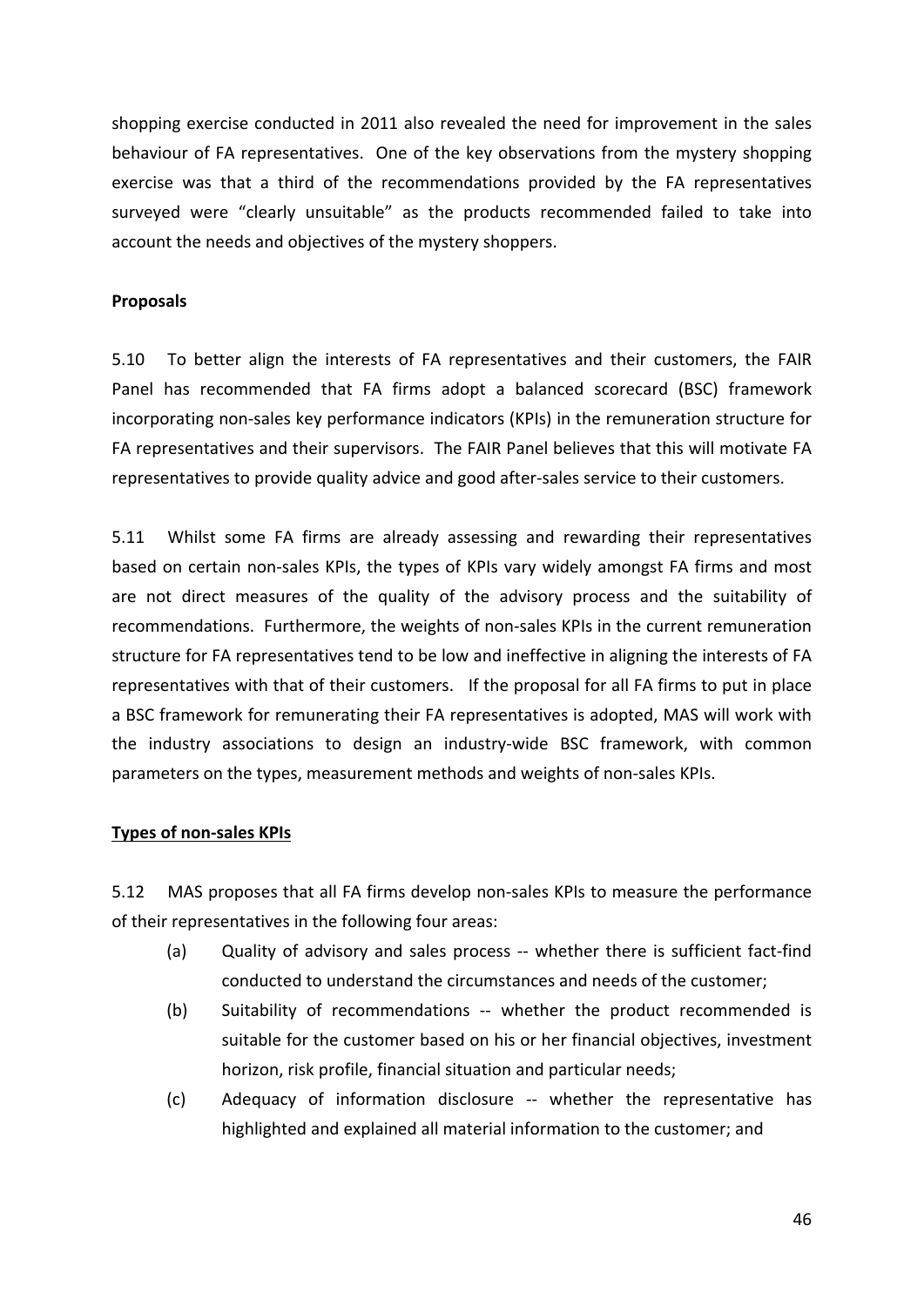(d) Customer complaints ‐‐ the number, nature and severity of substantiated complaints against the FA representative for misconduct relating to the provision of financial advice and poor after‐sale services.

Where representatives fail to meet any or all of the non-sales KPIs, their remuneration will be deducted accordingly.

#### **Methods for measuring non‐sales KPIs**

5.13 Currently, most supervisors conduct pre-transaction checks by reviewing the documentation on fact‐find performed by FA representatives, as well as the recommendations and disclosures made by FA representatives to customers. Some FA firms also require supervisors to perform customer call‐backs shortly after the advisory process to assess the quality of FA services provided by their representatives. In order to measure whether representatives have met the non-sales KPIs, MAS proposes that all FA firms put in place pre‐transaction documentation reviews and customer call‐backs by supervisors for all sales conducted by FA representatives.

5.14 Besides the full‐scale documentation reviews and customer call‐backs by supervisors, MAS proposes that FA firms set up an Independent Sales Audit Unit to perform post-sale checks on the quality of the advisory and sales process conducted by their FA representatives and the suitability of recommendations made to customers. Such checks could be done on a sample basis and include documentation checks and customer surveys. This would serve as an independent check to supplement the reviews conducted by the supervisors. It is not sufficient for FA firms to rely solely on the supervisors to perform checks on the quality of the advisory and sales process conducted by their representatives, given that the remuneration of supervisors tends to be correlated with the sales performance of the FA representatives under their supervision. To ensure independence, the Independent Sales Audit Unit should be staffed by individuals who are not involved in the provision of FA services. They should have direct access to the board and senior management, and should provide regular reports to the board and senior management on the achievement of the non-sales KPIs by the firm's FA representatives.

5.15 Following the release of the findings from MAS' mystery shopping exercise on 6 July 2012, the industry associations have committed to conduct regular mystery shopping exercises to assess whether FA representatives are dealing with customers fairly. This can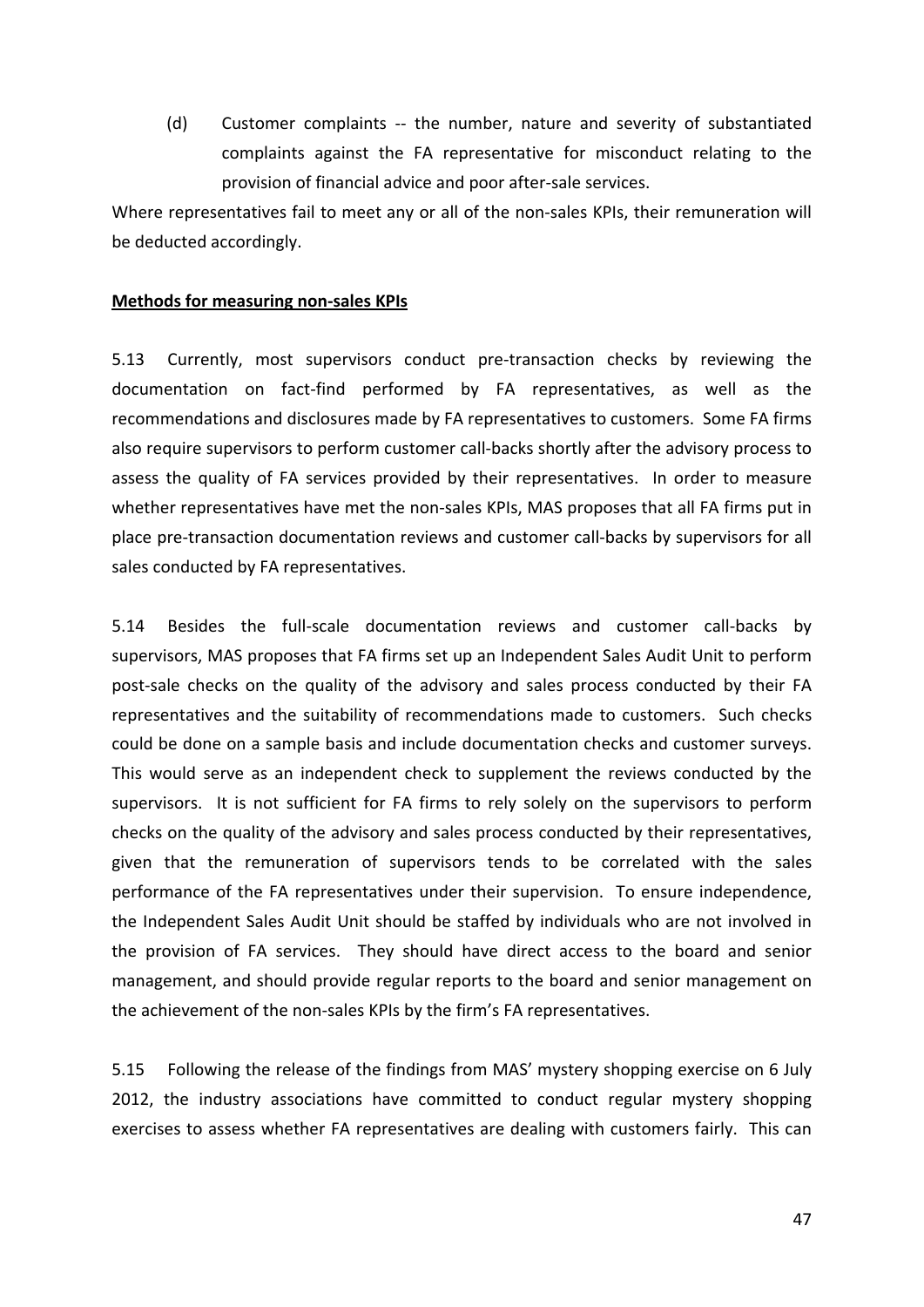also serve as an effective assessment tool to complement the measurement methods adopted at the firm level.

### **Proportion of remuneration to be subject to deductions under the BSC framework**

5.16 As the primary role of FA representatives is to provide customers with quality advice and suitable recommendations, the FAIR Panel has recommended that the proportion of their remuneration that can be deducted under the BSC framework reflect this primary role. In addition, given that supervisors have an important role to play in supervising the provision of FA services by their representatives, the FAIR Panel has recommended that supervisors incur heavier penalties in the form of larger deductions from their remuneration should the FA representatives under their supervision fail to meet the non-sales KPIs. This principle will apply unless FA firms can clearly demonstrate that the failure of the FA representatives to meet the non‐sales KPIs is not due to poor supervisory oversight by their supervisors and managers.

5.17 MAS notes that the remuneration structures for FA representatives and their supervisors vary across different sectors and firms. If the BSC framework is adopted, MAS will work with the industry on the appropriate proportion of remuneration to be subject to the BSC for representatives and their supervisors, taking into account the different remuneration structures in the industry.

Question 20. MAS seeks views on the following proposals:

- (i) Types of non‐sales KPIs to be incorporated in the BSC framework for FA representatives and their supervisors (paragraph 5.12);
- (ii) Methods for measuring the non‐sales KPIs (paragraphs 5.13 to 5.15); and
- (iii) Proportion of remuneration to be subject to deductions under the BSC framework for FA representatives and their supervisors (paragraphs 5.16 and 5.17).

# **III. BANNING OF PRODUCT‐SPECIFIC INCENTIVES FOR FINANCIAL ADVISORY REPRESENTATIVES**

5.18 Product‐specific incentives that reward FA representatives for recommending certain investment products may encourage poor market conduct practices such as product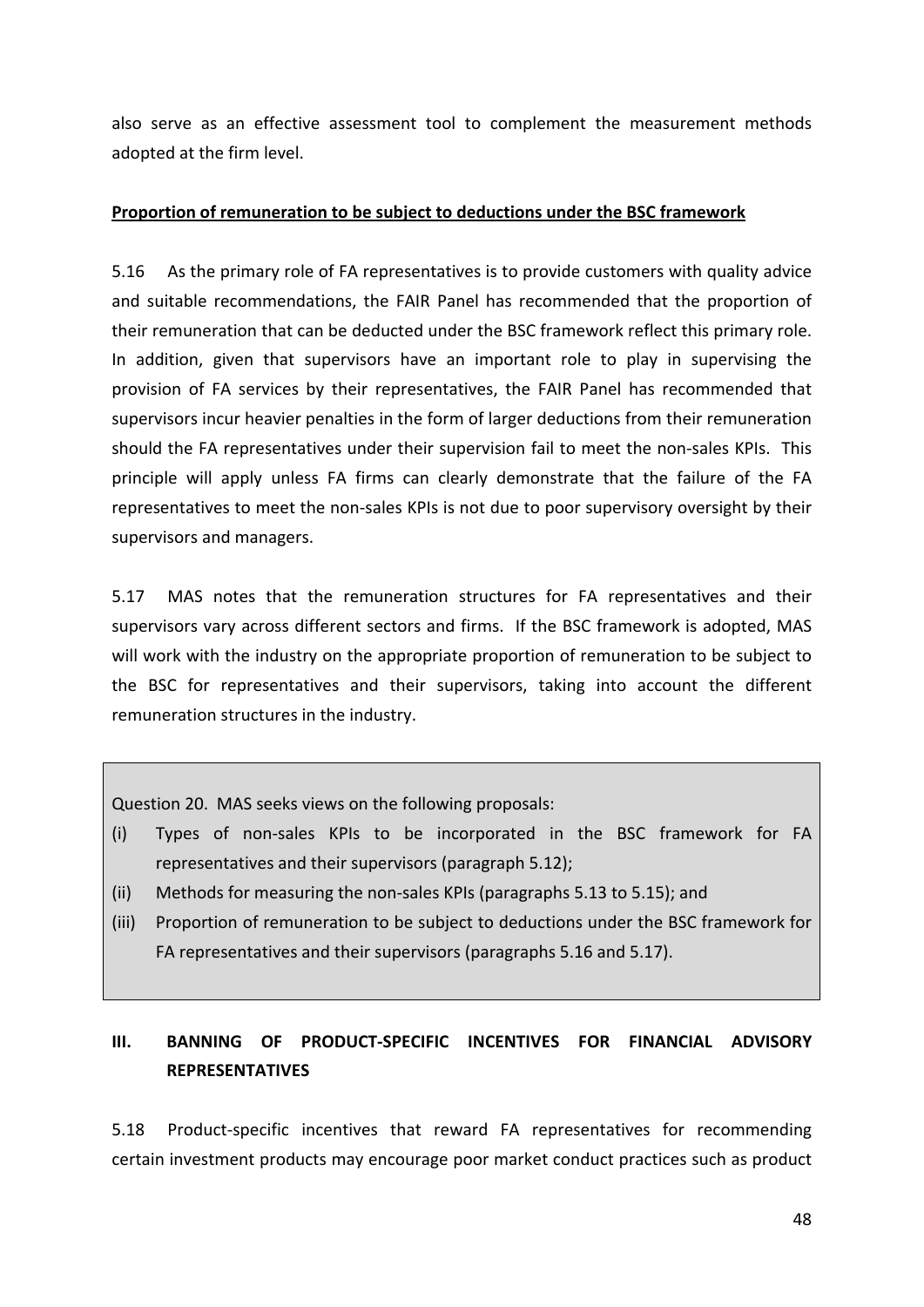pushing, pressure selling and improper switching of investment products, to the detriment of customers. For example, to coincide with promotional or marketing activities for the launch of a new investment product, an FA firm may introduce an additional incentive tied to the sale of that particular product, which is over and above the usual commissions paid to FA representatives for selling that product. Such incentives may be in the form of cash or non‐cash benefits and could include incentive trips, hotel stays, prizes and vouchers, amongst others.

### **Proposals**

5.19 To eradicate improper practices such as product pushing or pressure selling, the FAIR Panel has recommended that FA firms be prohibited from paying their FA representatives cash and non‐cash incentives which are:

- (a) Tied to the sales volume of a specific investment product; and
- (b) Over and above the typical commissions paid to FA representatives for selling that investment product.

Question 21. MAS seeks views on the proposal to ban the offering or giving of product‐ specific cash and non-cash incentives to FA representatives (paragraph 5.19).

# **IV. ACCOUNTABILITY FOR FAIR DEALING RESPONSIBILITIES IN FINANCIAL ADVISORY FIRMS**

5.20 The Fair Dealing Guidelines set out five fair dealing outcomes, including providing adequate information to customers in the advisory and sales process and ensuring that advice provided to customers is suitable. The Fair Dealing Guidelines also emphasise the responsibilities of the board and senior management of FA firms in inculcating a culture of fair dealing in the firm.

5.21 Since the introduction of the Fair Dealing Guidelines, MAS has been assessing the progress of FA firms in achieving the fair dealing outcomes. In 2011, MAS conducted thematic inspections of selected FA firms to assess their progress in delivering Outcome One of the Fair Dealing Guidelines (relating to the fair dealing corporate culture of the organisation). This was followed by a mystery shopping exercise to assess the industry's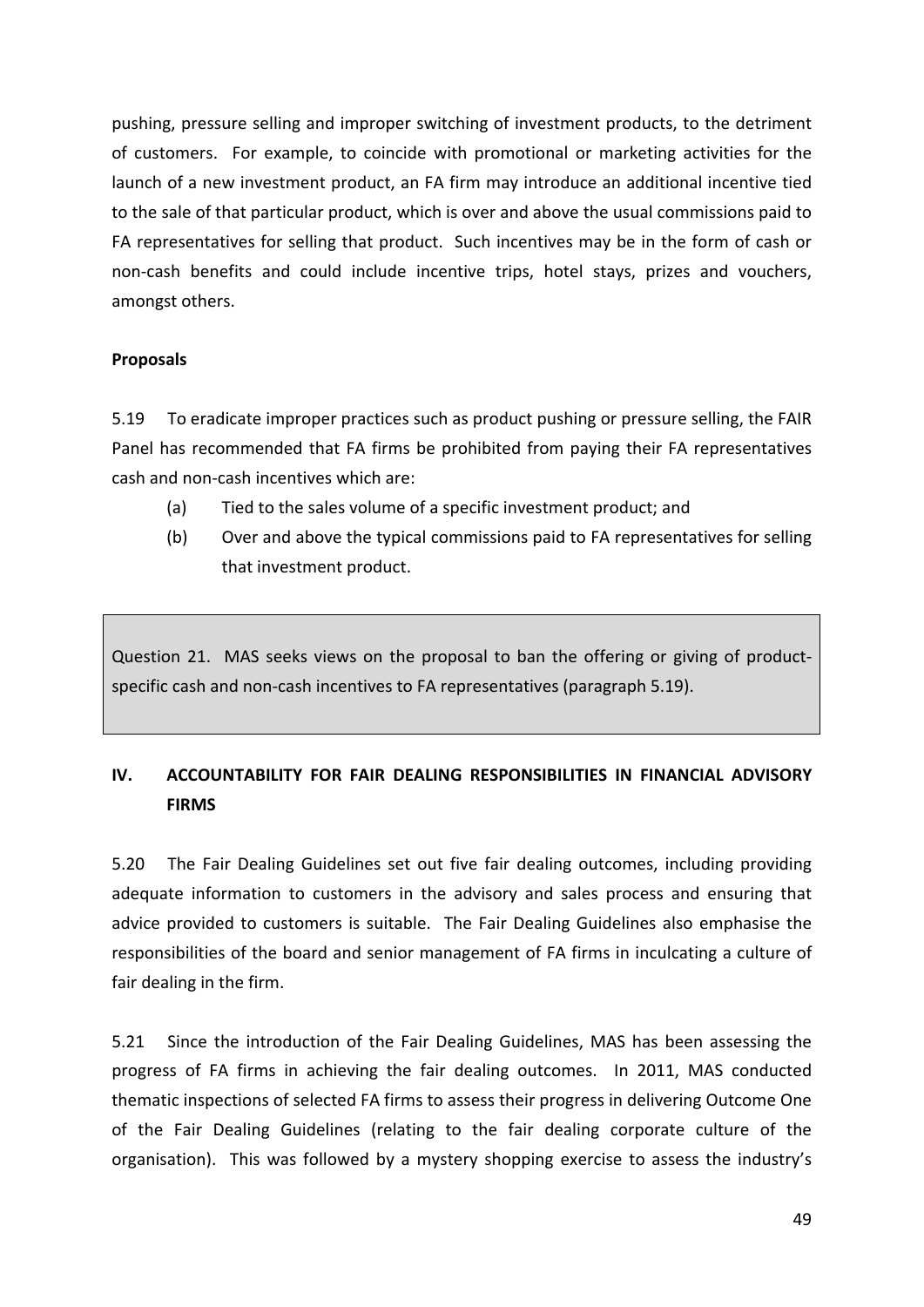implementation of Outcome Three (relating to the quality and suitability of advice) and Outcome Four (relating to adequacy of information disclosure). MAS found from the thematic inspections that whilst progress has been made in implementing the Fair Dealing Guidelines, the board and senior management of some FA firms could play a more pro‐ active role in promoting and strengthening a culture of fair dealing within their organisations. A number of key findings emerged from the mystery shopping exercise including failure to conduct comprehensive fact-finds, inadequate disclosures on products recommended and inappropriate recommendations of products that did not match the mystery shoppers' financial objectives.

5.22 Based on the weaknesses uncovered in the thematic inspections and mystery shopping exercise, it is clear that there is a need for greater oversight and involvement by the board and senior management in driving fair dealing initiatives within their organisations.

#### **Proposals**

5.23 Given the important role that the board and senior management play in driving fair dealing with customers, their accountability in promoting a culture of fair dealing within their firms should be enhanced. Accordingly, the FAIR Panel has recommended incorporating the assessment of the board and senior management's efforts in promoting a culture of fair dealing within their organisations into MAS' risk assessments and regulatory reviews of FA firms. This will allow MAS to vary our supervisory intensity according to the board and senior management's efforts in driving fair dealing within their organisations, and help strengthen the fair dealing culture in firms where the board and senior management's involvement is lacking.

5.24 Further, MAS will revise the Fair Dealing Guidelines to enhance clarity of MAS' expectations of the board and senior management in promoting a culture of fair dealing within their organisations.

Question 22. MAS seeks views on the proposal to strengthen the accountability of the board and senior management in promoting a culture of fair dealing within their organisations, by incorporating the assessment of the board and senior management's efforts in promoting a culture of fair dealing into MAS' risk assessments and regulatory reviews of FA firms (paragraphs 5.23).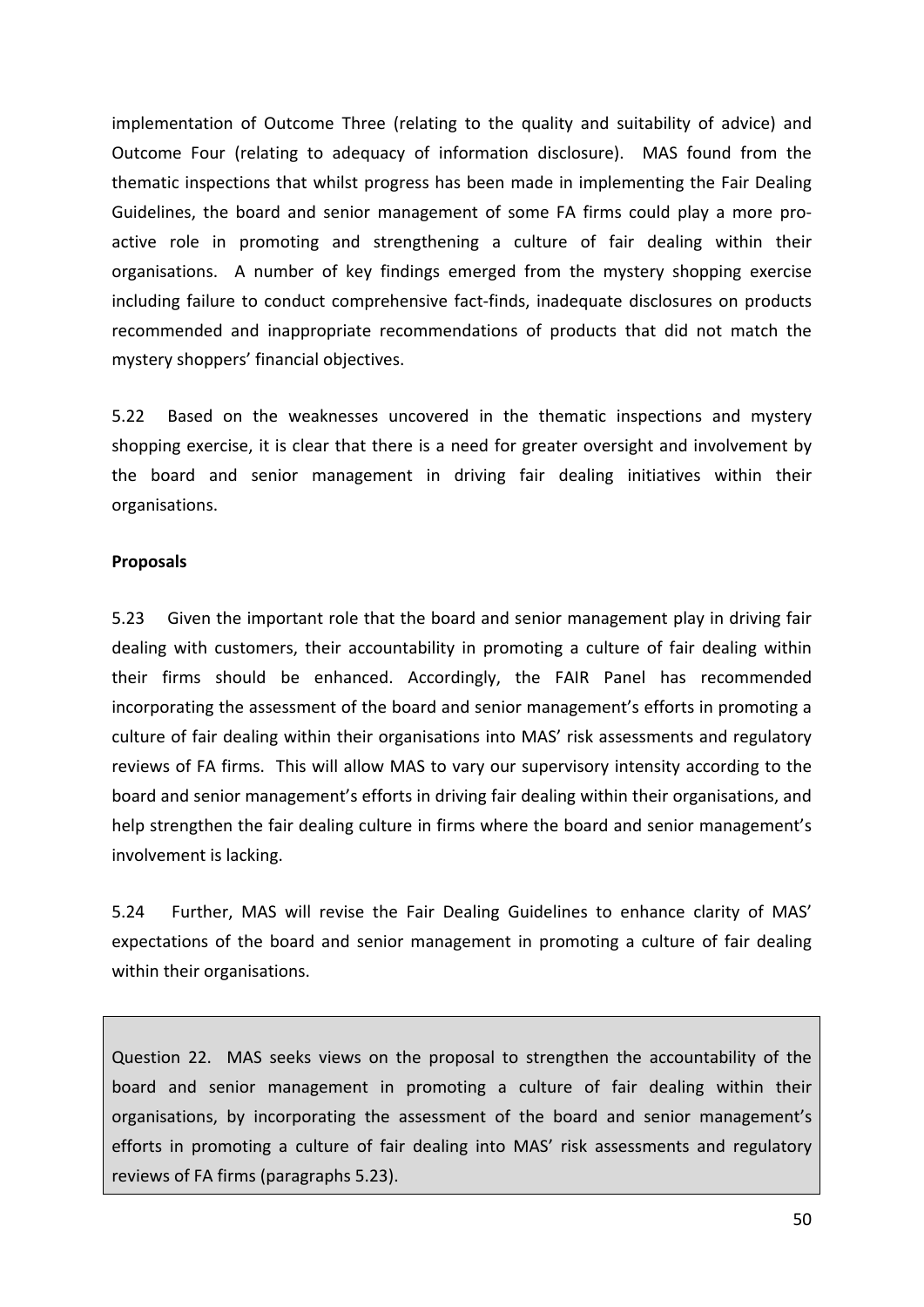### **V. COMPLAINTS HANDLING AND RESOLUTION PROCESSES**

5.25 Outcome Five of the Fair Dealing Guidelines states that FA firms should handle customer complaints in an independent, effective and prompt manner. In addition, FA firms should establish a robust process to provide assurance to customers that their concerns and feedback are handled fairly and professionally.

5.26 MAS has found in its supervision of FA firms that there are varying standards of Complaints Handling and Resolution (CHR) processes among FA firms. During the global financial crisis in particular, numerous complaints were lodged by investors against FA firms. MAS observed that some FA firms dealt with these complaints in an ad‐hoc manner due to the lack of formalised CHR processes, thereby undermining consumer confidence in these FA firms.

### **Proposals**

1

5.27 Complaints are a valuable indicator of potential problems that need to be addressed by an FA firm. A large volume of complaints could also undermine customers' trust in an FA firm. To ensure consistent minimum standards in complaints handling and to increase consumer confidence in FA firms, the FAIR Panel has recommended strengthening existing requirements in respect of the CHR processes of FA firms. This is in line with the practice in other jurisdictions such as the UK $^{33}$  and Australia<sup>34</sup>, where statutory provisions relating to CHR processes have been implemented to safeguard consumer interests.

5.28 In response to the FAIR Panel's recommendation, MAS is considering the issuance of Regulations under the FAA to enhance the CHR processes of FA firms dealing with retail customers by requiring FA firms to –

(a) Establish a CHR process for retail customers which is independent and prompt ‐‐

(i) Independent: The business unit resolving complaints must be independent of the unit against which the complaint is made;

<sup>33</sup> The FSA requires firms to assess complaints fairly, consistently and promptly. See *FSA Handbook – "Dispute* Resolution: Complaints, 'Treating Complainants Fairly' (DISP 1)".<br><sup>34</sup> ASIC requires financial services licensees to have procedures for CHR that satisfy guiding principles such as

accessibility, objectivity and efficiency. See Section 912A(1)(g) and 912A(2) of the *Corporations Act 2001* in conjunction with "*Regulatory Guide 165: Licensing: Internal and external dispute resolution".*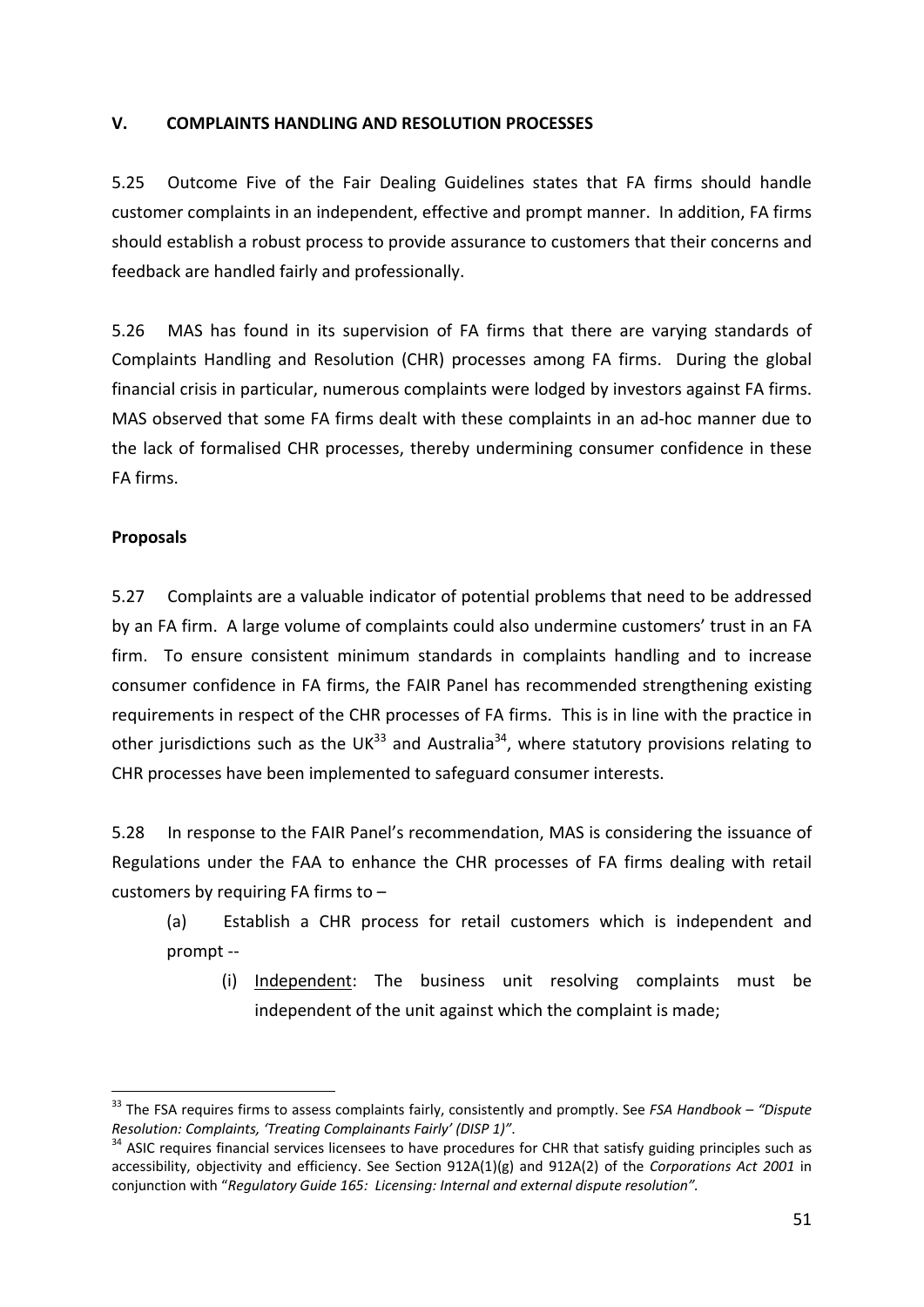- (ii) Prompt: FA firms must set and publicly disclose a reasonable timeframe for resolving complaints, and put in place the following procedures:
	- Send a written acknowledgement to the complainant within two business days upon receipt of a complaint;
	- If a complaint is not resolved within three weeks, send an interim response to inform the complainant that his or her complaint is being reviewed; and
	- By the end of six weeks from the receipt of a complaint, FA firms must provide:
		- a final response setting out their position on the complaint; or
		- for more complicated cases, a written response informing the complainant of the reasons for the delay, an indicative timeframe for a final response, and his or her right to refer the complaint to an approved dispute resolution scheme under the MAS (Dispute Resolution Schemes) Regulations 2007.
- (b) Designate a person or committee responsible for oversight of the FA firms' compliance with the regulatory requirements on CHR to enhance accountability and strengthen senior management's responsibility;
- (c) Make information on their CHR process available at their place of business or on their website (if any) so that customers are informed of the appropriate channels to lodge complaints; and
- (d) Track and manage complaints data and report such data to MAS on a biannual basis for accountability.

MAS proposes to apply these requirements to complaints relating to FA firms' business  $\text{conduct}^{35}$ .

Question 23. MAS seeks views on the proposal to introduce regulatory requirements in respect of an FA firm's CHR process as set out in paragraph 5.28.

1

<sup>&</sup>lt;sup>35</sup> Examples of such complaints include those that concern acts involving dishonesty or fraud, inappropriate advice, mis‐selling, or inadequate disclosure by the FAs.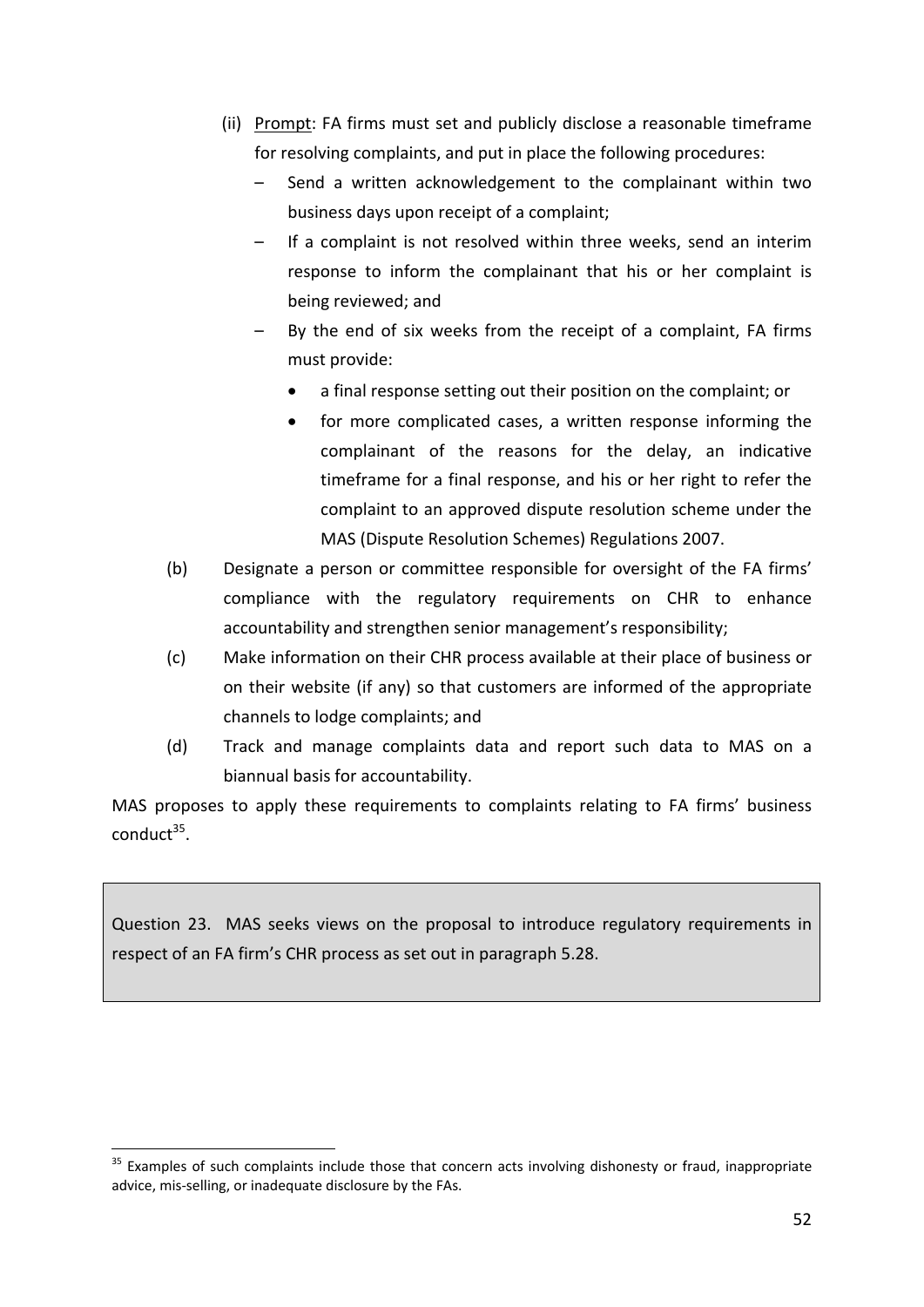#### **VI. INVOLVEMENT OF INDUSTRY ASSOCIATIONS IN PROMOTING FAIR DEALING**

5.29 Industry associations play an important role in setting standards of good practice for their members. This is articulated in the Fair Dealing Guidelines and in MAS' monographs on the "Objectives and Principles of Financial Supervision in Singapore" and "Tenets of Effective Regulation". In particular, the Fair Dealing Guidelines mention that one of the ways industry associations may contribute to promoting the fair dealing outcomes is to conduct mystery shopping exercises, customer surveys and other studies to identify areas for improvement.

# **Proposals**

5.30 The FAIR Panel recognises that industry associations can play a useful role in assessing and monitoring the implementation of fair dealing initiatives by their members. As such, the FAIR Panel has proposed that industry associations consider:

- (a) Formulating a set of KPIs to measure their members' achievement of the fair dealing outcomes;
- (b) Establishing monitoring mechanisms such as customer surveys and mystery shopping exercises to measure their members' progress in achieving the fair dealing outcomes; and
- (c) Sharing the results of these assessments with the public and MAS on a regular basis.

Question 24. In addition to the proposals in paragraph 5.30, MAS seeks views on other initiatives industry associations can undertake to promote a culture of fair dealing in the FA industry.

Question 25. MAS seeks views on the proposal to apply all the recommendations under Thrust Five to licensed and exempt financial advisers, and their representatives, serving retail customers (i.e. customers other than accredited investors as defined in Section 4A of the SFA). Where relevant, licensed and exempt financial advisers targeting other consumer segments are encouraged to implement the recommendations to promote fair dealing.